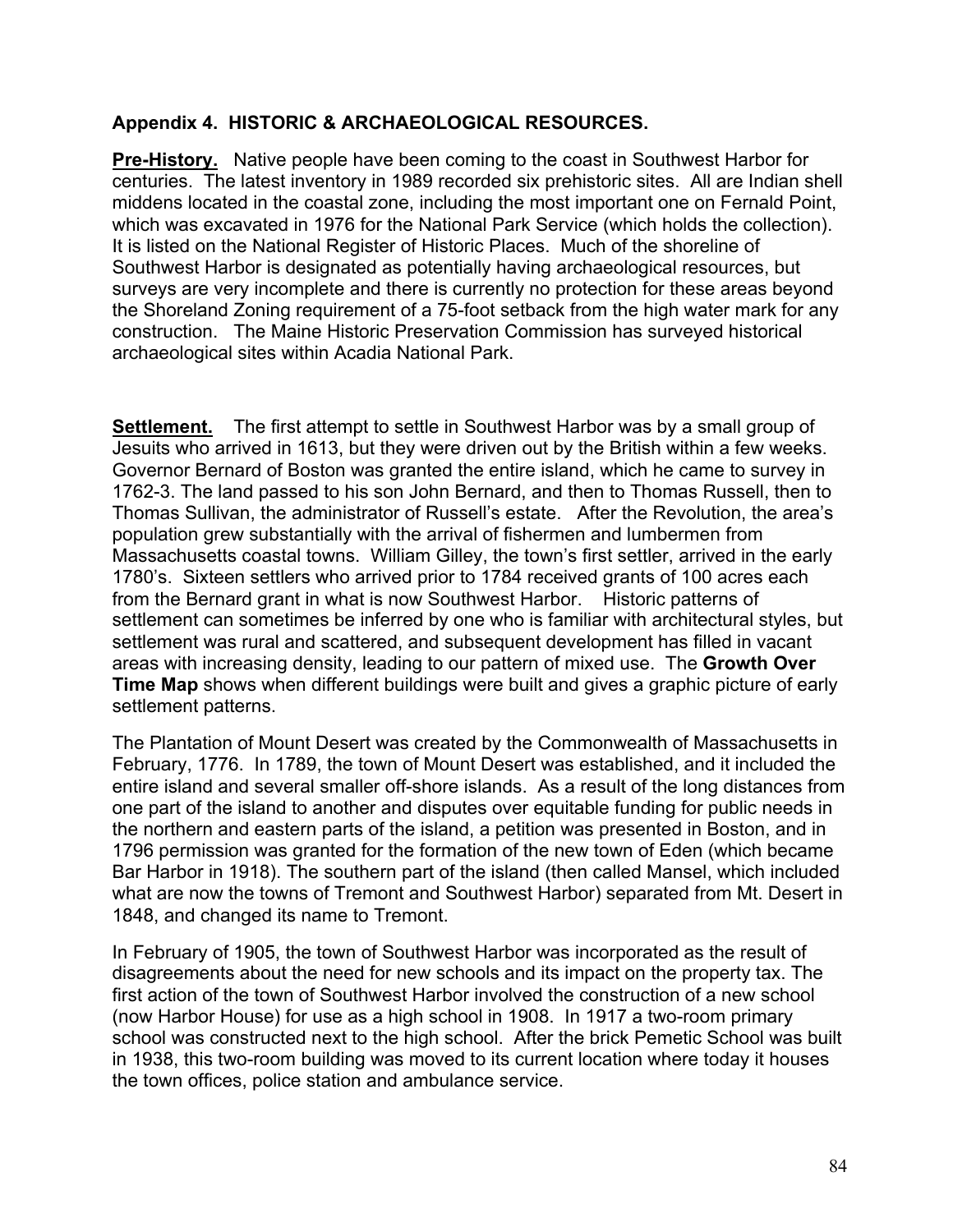**Historic Inventory and Preservation.** The first summer visitors to Mount Desert Island began coming to Southwest Harbor in the 1880's and it was at this time that the early hotels were built. The Island House, no longer in existence, was the first summer hotel on Mt. Desert Island. The Claremont Hotel, built in 1883, is now on the National Register of Historic Places and continues to function as a traditional hotel for summer visitors. Local people began renting houses to summer visitors, some of whom later built houses of their own. One of these, "Raventhorp", built on Greenings Island in 1895, is also listed on the National Register. In 1987 a reconnaissance survey of 60 summer cottages (potentially historic properties) was done with a grant from the Maine Historic Preservation Commission. The 1996 Comprehensive Plan states, " The Commission suggests that SWH needs to do a comprehensive survey to identify properties that may be eligible for nomination to the Register". A more intensive survey was completed between 1997 and 2000 with another grant from the Commission. The results of these surveys are available in the Town Office and at the public library. The oldest house still extant in town was built in 1805. The survey identified a total of 48 houses that might qualify for inclusion on the National Register, and their owners were notified as to the implications of inclusion and how to proceed, but to our knowledge, no buildings have been added to the Register. Further protection is a matter for individual owners, not a municipal function.

The Mount Desert Island Historical Society and the Southwest Harbor Historical Society (formed in 2004) are interested in and actively working to, preserve historical resources, including material objects, historic photographs, and oral history. Volunteers at the Southwest Harbor Library are pursuing a project to digitize historical images both in the Library's collection and in those of local residents and to relate the images to those of the buildings in the Maine Historic Preservation surveys. Acadia National Park has preserved the Carroll homestead (1825) and its contents, and it is open to the public with tours at selected times during the summer months as well as for school groups.

Currently there are no protections for historic sites in Southwest Harbor outside of Acadia National Park except for the two buildings on the National Register. Site plans and subdivision regulations do not require a survey for historic or archaeological resources. It is not clear what structures, if any, the townspeople might consider to be worth protecting as important to the history of the community, beyond Harbor House (the original high school), which is now an active community center, and/or the original section of the public library.

See **Historic, Archaeological and View Resources Map**.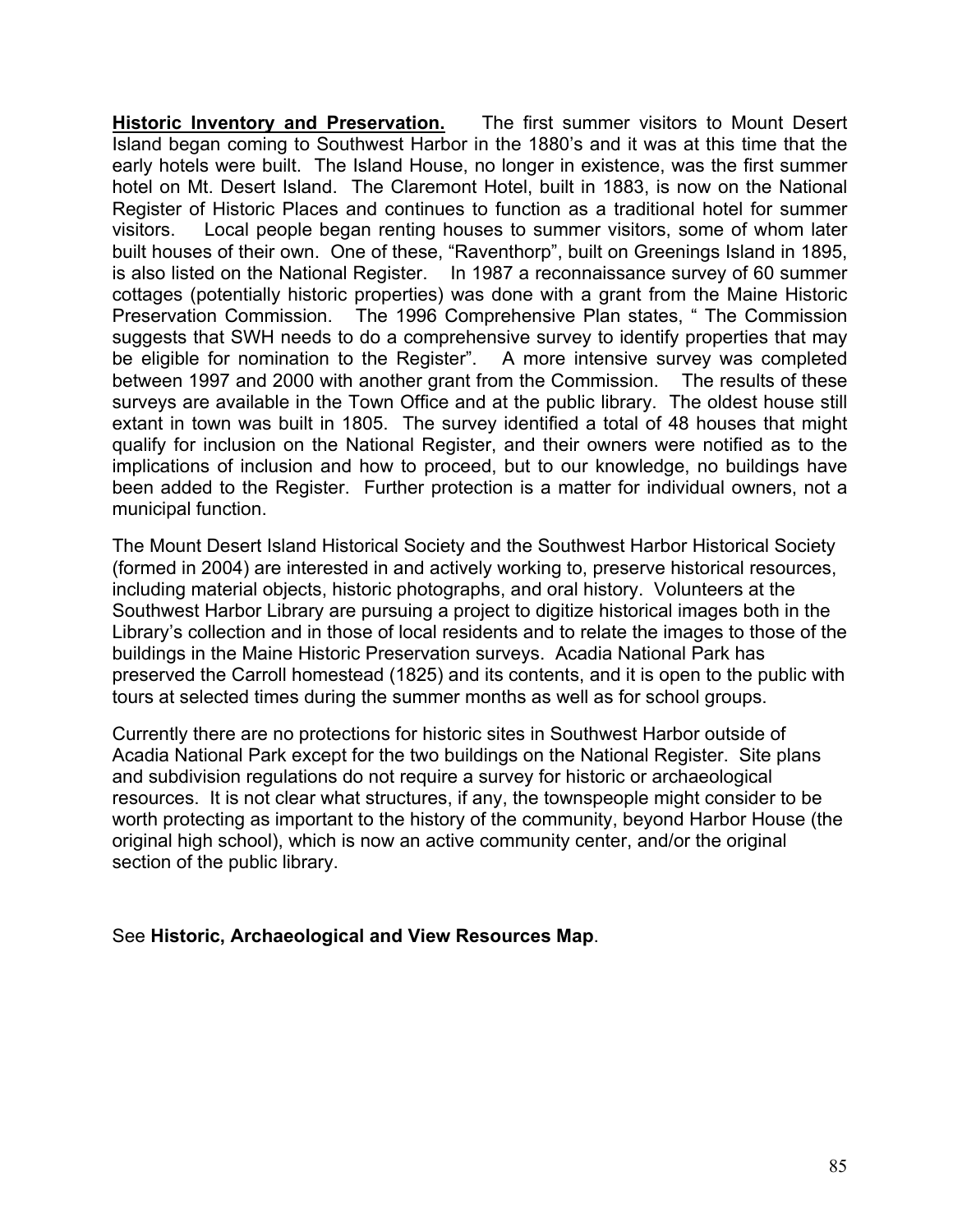## **Appendix 5. WATER RESOURCES**

To understand the water resources of Southwest Harbor, one must look at the surface water and its watersheds, and the nature of the groundwater resources.

**Watersheds.** SWH's northern area has a major watershed (over 1000 acres) draining into the southern end of Long Pond, the source of water for our municipal water supply. This watershed and the adjacent one that flows into the south end of Echo Lake just north of the town line are mostly within Acadia National Park, so the impact of pollutants from development does not arise.

A boundary between two major watersheds splits the town, running north/south along the Long Pond Road and Freeman Ridge; one drains east through town to the sea, the other drains into Marshall Brook and thence into Bass Harbor Marsh on the west. There is a lesser north/south watershed boundary in the southern, lower part of town, draining to the sea to the east and into the Big Heath on the west. Most of the earlier development in town was on the eastern side of these two watersheds. (source: 1996 Plan). Since 1996, development in the Marshall Brook area has occurred, affecting storm water runoff in that area.

Table 5.1 below shows the lakes and ponds in town. Three streams flow south off the mountains: Mitchell's Stream, Connor's Stream, and an unnamed stream toward Norwood Cove. Several streams drain off Freeman Ridge eastward, off Hio Hill through Manset, and toward Buttermilk Brook and Marshall Brook into the Bass Harbor Marsh. All these streams pass through developed areas and receive surface water on their way to the sea.

**Groundwater.** In Southwest Harbor, the well water upon which one fourth our residents depend for drinking water is contained in fractures in the granite bedrock. It is difficult, if not impossible, to map the extent of these water sources and their recharge areas. There is no recorded well history in town, although the DEP did begin to collect some information from well drillers in the late 1980's. Well depths range from more than 500 feet to less than 50 feet, and yields range from 1gpm to almost 100gpm. Withdrawals vary considerably, from those for household domestic use to public water supplies for restaurants and campgrounds to a drinking water bottling company. Approximately 60 well locations have been documented by the Maine Geological Survey, including both private wells and those classified by the state as public water supplies (privately owned, but supplying water to the public, including Top of the Hill, Smuggler's Den, Acadia NP at Echo Lake, Seawall Campground, and Mt. Desert Spring Water). Many wells are shown on the **Public Water Supply Map.**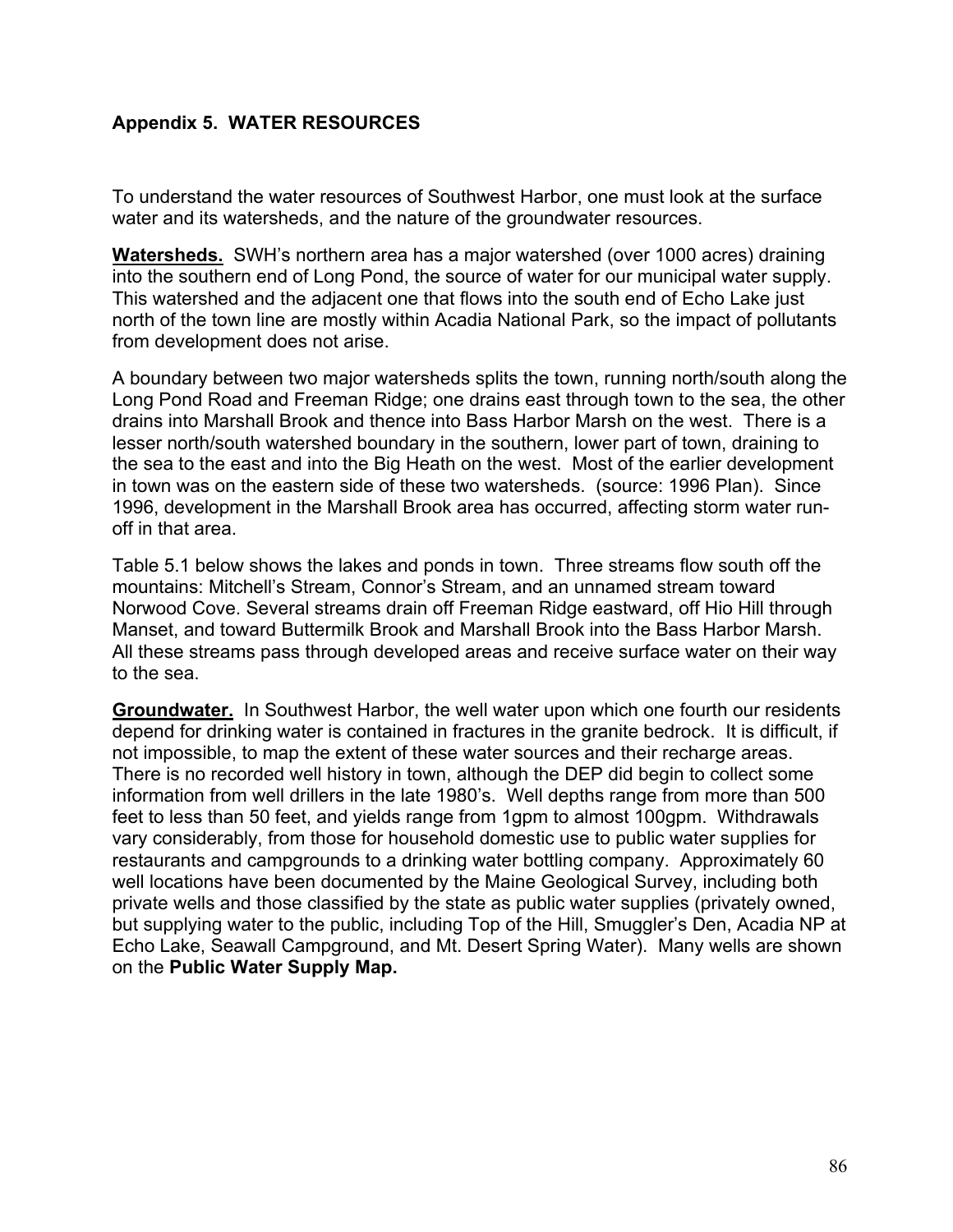| Table 5.1 Surface Waters (Lakes and Ponds) |
|--------------------------------------------|
|--------------------------------------------|

| <b>Water body</b>     | Ecol./Econ./                     | <b>Land Uses</b>               | Threats:                                                       |
|-----------------------|----------------------------------|--------------------------------|----------------------------------------------------------------|
|                       | <b>Rec. Values</b>               |                                | Quant/Qual                                                     |
| Long Pond (S.<br>end) | Drinking H2O, boating,<br>swim.  | Natl Park, some<br>residential | Use near intake<br>pipe; motors;<br>invasive species           |
| Chris' Pond           | skating                          | residential                    | --                                                             |
| Ice Pond(s)           | aquifer recharge                 | residential, vacant            | --                                                             |
| Seawall Pond          | Water bird habitat               | Motel, natl park               | septage, road,<br>people (recreation)                          |
| <b>Marshall Brook</b> | Wetland/flood plain              | Residential,<br>industrial     | storm run-off;<br>septage; former<br>dump; transfer<br>station |
| <b>Big Heath</b>      | Subarctic bog species<br>habitat | Natl park                      |                                                                |

## **Drinking water protection.**

In the responses to the survey sent to residents in January, 2007, the following statement from the 1996 Comprehensive Plan ranked #2 in importance on a list of issues and concerns: "Continue to protect our sources of drinking water for all inhabitants of our town". Both the Long Pond watershed and our aquifers of limited and unknown capacity were important considerations. Comments in our August, 2009, survey also indicated a need for better education about how residents' actions can more effectively protect water quality. A local water quality advocacy group has recently been disbanded for lack of support, and there are no other local or regional groups that are obvious partners in this education effort.

About 73% of the town's households are connected to the municipal water system. Because the water is drawn from a lake with multiple uses (residential with septic tanks, motor boating, swimming, etc) under three jurisdictions (towns of Mt. Desert and Southwest Harbor, Acadia NP), the town has not been able to restrict use and manage its supply as the other island towns have, without needing filtration. As a result, the Town built a new filtration plant 1998 and has been working for the last several years to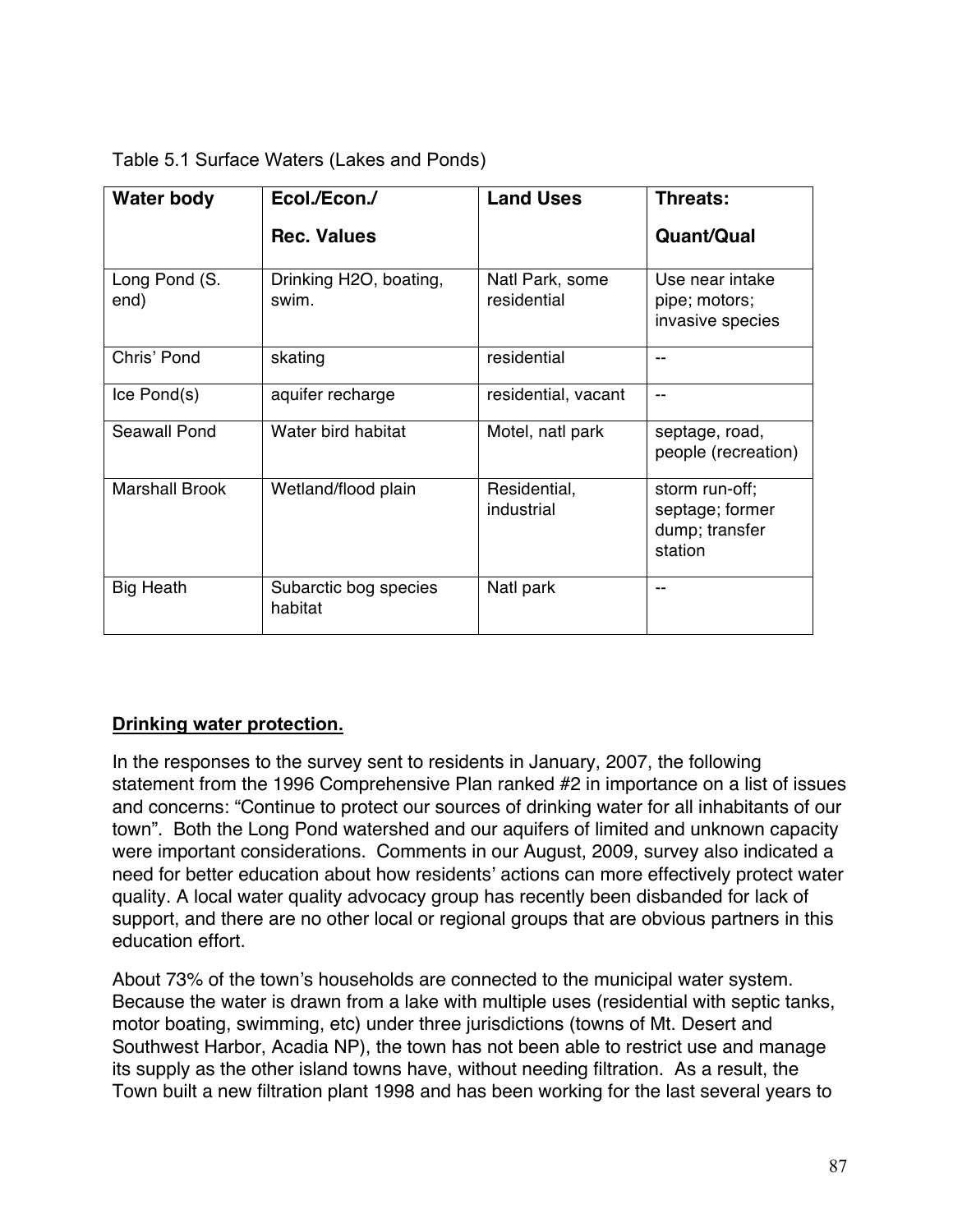comply with EPA drinking water standards as requirements have increased. The major problem appears to be a result of the treatment process, rather than the quality of the water coming in. The Town is currently working to comply with a consent agreement by removing excessive chlorine by-products at the water filtration plant and in the water delivery system. The next phase of the consent agreement will be completed by 2012. Recent testing has identified no other issues. From the filtration plant, water is treated (with chlorine) and pumped to two storage tanks (300,000 gal. and 1,000,000 gal.) on Freeman Ridge, whence it is gravity fed through delivery and service pipes from Carroll's Hill to Seawall. An additional 10,000 gal. tank is located on Fernald Point for seasonal users. The town has recently extended the intake pipe into deeper water beyond the boat launching ramp at the southern end of Long Pond. The delivery system is ageing rapidly and needs upgrading; an inventory and feasibility study is included in the town's Capital Improvement Plan. No public water system expansion is expected during the planning period. (See **Public Water Supply Map**.)

Our public surface water supply (Long Pond) is probably adequately protected. In our August 2009 survey, respondents indicated concerns about protection of groundwater where there are septic systems (serving about half the town's residents) although there have been no recent known cases of contamination. There are some concerns about the depletion of groundwater from commercial water extraction, as the extent of the aquifer and the location and extent of recharge areas are unknown. Several respondents indicated a need for more citizen education about water resource protection.

Local road construction practices generally protect water resources adequately, although the increase in private roads, which are not held to the same standards as town roads, may be cause for concern. Two recent 100-year rain events within 6 months have increased concerns about storm water run-off, and the town is moving to improve storm water management through standards in local ordinances and their enforcement. There are no specific known sources of point or non-point pollution to drinking water supplies. There are currently no active local advocacy groups for water resource protection.

Floodplains are a very minor part of our geography. The Marshall Brook floodplain shows signs of stress from development activities, as water quality in the associated wetland has been degraded and increased flooding occurs after storms where the brook crosses Seal Cove Road. The town participates in the National Flood Insurance Program. The ordinance is up-to-date and enforced. Forested wetlands, of which there are several, may be important in recharging our groundwater. The town provides literature and posts Long Pond for protection against invasive species.

## **Water pollution.**

The municipal sewage system discharges into the harbor; except when there is storm run-off, the discharge meets quality standards. The outflow is monitored periodically by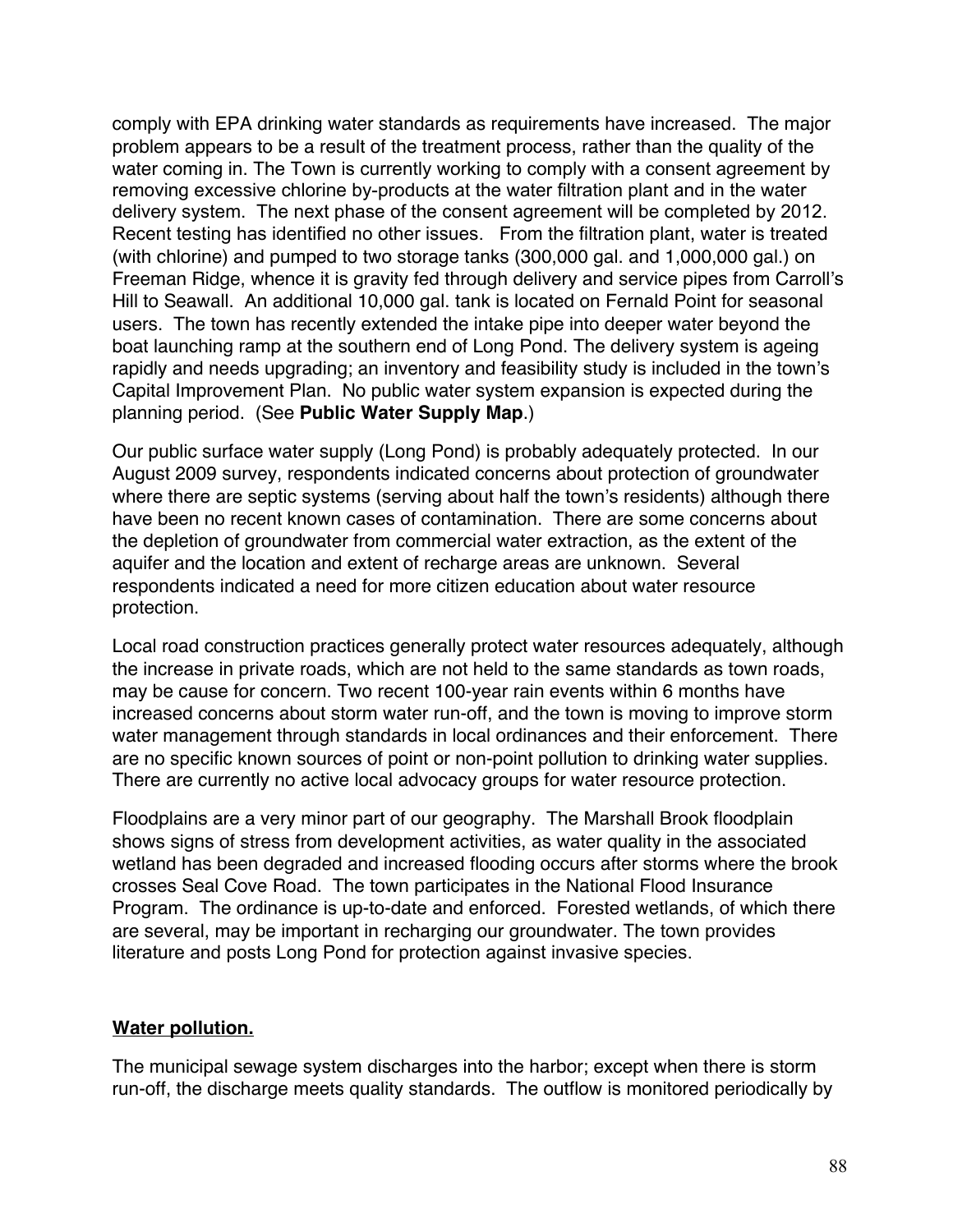the state. Pollution discharge happens mainly when there is a large rainfall in a short time period and the storm sewers drain water through the system. Improvements to stormwater management have reduced stormwater infiltration into the sewer pipes and reduced the number of overflows at the sewer plant to around five per year. The town is working to improve further its handling of storm run-off and prevent it from getting into the sewer system. There are about 5 grandfathered residential direct overboard discharges into the ocean. These are monitored by the state and only end when a significant change is made to the property; the town has no control over these. The recent upgrade to the sewage system at the ANP Seawall Campground has reduced pollution from that source. Run-off from the local golf course has not been tested; improperly applied fertilizer can have a negative impact on eelgrass beds and habitat for young fish. Coastal water quality recently improved to allow the re-opening of the Fernald Cove clam flats to recreational clamming. See the **Sewer System Map,** which includes overboard discharges.

Water quality in Bass Harbor Marsh is not monitored regularly, and there is some concern about pollution from nearby septic systems, construction activities along its edge, and development in the Marshall Brook area, which drains into the upper reaches of the Marsh. The former town dump (now closed) is also in the Marshall Brook drainage, and testing in wells to monitor potential leakage was discontinued some time ago when no contaminated runoff was found. This plan has a recommendation, carried over from the 1996 Plan, to begin monitoring water quality at Marshall Brook and in the Bass Harbor Marsh.

Town ordinances and practices are in compliance with the Maine Stormwater Management Law Title 38, 420D. The LUO and Road Ordinances require Maine Erosion and Sedimentation Control best management practices, and additional levels of phosphorus are allowed only by DEP permit, which must be presented to the town. The town's adoption of the plumbing code and LUO provide for inspection of subsurface waste water disposal systems by licensed site evaluators under the Maine Pollution Discharge Elimination System Stormwater Program. Our flood plain management ordinance complies with state and federal standards. To prevent future flooding events in the Marshall Brook area, both the east and west branches of the brook crossing the Seal Cove Road need to be upgraded as recommended under Issue #11 in Chapter 5. Maintenance of private roads with 100-500 cubic yards of fill, or construction of a driveway longer than 250 feet or requiring more than 500 cubic yards of fill, require a permit and require meeting best management practices for erosion control, sedimentation and stormwater management. Our LUO also requires the town to report to DEP any activities that may affect water quality standards.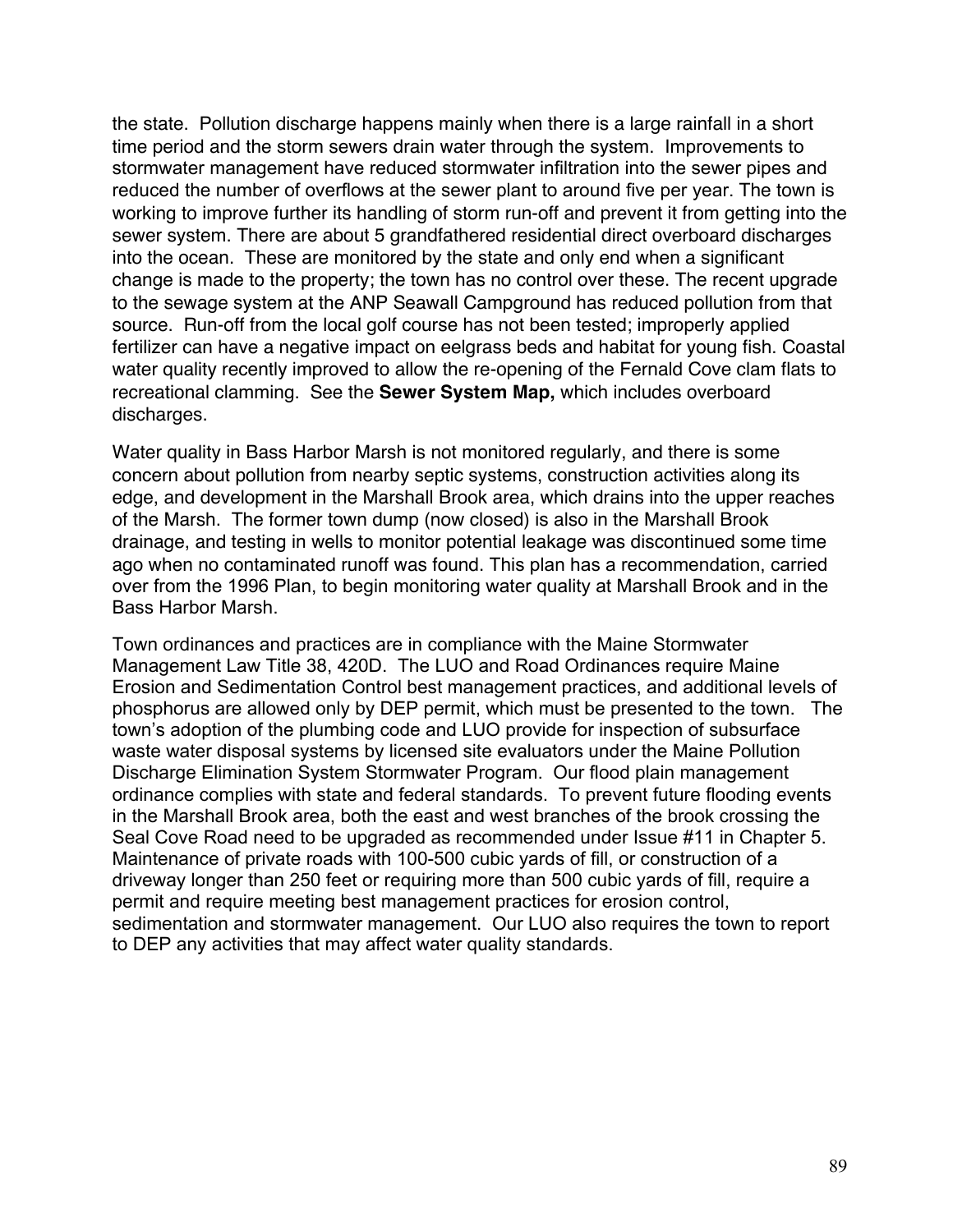## **Appendix 6. CRITICAL NATURAL RESOURCES**

**Critical Natural Resources, definition and locations.** Critical Natural Resources consist of habitats that support important plant and animal species, such as freshwater wetlands, riparian (stream) habitats, salt marsh, forested wetlands, and forests. They include large habitat blocks, places where rare plants live, where waterfowl and wading birds feed or nest, seabird nesting areas, and winter deeryards. Some of these areas are important in protecting sources of drinking water and water quality. (In addition to the town water supply at Long Pond, these would include several wells designated as "public water supplies" in town at facilities such as campgrounds.) In SWH, many of these areas are wetlands that absorb rainwater and release it slowly, protecting against storm water run-off.

In studying the maps that are provided by the state, nearly all these critical habitat areas in Southwest Harbor fall within Acadia National Park. Two exceptions are a forested deer wintering area between the south end of Freeman Ridge Road and Route 102 on both sides of the ridge, and a state-designated high-value wet-forest habitat area between the Hio Road and Route 102A in Seawall for 91 "trust" species important to the Gulf of Maine watershed. Both of these areas are part of large habitat blocks identified by Beginning with Habitat and are shown on the **Future Land Use Map**. The Bass Harbor Marsh and the Big Heath, both in Acadia NP, are distinctive, fragile, and ecologically valuable habitat areas.

On the other hand, most of the undeveloped part of the town outside the national park is included in a "Focus Area of Statewide Ecological Significance" map. These areas, according to the Beginning with Habitat maps which the state urges towns to use for planning purposes, "have been designated based on an usually rich convergence of rare plant and animal occurrences, high value habitat, and relatively intact natural landscapes…Focus area boundaries were drawn by MNAP [Maine Natural Areas Program] and MDIFW [Maine Dept. of Inland Fisheries and Wildlife] biologists, generally following drainage divides and/or major fragmenting features such as roads. Focus Areas are intended to draw attention to these truly special places in hopes of building awareness and garnering support for land conservation by landowners, municipalities, and local land trusts." (Our town need not feel singled out, however; nearly all the undeveloped land on MDI is included in these areas.)

Significant scenic areas and views are in large part either water views (see Table 9.4 in the Marine Resources section) or views from places in Acadia National Park. They are shown on the **Historic, Archaeological and View Resources Map**. Four view areas that need to be protected and kept open by regular trimming are on Route 102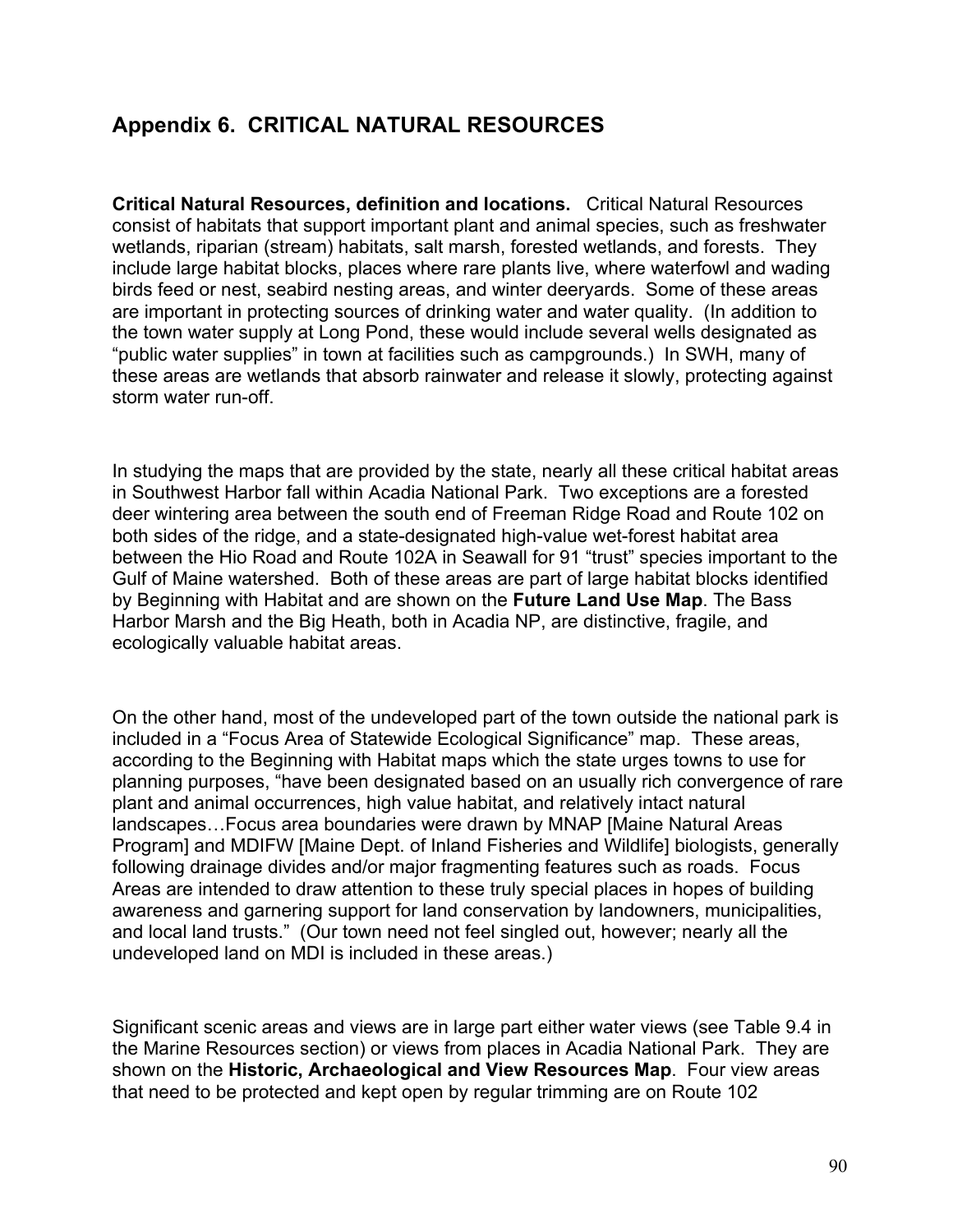overlooking Norwood's Cove, the end of the town ROW on North Causeway Lane, the end of the town ROW on Lawler Lane, and the pull-out on Route 102 near the Manset corner.

**Management and Protection.** Existing regulations and management by Acadia National Park (half the town's land area) do a good job of protecting most of the community's critical natural resources. This protection could be enhanced by incorporating a review of the top priority habitats shown on the Beginning with Habitat maps into the subdivision review and development permitting processes, with the onus on the developer to show that critical natural areas will not be harmed significantly. The town has recently restricted a salt-water pond to protect critical seabird habitat. The town has also recently revised its shoreland zoning to bring it into compliance with state guidelines. The **Development Constraints Map** shows State Critical Wetlands and Prime Agricultural Soils in addition to flood hazard areas and hydric soils.

In addition to regulatory approaches, the town could partner with the local Conservation Commission, and regional groups such as Maine Coast Heritage Trust, Maine Audubon, Friends of Acadia, and Acadia National Park to protect critical habitats, although we are not aware of any particular regional protection efforts relevant to our town at this time. Acadia NP is concerned about protecting the water quality and integrity of the Bass Harbor Marsh, although water quality monitoring, when it occurs, is sporadic. It is probably unrealistic to expect the town or any other organization to purchase easements of property to protect the two critical habitat areas mentioned above. Protecting critical habitats enhances the experience of visitors to ANP and protects water quality and quantity for our town's residents who get their drinking water from wells. In addition, there are large areas of forested wetlands in town that are important sources of groundwater recharge, and the town might want to pay more attention to and develop a policy about cutting of vegetation and about development in these areas.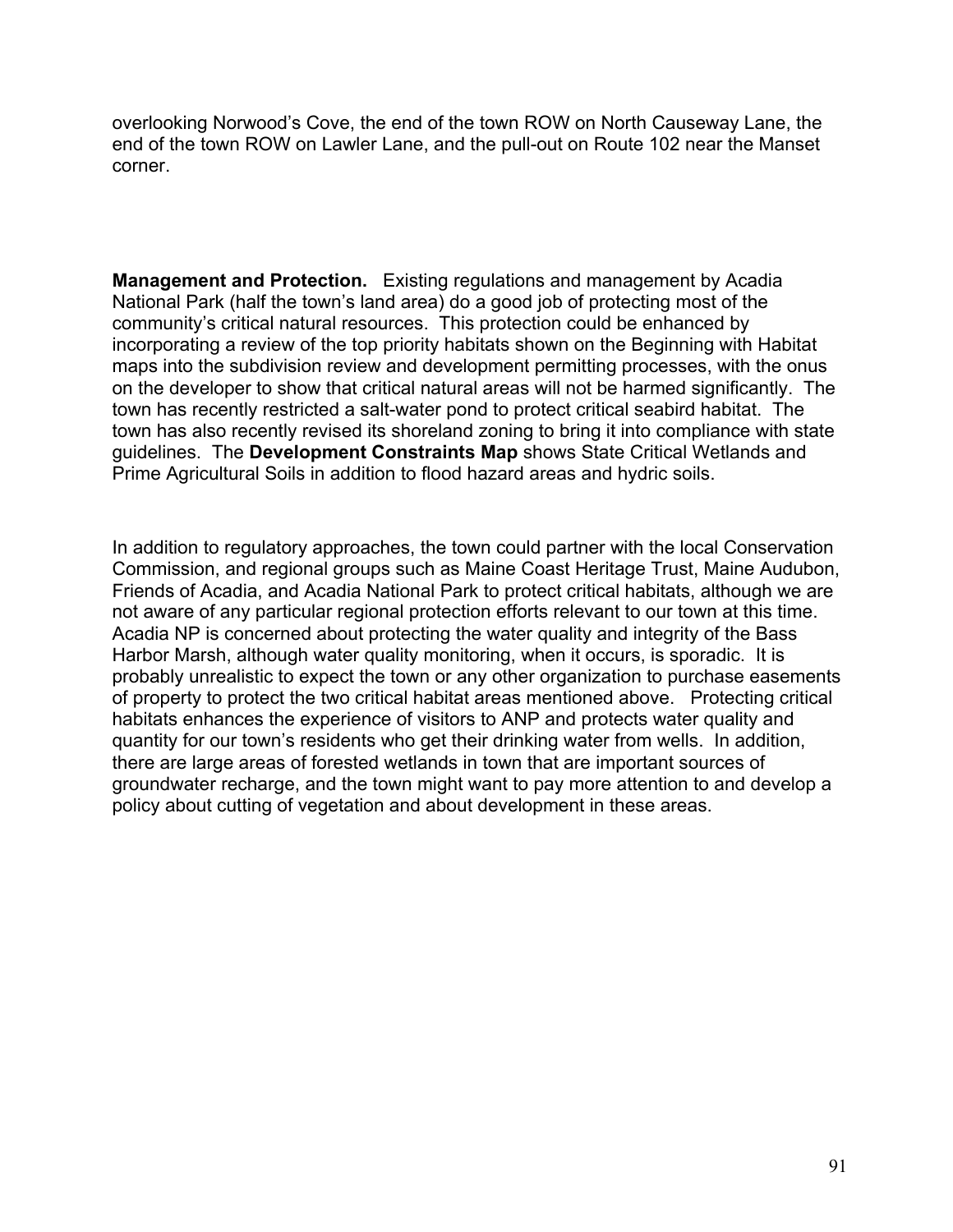## **Appendix 7-8. AGRICULTURE AND FORESTRY RESOURCES**

Southwest Harbor has no identified undeveloped prime farmland or land capable of supporting commercial forestry on an economically viable scale. There are no significant blocks of undeveloped prime agricultural soils, land use patterns are not affecting farm or forest lands, and clear-cutting or industrial forestry are not of local concern. The community offers no direct support to small farming or forestry.

Agriculture and forestry are of very minor economic importance because of the high land costs on Mt. Desert Island and the general unsuitability of the soil. They are also of minor importance to the rural character because of the much larger significance of Acadia National Park, which occupies half the land area of the town and is largely forested. Southwest Harbor has 11.2 acres enrolled in the state open space program and 50 acres of blueberry land (161.2 acres total in the parcel) enrolled in the state farm program. The open space land was added to the program within the last 10 years, but the blueberry land has been in the program for more than 20 years. Our town has 409 acres enrolled in the state managed forestland program. Sixteen acres were added to the program in 1996; the remaining acreage was put into the tree growth program in 1982-83. (Source: town assessor) Some individuals sell bundles of firewood (for campers) as a home occupation, but the wood is not from tree growth lands.

The Conservation Commission manages our street trees and the gardens at Charlotte Rhodes Park. There are no community vegetable gardens or forest. The weekly summer farmer's market is small and features products from the region but not from our town. Many people in town have home gardens or small orchards, but they are not enrolled in state programs. There are a few landscaping businesses that are economically viable and can be encouraged.

In short, the questions in this section are not really applicable to Southwest Harbor.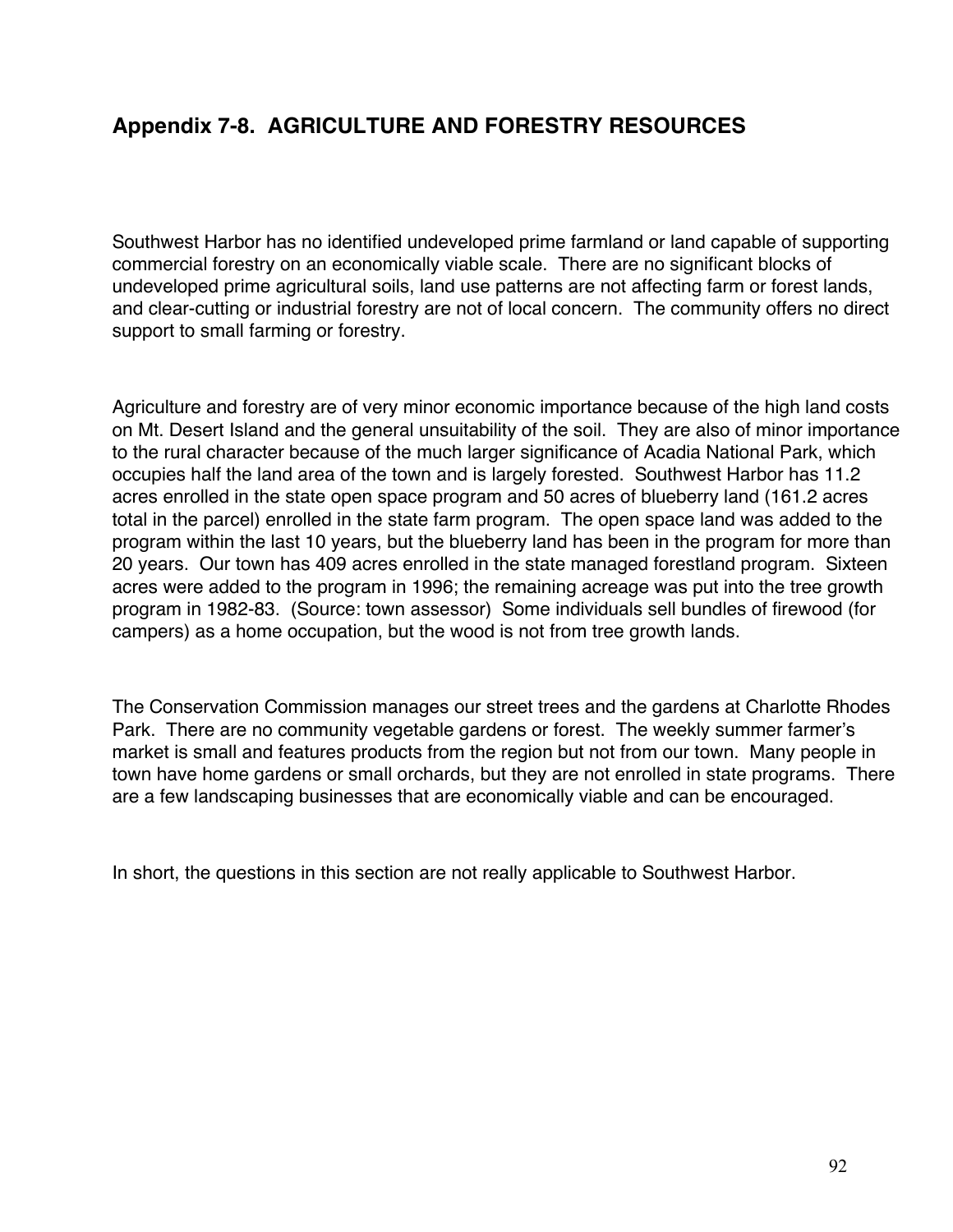## **Appendix 9. MARINE RESOURCES**

For most of its history, Southwest Harbor's identity has been tied to its fishing and boat building industries. With its large harbor, during the last century it was a major fishing port along the Maine coast, with a sardine cannery and an evolving fishery that relied on a changing assortment of species. During the second half of the twentieth century, the town boasted two of the leading fiberglass cruising yacht builders in the country. The economic importance of recreational boating is gradually replacing commercial maritime activities, and fishermen find it increasingly hard to make a good living from the sea.

**Traditional water-dependent uses** in town include lobstering, other fisheries (ground fish, sardines, scallops, urchins, etc), boat building, and boat services, storage and repair. Lobstering has increased since the 1996 plan, but the other fisheries have collapsed, in part from overfishing. The long-term viability of the two fish wharves in town and of the fishery in general is a current topic of discussion. Boat building has decreased, partly because two large builders have moved their production facilities to Trenton for financial reasons and to be closer to their labor supply. Recreational boating, with the accompanying storage, repair and services business has grown. Availability of a well-trained workforce (and of affordable housing for them) continues to be a concern for the boat building industry. There continues to be a US Coast Guard base in the harbor. Table 9.1 below summarizes Marine-Related Employment in 2006, a decade after our previous Plan.

Table 9.1 Estimates of **MARINE-RELATED EMPLOYMENT** (estimated from local interviews)

 $(FT= full time, PT = part time)$ 

|                   | 1995         | 2006           |
|-------------------|--------------|----------------|
| Fishing           | 56 FT/ 52 PT | 80 FT/ 40 PT   |
| Fishing related   | 55           | 22 FT/ 14 PT   |
| <b>Boat Shops</b> | 315          | 160 FT / 27 PT |
| <b>USCG</b>       | 101          | 88             |
| Other             | 20           | 34 FT/ 34 PT   |
| <b>TOTALS</b>     | 599          | 499            |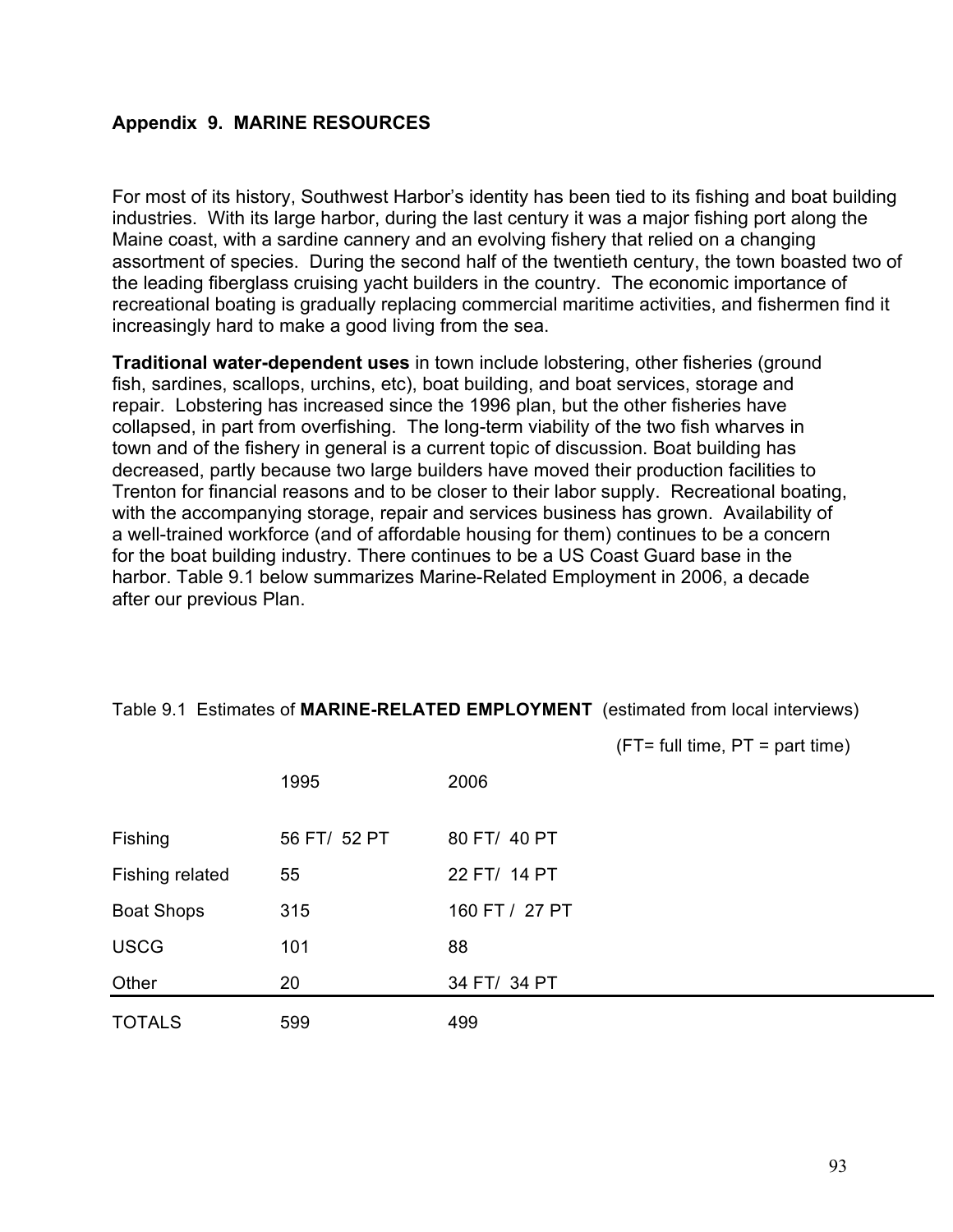Estimates of marine-related employment (fishing, boat building, marine services, USCG) show a decrease from about 600 full-time equivalents to about 500 full-time equivalents (as of 2006; recent economic conditions have continued the decrease in employment). The number of full-time lobstermen has increased, as has marine-related employment (charters, marine supply, day tours, etc). The overall decrease is primarily due to the fact that both the Hinckley Co. and Morris Yachts have moved their production facilities from Southwest Harbor to Trenton. Boat building is declining, while services, maintenance and brokerage are on the rise. The marine services industry could use more slips as well as more winter storage space, and they think perhaps SWH could use another marina. There were approximately 30 boat builders and marine-related businesses in 2006, and they had 138 dedicated moorings out of a total of about 700. Landlocked boat builders and yards now employ about one third of the workers in the boating industry in our town.

**Fishing**. Because the State's Marine Resources data set is obviously inaccurate (it only shows one commercial lobster license for SWH) we relied on interviews with local fishermen to estimate the scale of the fishery (in 2006, before the drop in the lobster market in the fall of 2008). DMR estimates for landings and sales were significantly lower than estimates based on local interviews with those in the industry. We therefore present local estimates of fish landings and marine-related activities and employment.

The Crab, Scallop, Urchin, and Groundfish catches were still significant in 1996; they have dwindled to very little, much of which is now sold directly to local retail outlets and restaurants. As one can see from Table 9.2 below, although the dollar amount of the fishery was approximately the same in 1996 and 2006, it now rests entirely on lobsters. Lobsters not eaten fresh are largely shipped to Canada for processing, and the demand fluctuates depending on the competing supply from Canadian lobstermen. The required rope replacement program has had an additional negative economic impact.

In 2006 there were 47 resident fishermen and 10 non-resident fishermen with moorings in the harbor. There were two commercial fish wharves, of which one was for sale but still in operation. About 20% of the lobster sales were to independent buyers at the Town Dock or off lobster cars in the harbor, and this has become an important issue in usage at the town docks.

The Town has a standing Shellfish Committee that has worked successfully to expand recreational clam harvesting in Southwest Harbor. Overflows of the sewer treatment plant into the harbor during dramatic storm events constitute the largest impediment to the expansion of clam harvesting. Southwest Harbor does not participate in any regional fish resources management programs. Lobster landings remain strong and there are no known conflicts between communities over the management of this resource.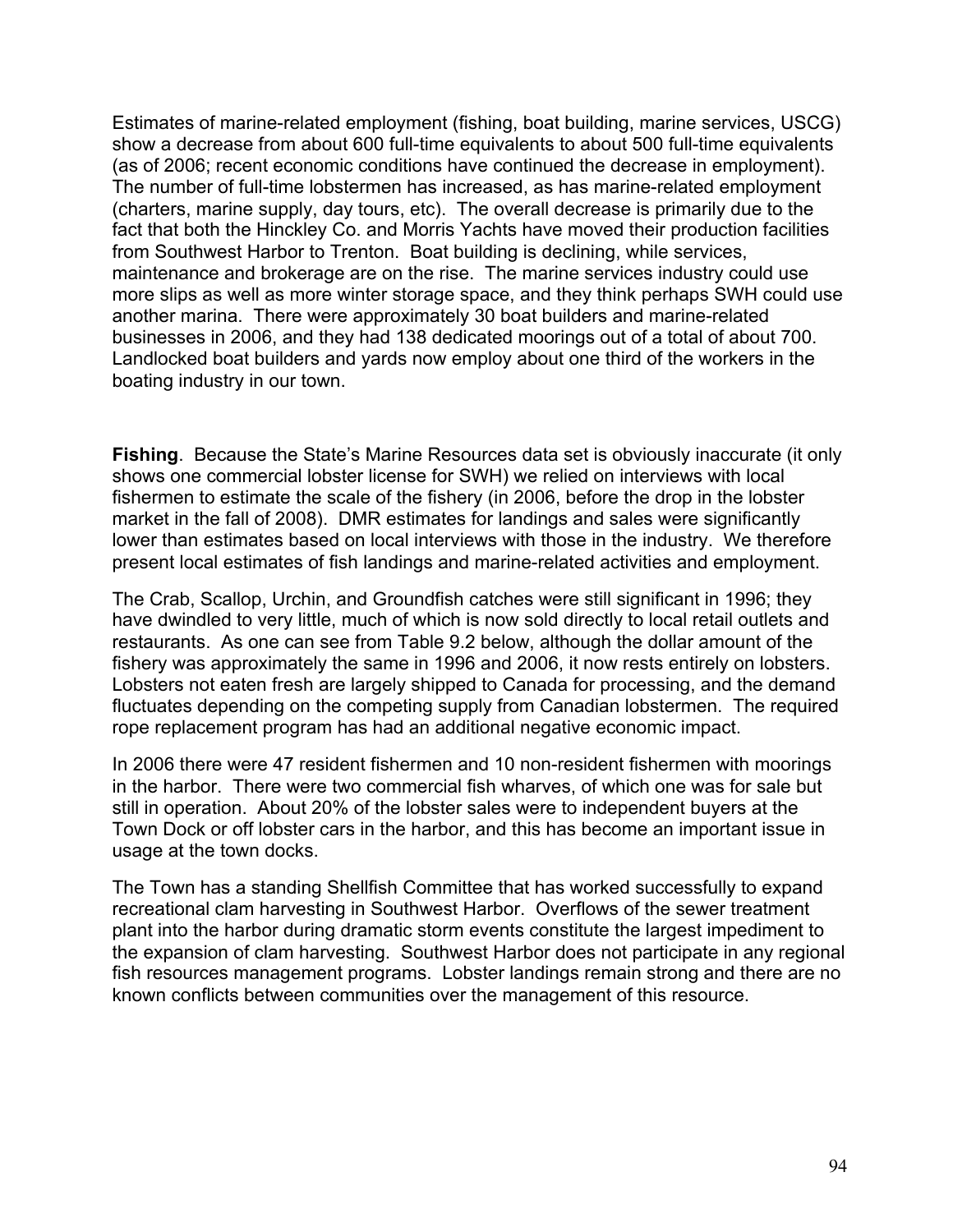|             | 1995 LBS.                 | 1995 \$ Sales | 2006 LBS.                | 2006 \$ Sales |
|-------------|---------------------------|---------------|--------------------------|---------------|
|             |                           |               |                          |               |
| Lobsters    | 818,000                   | \$3,050,000   | 2,250,000                | \$9,126,000   |
| Crabs       | 500,000                   | 630,000<br>\$ | 50,620                   | \$<br>20,017  |
| Scallops    | 850,000                   | \$3,650,000   |                          | minor         |
| Urchins     | 1,400,000                 | \$1,340,000   | --                       | very minor    |
| Ground fish | 170,000                   | 300,000<br>\$ | --                       | very minor    |
| Clams       | 900 bu                    | \$<br>90,000  | no commercial clam flats |               |
| Shrimp      | 75,000                    | \$<br>75,000  | --                       | ?             |
| <b>Bait</b> | 7800 bu                   | \$<br>50,700  | ?                        | ?             |
|             | TOTAL SALES 3,813,000 lbs | \$9,185,700   | 2,300,000lbs             | \$9,146,107   |

**Table 9.2 FISH LANDINGS** – estimated from interviews with people in the industry

Around the harbor there are three different zones that seek to protect water dependent uses while acknowledging the historic residential settlement patterns. The zoning ordinance, first passed in 1988 rendered much of the properties and uses around the harbor non-conforming making planning review for development occasionally confusing. Southwest Harbor's only shoreland neighbor is Acadia National Park which, does not usually have any issues with the way the Town manages its coastal land. Nearby Tremont like SW Harbor has the State's only mixed use zoning ordinance and while less intensely developed than Southwest Harbor, experiences similar issues which it handles in similar ways. Also nearby is Northeast Harbor with a very different land and harbor management style and ordinance, but there are no known management conflicts between the towns.

**Coastal land use** in Southwest Harbor falls into four main categories: facilities related to commercial fishing (two commercial docks, two of three town docks, and related services); boat yards (building and/or maintenance) and boat services; private homes (often seasonal); and Acadia National Park. The local zoning ordinance specifies permitted or prohibited activities in each zone, although many parcels are grandfathered with uses pre-dating the zoning ordinance. In addition, Southwest Harbor is one of only two towns in the state to have multi-use zones as a major feature of the zoning ordinance. See the **Zoning Map**.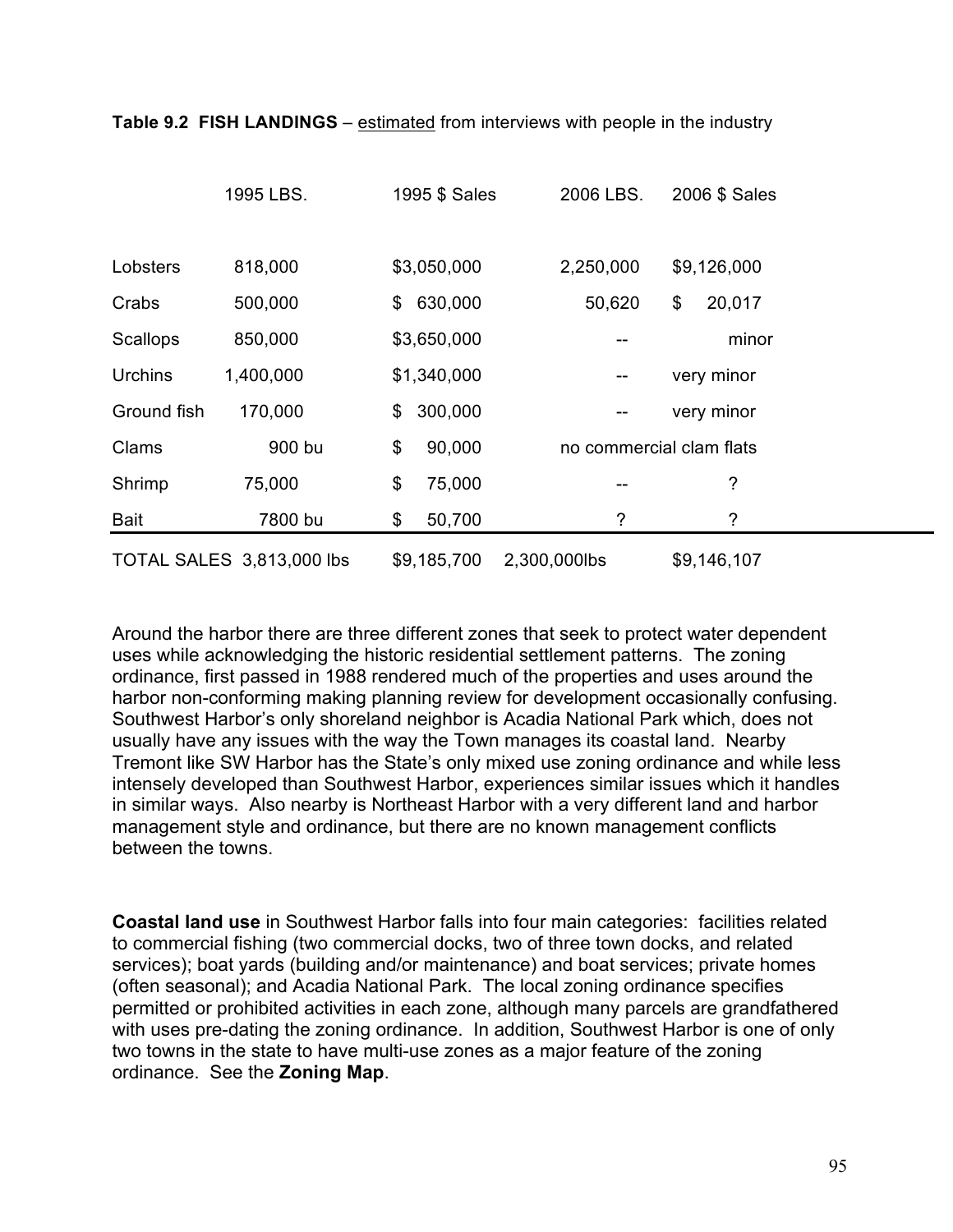Shoreland within our harbor includes four zones: Commercial Fishery/Maritime Activities (on the north side of the harbor); Maritime Activities (other than fishing, on the south side of the harbor); Harbor (at the head of the harbor and along the south side); and Zone A, a mixed use zone near the center of town on a very shallow part of the harbor. The LUO has restricted additional residential growth in the first two zones, although there are many grandfathered lots in our town's tradition of mixed use. Multi-family residential development and new hotels or motels are also restricted in all zones around the harbor. Recent discussions about zoning around the harbor suggest that perhaps more small B&B's could be allowed in the Harbor Zone without adversely affecting the character of the zone.

The rest of the town's seacoast is in the Shoreland Residential Zone or in Acadia National Park (our Resource Protection zone).

Two commercial fishing wharves (neither registered under the Working Waterfront Act) share the **Commercial Fishing zone** with two town docks (one used primarily by fishermen and slated for repairs in the very near future, the other used by a local ferry and others), the Coast Guard base, a boatyard, two piers providing marine services to the local area, including the off islands, and a marine supply store. (Several independent fishermen also unload and sell their catch at the third town dock on the other - south side of the harbor.) This area is also home to our award-winning Community Sailing Program and our very successful MDI high school sailing team. This program was in its infancy ten years ago and has played a major role in getting our children and young people on the water in their own harbor.

In the **Maritime Activity zone**, we find the third town dock (mentioned above), a large boatyard, a ship store, and two boat rental businesses, as well as many year-round and seasonal residences. It is worth noting that only two of the town's nine boat shops and boat storage facilities are on the harbor. The rest (employing about a third of the town's boat building workforce) are inland and rely on the launching ramp at the Manset town dock to put boats in the water. The town recently classified all the boat building yards as Pine Tree Zone areas, conferring some incentives for creating new jobs, although several yard owners were unaware of this. We also note that the only zones that permit commercial boat storage within structures (except for those grandfathered by the act) are inland in zones B and C. If recreational boating continues to grow in the harbor, landlocked storage will likely put increased demands on the town launching ramp at the Manset town dock and trucking boats through town will increase local transportation concerns, especially through the town center.

The town's only marina is not located in either of these zones, but near the head of the harbor in the **Harbor zone**. On the same wharf are a sail-maker, a marine supply store, and a yacht charter business. Most of the Harbor zone is residential in nature.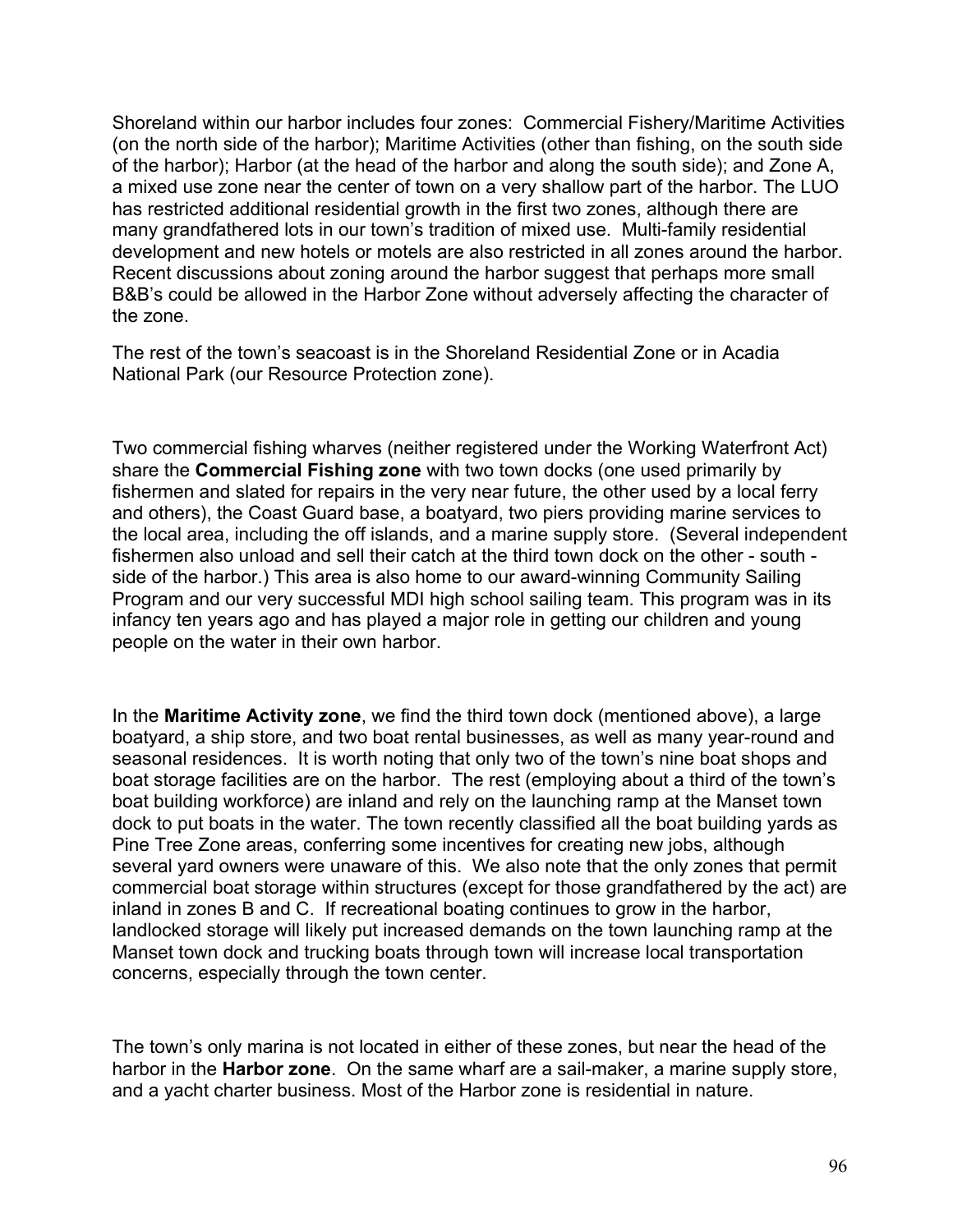Water-dependent uses and tourism are the main economic forces in town. Commercial water-dependent uses have declined somewhat while recreational use (and demand for more moorings) has increased. The current zoning ordinance has limited the number and nature of any land use conversions, and the balance between residential and commercial, or marine- related and residential, is not noticeably different from 1996. The residents and visitors still see access to the harbor and the islands beyond as an important attraction.

**Facilities for coastal access**: In the harbor, the public has access to the water at the **three town docks**, although parking and space for dinghy tie-up are limited. Repairs and an extension to the Lower Town Dock and its launching ramp were approved by the 2008 town meeting, are now underway, and are partially funded by a state grant. Inadequate parking is a particular issue at this dock. Parking and access for residents of the Cranberry Islands has improved in recent years with the purchase of a parking area near the Manset town dock where the ferry calls. Parking is adequate at the Upper Town Dock, and usually adequate (with the adjacent leased Hook property) at the Manset Town Dock. The Town leases, but does not own, land adjacent to the Manset Town Dock, and the dock could not meet current needs without this adjacent property. There is considerable interest in having the town make a concerted effort to acquire this parcel. (See Transportation Map for the location of the town docks.)

**Marine facilities** also include: Marine railways at Stanley Boats and Southwest Boat; 2 Travel Lifts at Hinckleys and 1 at Manset Yacht Sales; Launching ramps at Lower Town Dock (too steep for general use) and Manset Town Dock. A Marina with 146 berths offers fuel, ice, water, and a pump-out facility for boat sewage, and easy walking access to town. Fuel, ice and water are also available at SW Lobster, Beal's wharf, and Hinckley's. Marina usage has grown, particularly from visiting yachts. The marina has a sewage pump-out facility but usage is not proportional to the boating traffic in the harbor.

**Harbor Management**. The town has a Harbor Ordinance, enforced by a Harbormaster, that regulates moorings, channels, speed limits, fees, the Manset launching ramp, usage at town docks, etc. The ordinance was recently revised and the revisions accepted by the 2009 town meeting. Certain mooring areas are set aside for fishermen and boat yard use (fishermen have priority), and there is a waiting list for residents and non-residents to obtain moorings for pleasure craft. It is likely that the harbor's capacity could be increased with a new mooring plan. The Town is moving in the direction of better harbor management and increasing user fees to help cover its costs. The number of moorings in the harbor has increased from 633 in 1996 to about 700 in 2006. People in the boating industry predict that recreational boating is likely to continue to grow, as is the demand for moorings for both residents and non-residents. It is possible that dredging will be needed in part of the harbor towards the end of the 10-year planning period; this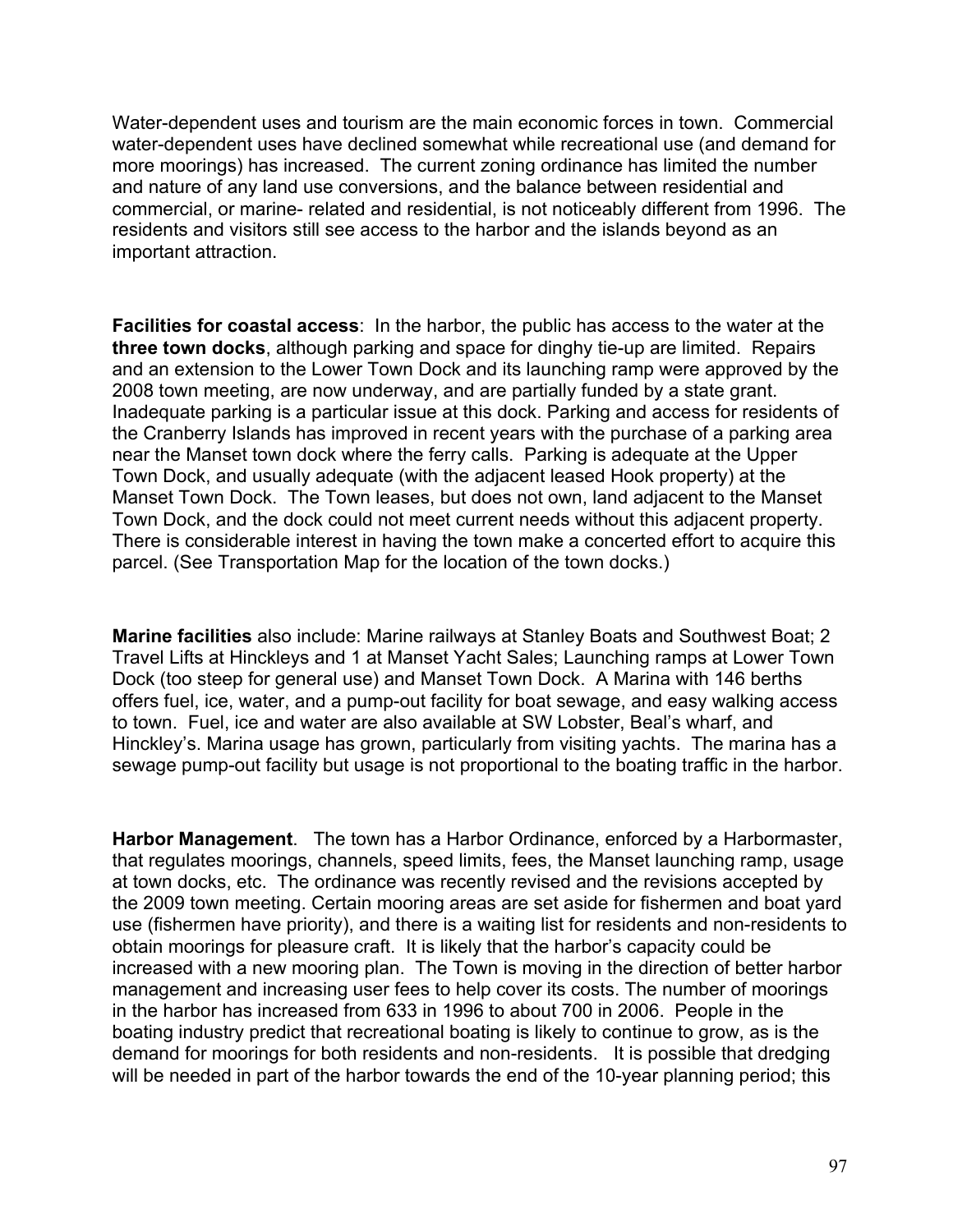will require cooperation with the Army Corps of Engineers, the DEP, and some funding assistance.

**Shore and near-coastal land use** is influenced by both regulatory provisions and nonregulatory factors.

**Current regulatory provisions** influencing land use patterns include:

**National** park lands and regulations;

**State** shoreland zoning. Working Waterfront law (and its tax incentives) does not currently apply to any properties in town. Boat building shops have all been designated Pine Tree Zones (but only one seems to be taking advantage of its provisions).

**Local** zoning ordinances (Commercial fishing, Marine Activities, Harbor zones), many grandfathered lots; harbor ordinance (mooring, town dock use, launching ramps).

**Non-regulatory factors** influencing shore and near-coast land use include:

Assessed valuation and tax burden of waterfront property

Large fraction of town's coast is in the national park

Economy partially based on seasonal residents and tourists

Competition between lobster buyers at wharves and independent truckers

Increased inland boat storage, requiring trucking to launching ramp

**Pollution** of clam flats in the inner harbor has not changed appreciably in the last decade, nor is it likely to because of the (treated) outflow from the town sewage treatment plant. Clam flats in Fernald Cove have recently been opened to recreational clamming, however. The State tests the water quality from the sewer treatment plant outflow weekly or monthly, depending on the season; the only time it does not meet standards is after a very heavy rain, due to storm water infiltration. The Town is actively working to reduce storm water run-off and infiltration into the sewer system. As mentioned in the Marine Resources section, there are still a few grandfathered overboard discharges and a golf course that are potential sources of some pollution. There are also some concerns about possible pollution in Bass Harbor Marsh; a cooperative effort between our town Tremont and Acadia NP could follow up with water quality testing.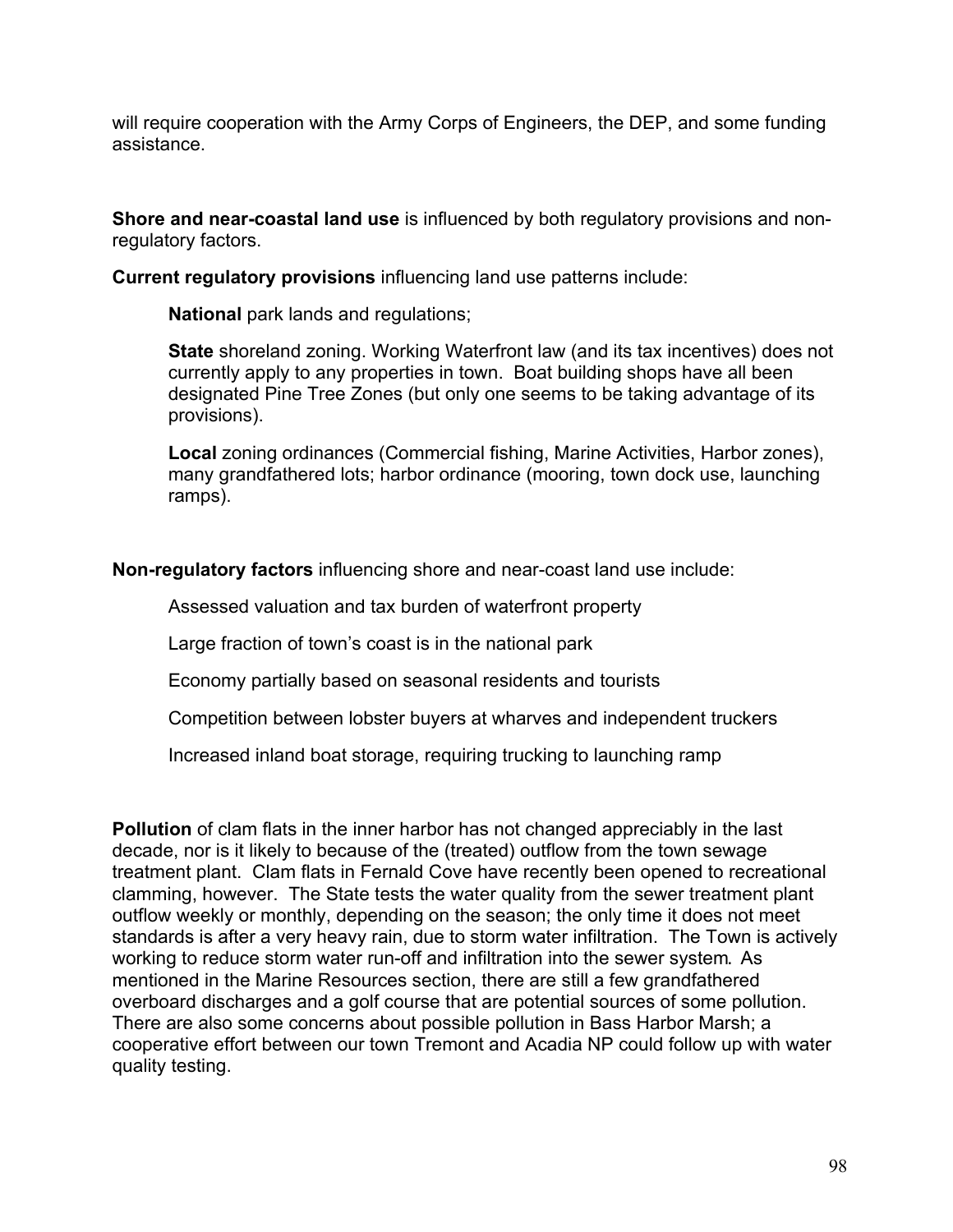Largely because of Acadia NP there are many public access points to the shore. Additional viewpoints are the result of both public and private land; a few will need periodic maintenance (cutting) in order to continue to provide views. See Table 9.4 below for a list of access and view points. The viewpoints are also shown on the Historic, Archaeological and View Resources Map.

| Facility                            | Zone*     | Uses                                                                                               |  |  |
|-------------------------------------|-----------|----------------------------------------------------------------------------------------------------|--|--|
| Marina                              | н         | berths, fuel, water, pump-out                                                                      |  |  |
| Fish Wharf Beal                     | CF/MA     | buy fish; sell bait, fuel, water, ice, etc; charter<br>boat tie-up                                 |  |  |
| Harper                              | CF/MA     | buy fish; sell bait, etc                                                                           |  |  |
| <b>US Coast Guard</b>               | CF/MA     | search & rescue, maintain aids to navigation                                                       |  |  |
| <b>Town Docks</b><br>Lower          | CF/MA     | fishermen's access, launching ramp                                                                 |  |  |
| Upper                               | CF/MA     | recreational access, ferry stop                                                                    |  |  |
| Manset                              | MA        | fishermen's access, land-locked boatyard<br>access, recreational boating access, launching<br>ramp |  |  |
| <b>Travel Lifts</b><br>Hinckley (2) | MA        | haul/launch, fuel, ice, water, etc.                                                                |  |  |
| <b>Manset YS</b>                    | <b>MA</b> | haul/launch                                                                                        |  |  |
| Other                               |           |                                                                                                    |  |  |
| <b>SW Boat</b>                      | CF/MA     | transport materials to outer islands (barges),<br>marine railway, community sailing program        |  |  |
| <b>Cranberry Ferry</b>              | МA        | passenger transport to Cranberry Isles                                                             |  |  |
| <b>Stanley Boats</b>                | CF/MA     | marine railway                                                                                     |  |  |

**Table 9.3 Water-dependent /Marine-related Activities and Facilities**

\* H=Harbor, CF= Commercial fisheries, MA = Marine Activities. See **Zoning Map.**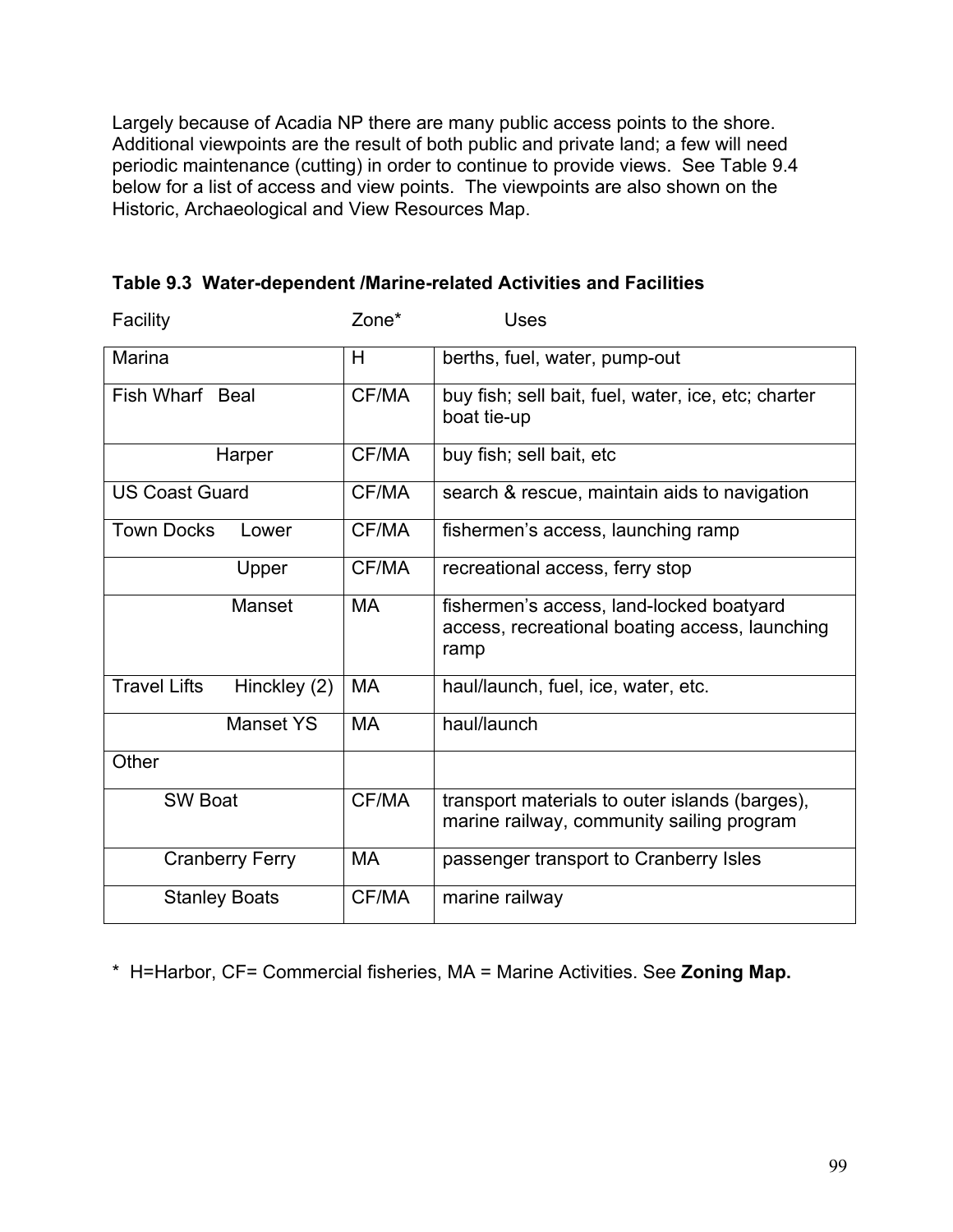# **Table 9.4 Other Public Access points and Viewpoints:**

| <b>Public Access points</b>                                                                                             | <b>Viewpoints only</b>                                                  |  |  |
|-------------------------------------------------------------------------------------------------------------------------|-------------------------------------------------------------------------|--|--|
| a. Beach at Valley Cove, ANP. Foot<br>access from parking area.                                                         | Over or abutting Private Land:<br>a. from causeway at head of Fernald   |  |  |
| b. Trail and beach at Wonderland,<br>ANP. Foot access from parking area.                                                | Cove (near ANP Valley Cove parking);                                    |  |  |
| c. Trail and beach, rocky shore at Ship                                                                                 | b. head of Clark Cove;                                                  |  |  |
| Harbor, ANP (toilet). Foot access from<br>parking area.                                                                 | c. overlooking Norwood Cove just<br>south of Fernald Point Road on 102; |  |  |
| d. Beach and picnic area at Seawall,<br>ANP. Access by car and on foot.                                                 | d. Charlotte Rhodes Park (overlooks<br>Norwood Cove);                   |  |  |
| e. Town right-of-way down Cable<br>Crossing Road, beach access. Parking                                                 | e. overlook at pullout near Manset<br>Corner on Route 102:              |  |  |
| very limited.                                                                                                           | f. field just north of Cable Crossing                                   |  |  |
| f. Town right-of-way down North<br>Causeway Lane, no parking, no turn<br>around. Getting overgrown, needs to            | Road.                                                                   |  |  |
| be kept open.                                                                                                           | Partially Private: North and South<br>Causeway Lanes and the causeway   |  |  |
| g. Town right-of-way at end of Lawler<br>Lane, does not appear to be an<br>access, overgrown, needs to be kept<br>open. | connecting them (on foot from each<br>end)                              |  |  |
|                                                                                                                         | Public:                                                                 |  |  |
|                                                                                                                         | a. Valley Cove                                                          |  |  |
|                                                                                                                         | b. Wonderland                                                           |  |  |
|                                                                                                                         |                                                                         |  |  |
|                                                                                                                         | c. Ship Harbor                                                          |  |  |
|                                                                                                                         | d. Seawall                                                              |  |  |
|                                                                                                                         | e. Cable Crossing Road                                                  |  |  |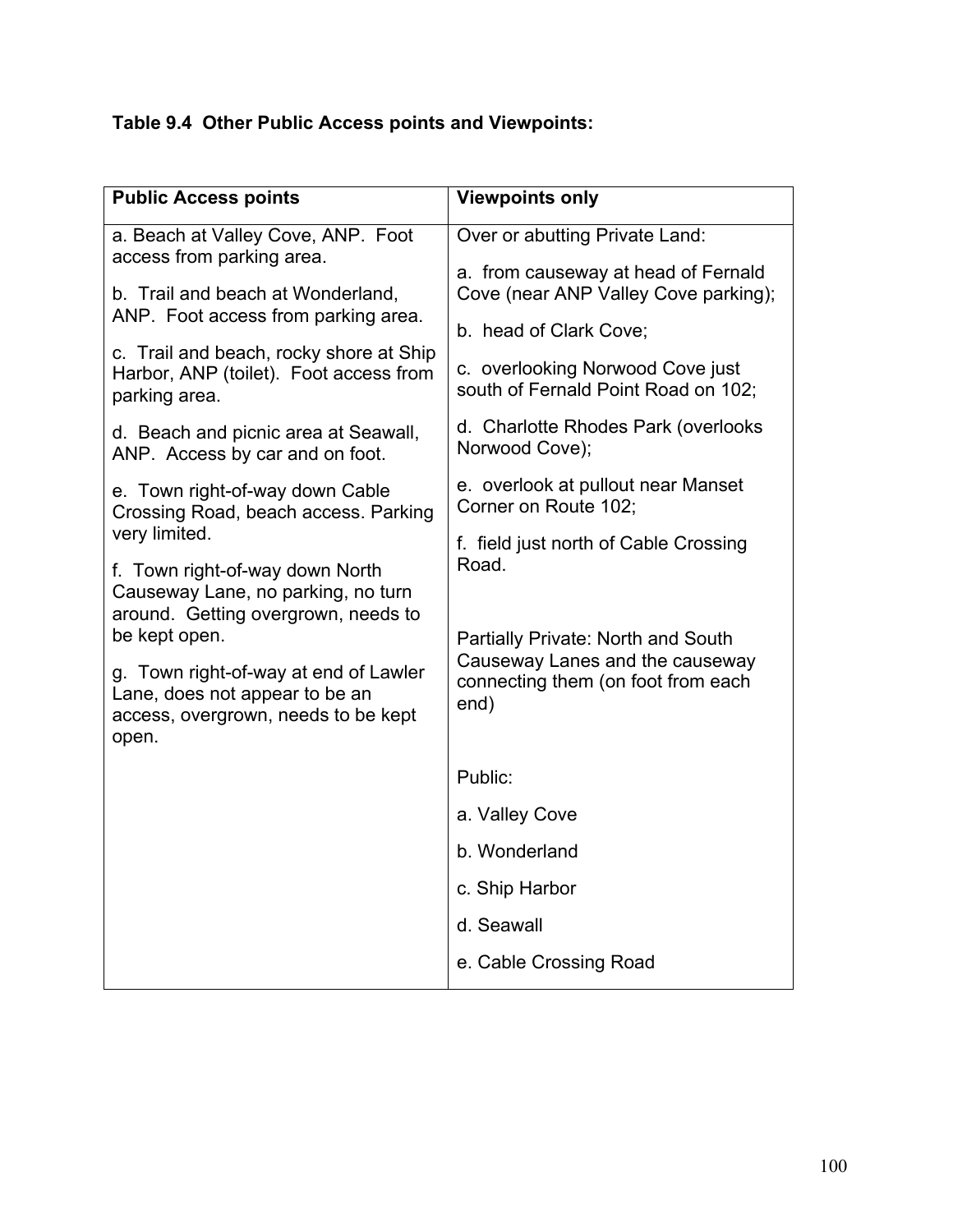## **Appendix 10. Recreation**

#### A. RECREATIONAL ACTIVITIES

Southwest Harbor along with all of Mt. Desert Island and Acadia National Park is a destination for summer tourists who enjoy outdoor recreational activities. Residents also take advantage of easy Park access to exercise and enjoy the outdoors year round. Both fresh and saltwater activities include sailing, power boating, canoeing, kayaking, rowing, fishing windsurfing, swimming, ice fishing and boating and ice skating.

On land people go walking, hiking, bicycling, rock climbing, picnicking, camping, bird watching, berry picking, cross country skiing, snowmobiling, and sledding. During the five-month tourist season there are many private businesses supporting these activities plus offering sightseeing excursions and tours on water and land. Amongst this variety of services is something suitable for all ages and activity levels.

Organized group activities and the community fitness programs offered at Harbor House include: tennis, golf, soccer, baseball, softball, basketball, weight room, paddle tennis, croquet, aerobics, yoga, dance, and kickboxing.

The community has ample indoor facilities, outdoor fields, open space, trails, and water access (lake and ocean) to handle future growth and changes in the recreational needs of the local population.

#### B. PRIVATE AND PUBLIC RECREATIONAL PROGRAMS

#### **Harbor House**:

Harbor House, administered by a private, non-profit organization with some municipal financial support, leases a community building in the center of town and owns a separate 1.8-acre property with a childcare center and tennis courts adjacent to the elementary school's outdoor playing field. Harbor House is a community center that serves year round and summer residents of Southwest Harbor as well as users from neighboring towns. Harbor House has grown substantially in the past years, now offering 60 sports/fitness and youth focused classes and activities. The programs offered include health and fitness classes, a Children's Center providing child care for 120 children from age 30 months through  $5<sup>th</sup>$  grade, the Youth Underground that provides a safe hang out for local children and teenagers, Camp Harbor House that offers summer programs for children, and the Great Harbor House Shootout (a basketball tournament with 66 teams coming from all over Maine).

As the town's population ages and shrinks, Harbor House is making accommodations to adapt by offering programs specifically designed for retirees. The town does not anticipate a need to expand facilities though program priorities will shift somewhat.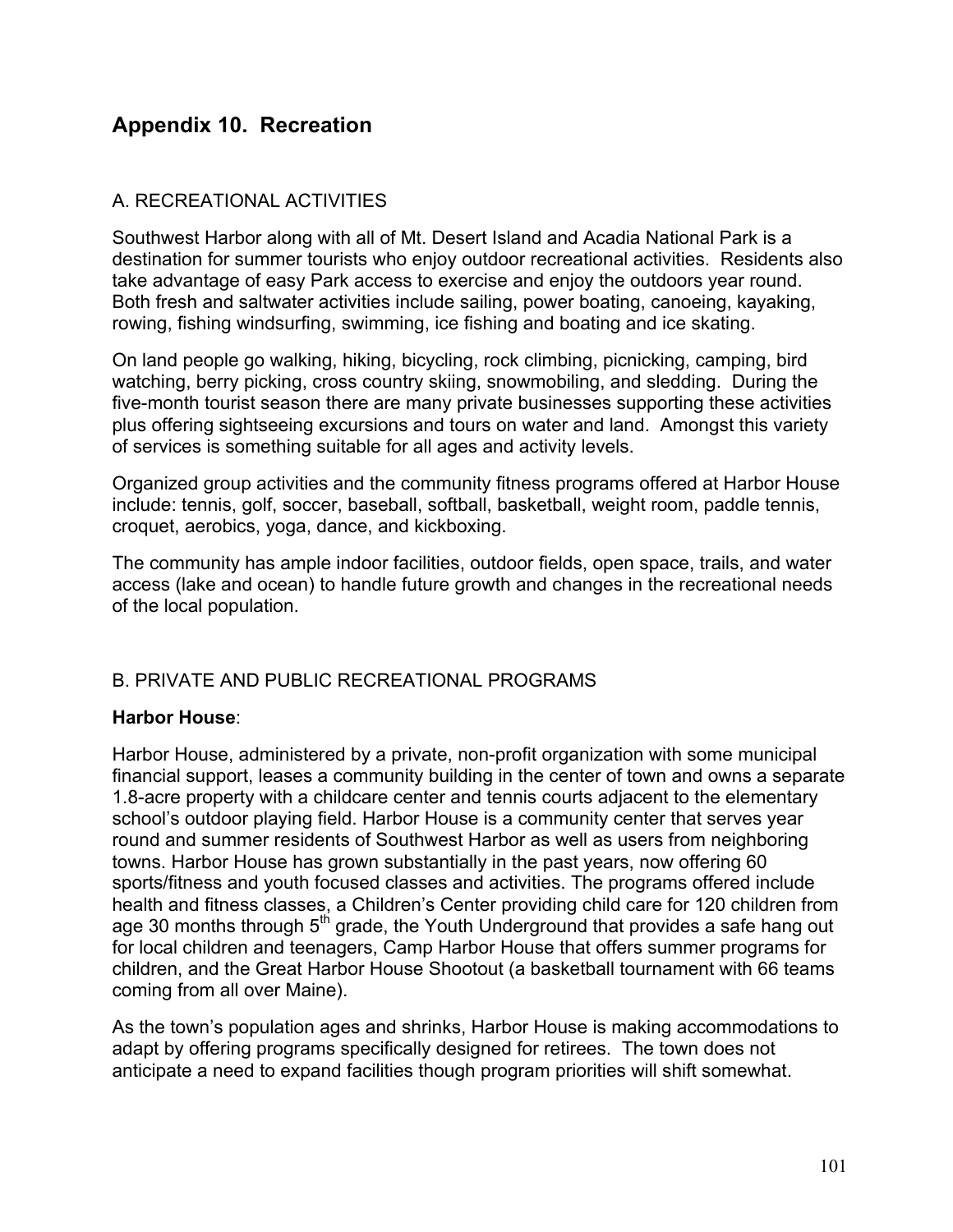## **MDI Community Sailing Center (MDI CSC):**

The MDI CSC is located at the end of Clark Point Road in Southwest Harbor, where it offers sailing classes to children and adults. The MDI CSC has grown substantially since 1996 when it served less then 50 youths. In 2008 the sailing program served 63 youth during the summer months, 30 high school-aged youth in the spring and 9 high schoolaged youth in the fall. Twenty-one adults were also participants in MDI CSC in 2008. The Center is planning on expanding its sailing program to accommodate continued growth in participation.

#### **Causeway Club:**

The Causeway Club is a private country club that was founded in 1916. The country club sits on 35 acres located on the north shore of Norwood Cove. It provides a nine-hole golf course (open to the public), (clay) tennis courts, and a (saltwater) swimming pool. The grounds are used for sledding in the winter.

#### **Campgrounds:**

There are two campgrounds located within the town of Southwest Harbor. The Seawall Campground is run by the park service and is located at the entrance to the Seawall area of Acadia National Park. There is a picnic area with fire pits and tables across the road on a large, rocky coastline. There is a private campground, Smuggler's Den, adjacent to the National Park. Smuggler's Den has a swimming pool and private trails accessing those in the Park that are used by the general public.

## C. ACCESS TO OPEN SPACE AND WATER.

**Fields:** Pemetic School has 4.5 acres of open space that consists of playgrounds, sports fields and basketball courts. These play areas located in the center of town are used throughout the year by residents and tourists.

**Bicycle Ways:** One continued area of concern in Southwest Harbor is the lack of bike lanes. An emergency room nurse reported to the writer that 1 to 2 people die a year from bike accidents on MDI. As environmental issues become more pressing (global warming) and gas prices rise, the need for safe places to ride a bike recreationally and for commuting will only increase. MDI Tomorrow's MDI Bicycle Plan includes recommendations for the creation of bike lanes in Southwest Harbor. The implementation of this plan will be important to accommodate the needs of current and future cyclists.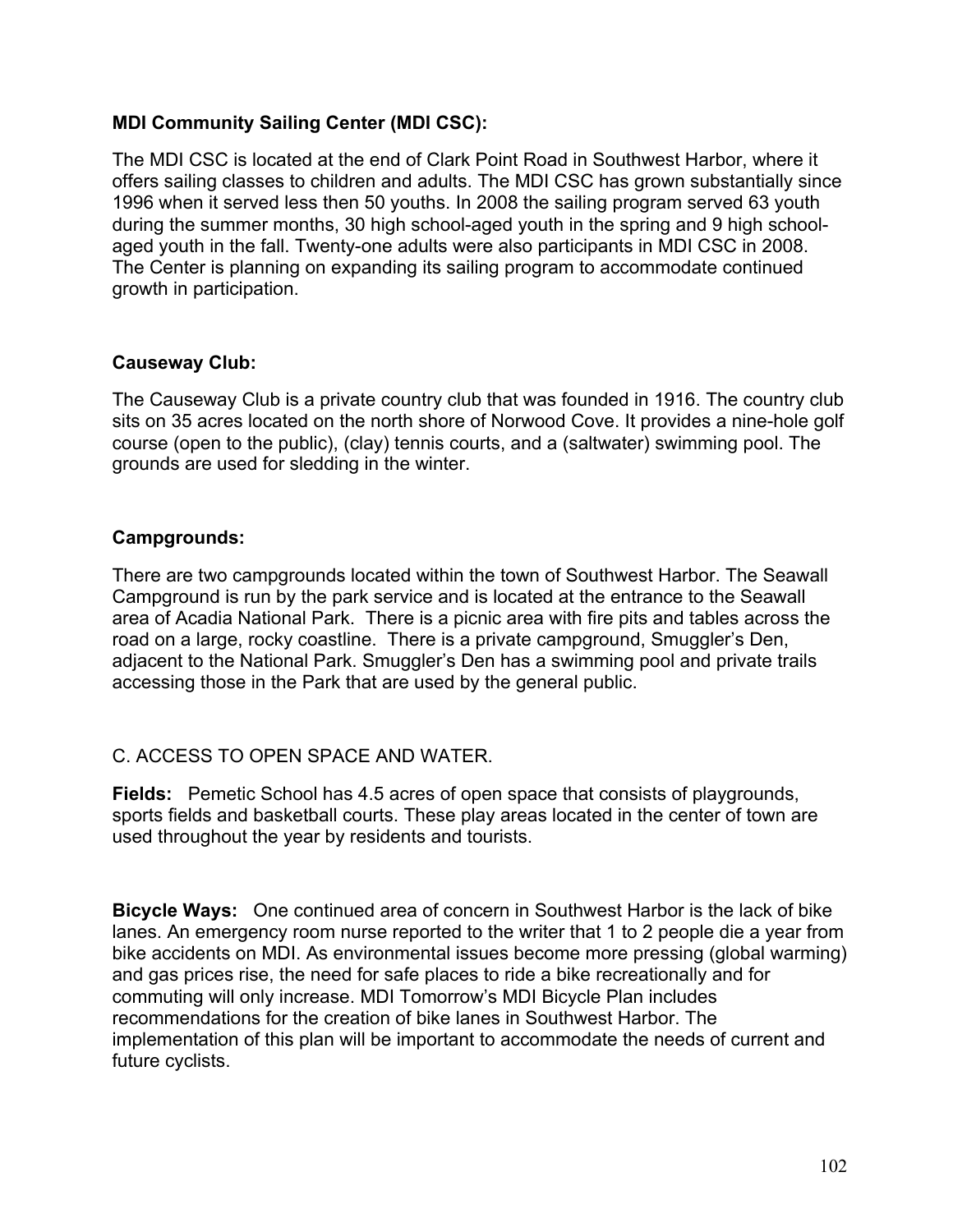**Parks and Gardens:** The Charlotte Rhoades Park and Butterfly Garden sits on one acre of land adjacent to Norwood's Cove, with gardens, lawns and a swing set. The gardens and plants are maintained by volunteers and the Public Works Dept. does the mowing. The Village Green in the center of town consists of a recently landscaped park with seating and a memorial to local veterans. An annual Memorial Day service is held each year at the Park. The town installs a Christmas tree there in winter.

**Fresh water:** The southern end of Long Pond is the only lake within the boundaries of Southwest Harbor. Swimming is not allowed at the south end of the lake because it is the Town's drinking water supply. Long Pond is stocked with trout for both summer and winter ice fishing. Chris's Pond, which is owned by the town and was given a conservation easement through The Maine Coast Heritage Trust in order to protect the pond "in perpetuity," once an ice harvesting pond, is now used in winter for skating. The Pond is maintained by volunteers, who groom the ice and who have built a shelter for skaters to rest.

**Ocean:** The ocean is accessible to the public from many points including Valley Cove, Fernald Cove, North Causeway Lane, Cable Crossing, Acadia National Park (Seawall, Wonderland and Ship Harbor), and Lawler Lane out to Little Island in the eastern reaches of the Harbor. There are three Town docks. Access to the ocean is also provided by several commercial property owners.

A boat launching ramp is located at the Manset Town Dock. It is suitable for launching large boats and loading barges for deliveries to the outer islands. A second town owned ramp is located at the Lower Town Dock at the end of Clark Point Rd. Because of its steep narrow design and the crowding in the parking lot, it is of use to only small boats. Other boat ramps exist at the end of Mansell Lane and at Morris Boatyard. The Hinckley Boatyard and the Brown Manset Boatyard have boatlifts. The Stanley Boatyard and Southwest Boat launch by railway.

## D. OPEN SPACE

The most important and largest open space in Southwest Harbor is Acadia National Park with many parking lots at access points including Seawall, Ship Harbor, Wonderland, the southern end of Long Pond, the southern end of Echo Lake, and Fernald Point Road. The Park has lately installed portable toilets near many of its trails and parking areas. The town maintains seasonal toilet facilities and or portable toilets at the public docks.

There are traditional paths used by local residents to access the ocean such as the South Causeway Lane to the Mill Dam and the end of Lawler Lane (on a town ROW). The town does not anticipate a need or desire to acquire more publicly owned open space. Traditional access to private land is not restricted and in any case, the resource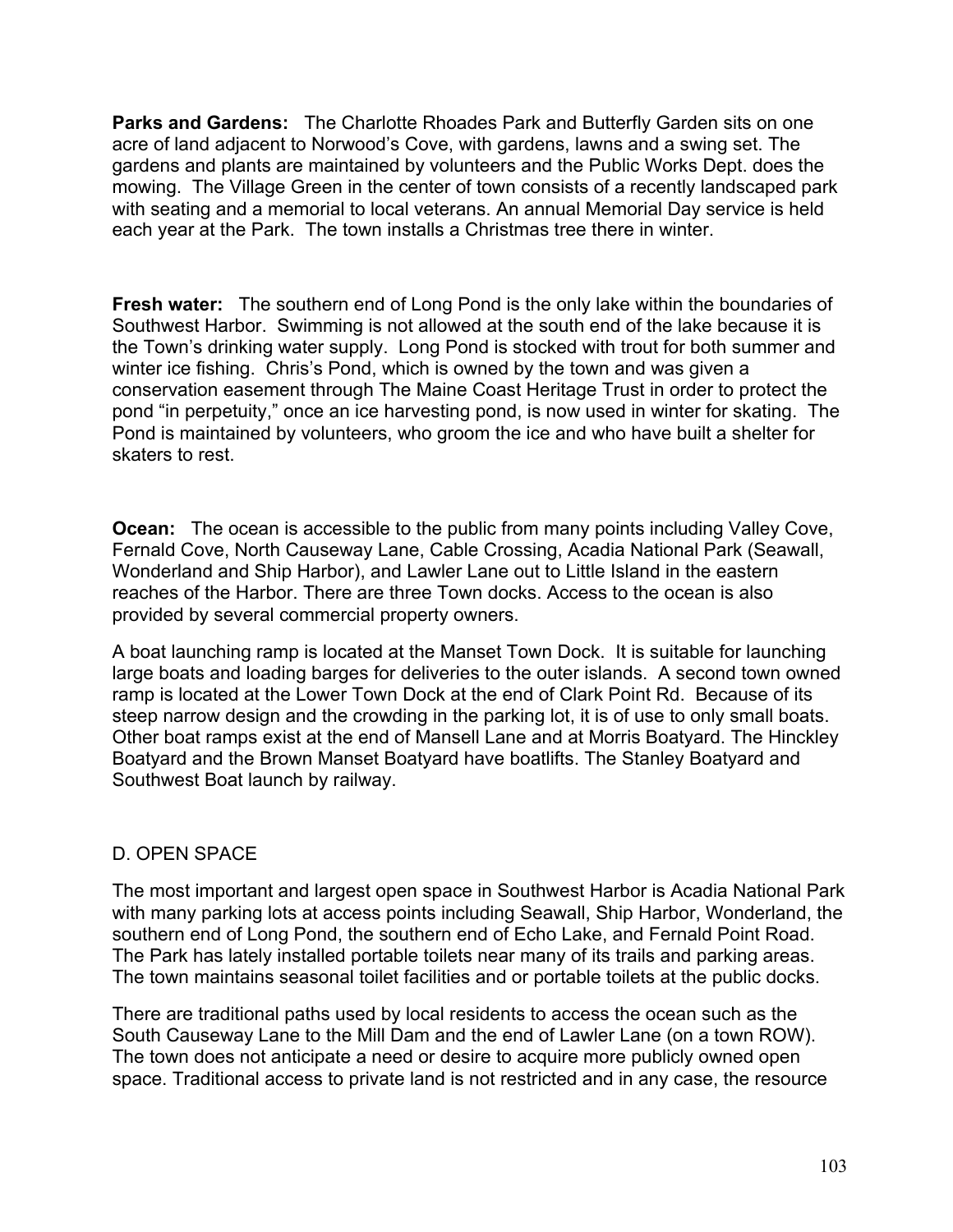of Acadia National Park which surrounds the town provides plenty of recreation opportunities.

The national park offers many miles of trails available for hiking and cross-country skiing within SW Harbor. (See the Transportation Map.) All-terrain vehicles and snowmobiling are not allowed in the park area. However, there are trails available to snowmobiles in other areas of the national park located in adjacent towns to SW Harbor on MDI, and on park gravel roads in town (Seal Cove Road, Lurvey Spring Road) during the winter. Park crews, with the help of the local nonprofit organization, Friends of Acadia, maintain the trail system in the national park.

The Maine Coast Heritage Trusts holds an easement on a field along Seawall Road, which not only maintains open space but preserves the ocean view for passersby. The town does not have a designated fund to purchase land or important access points.

Although the population of Southwest Harbor is shrinking, house construction on vacant land has reduced the number of trail systems crisscrossing Southwest Harbor. However, in some cases where new construction interferes with local walking trails, informal agreements between new land owners and local trail users allows for continued use of historical paths. As well, the privately owned fields most commonly used by local residents (the blueberry field on Long Pond road, for example) are bordered by public roads, providing easy access.

IMPORTANT PUBLICLLY-USED OPEN SPACES and facilities

Acadia National Park – 4430 acres

Manset Town Dock – large boat launch, pier, hoist, toilet, parking, Harbor master's office

Lower Town Dock – small boat launch, pier, hoist, toilet, parking

Upper Town Dock – pier, toilet, parking

Village Green – green space, seating

Charlotte Rhoades Park and Butterfly Garden – picnic area, water views, swing set, parking

Chris's Pond – skaters' shelter

Cable Crossing Road – public ocean access

LOCAL AND REGIONAL LAND TRUSTS

Acadia National Park

Maine Coast Heritage Trust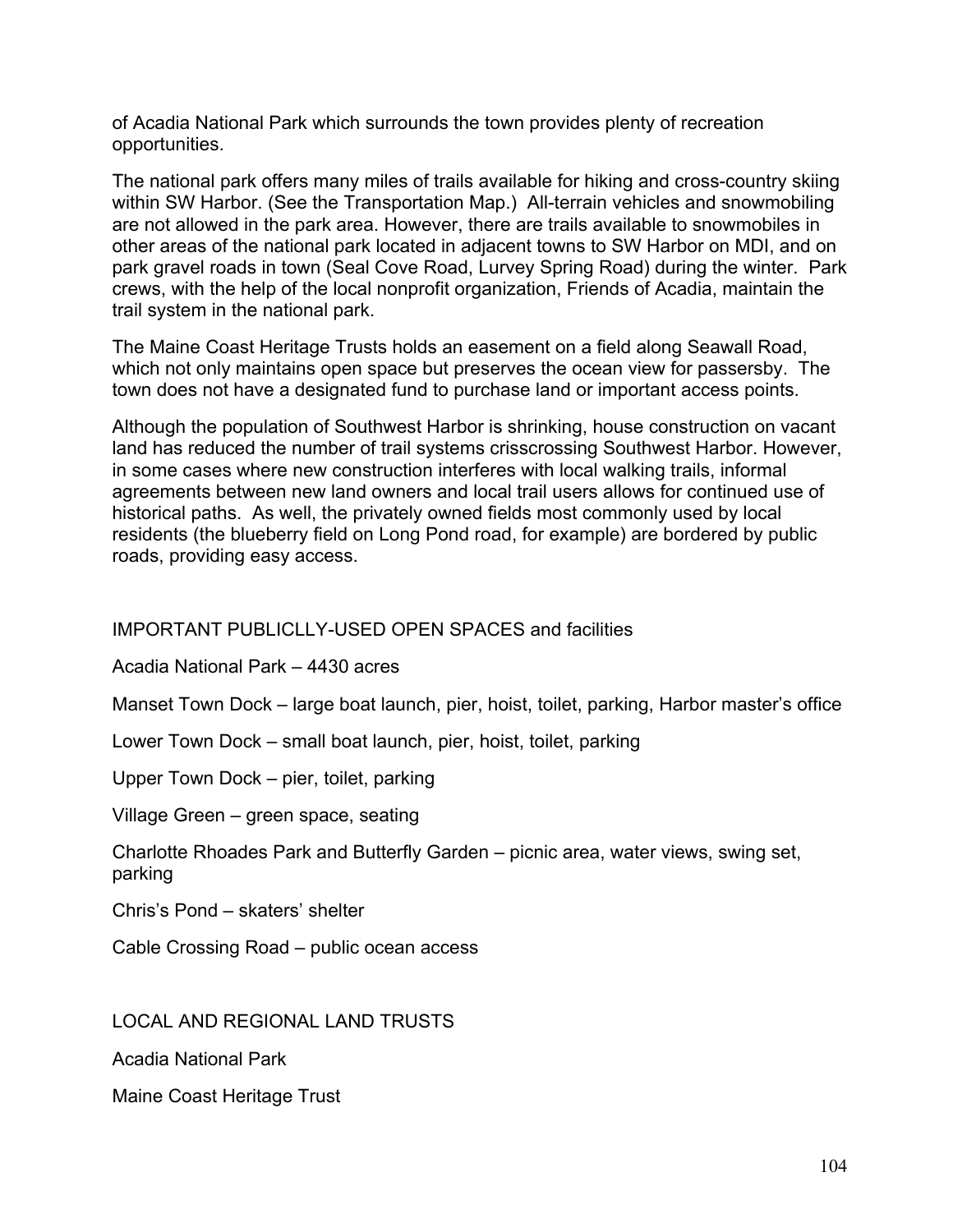## **Appendix 11. PUBLIC FACILITIES AND SERVICES**

**WATER**: Southwest Harbor's Water Treatment Plant, located on the Long Pond Rd. above the Pumping Station, and completed in1998 in compliance with EPA requirements, is Town owned (the Board of Selectmen serve as the Water and Sewer Board) and has the capacity to treat up to half a million gallons of water/day. Year round it serves 723 residential and 56 commercial customers as well as 24 public authorities. In summer 50-75 additional users include the Causeway Club, a 9-hole golf course located on Fernald Point Rd., and two campgrounds: Smuggler's Den on Route 102 and Seawall Campground within Acadia National Park.

In summer, when the population of Southwest Harbor, more than doubles from 1966 people to as many as 5000, the water treatment plant treats as much as 375,000 gallons of water/day.

About a quarter of Southwest Harbor's residences use private wells. There are no plans to expand municipal water service and demand is not expected to increase significantly for the planning period and beyond.

Southwest Harbor's water supply is Long Pond, 2/3 of which is located in the adjacent town of Mt. Desert. Since much of the pond is also surrounded by land owned by Acadia National Park it is relatively protected from many development and water runoff issues affecting open water sources in more urban and suburban areas.

Evolving EPA regulations in 2004 have caused Water Dept. personnel to modify their practices by reducing and more closely monitoring the amount of chlorine used in treatment. In 2009, the Town installed an aeration system at the plant to remove most of the remaining disinfection by-products. Also in 2009, the Town installed generators to move the treated water during power outages. A third improvement in 2009 extended the water intake into deeper water with the goal of reducing turbidity which has clogged the filters during storms and when water levels are low due to dry weather. Treated water is stored in two tanks with a combined capacity of 1,300,000 gallons located about 2 miles away on top of Freeman Ridge. An additional 10,000 gallon storage tank is located on the Fernald Point Rd. for seasonal users.

The water is gravity fed from these tanks to the delivery and service pipes throughout most of the community from Carroll's Hill to Seawall. There is no good inventory of the estimated 10 miles of delivery system piping and in some locations there appear to be duplications where old systems were left intact after upgrades.

The condition of the pumping station, generators, water filtration and storage tanks is good. The condition of the delivery system is mixed; some pipes probably need replacement. The 2010 Town Meting passed a Capital Improvement Plan that includes an infrastructure feasibility study to determine repair/replacement needs and prioritize them. The policy of not extending the water system until the current delivery system is upgraded is in accord with the Growth Areas (vacant lots in existing approved subdivisions) described in the Future Land Use Plan. (Sources: Public Works, Town Office Staff)

See the **Public Water Supply Map**, which also includes several wells.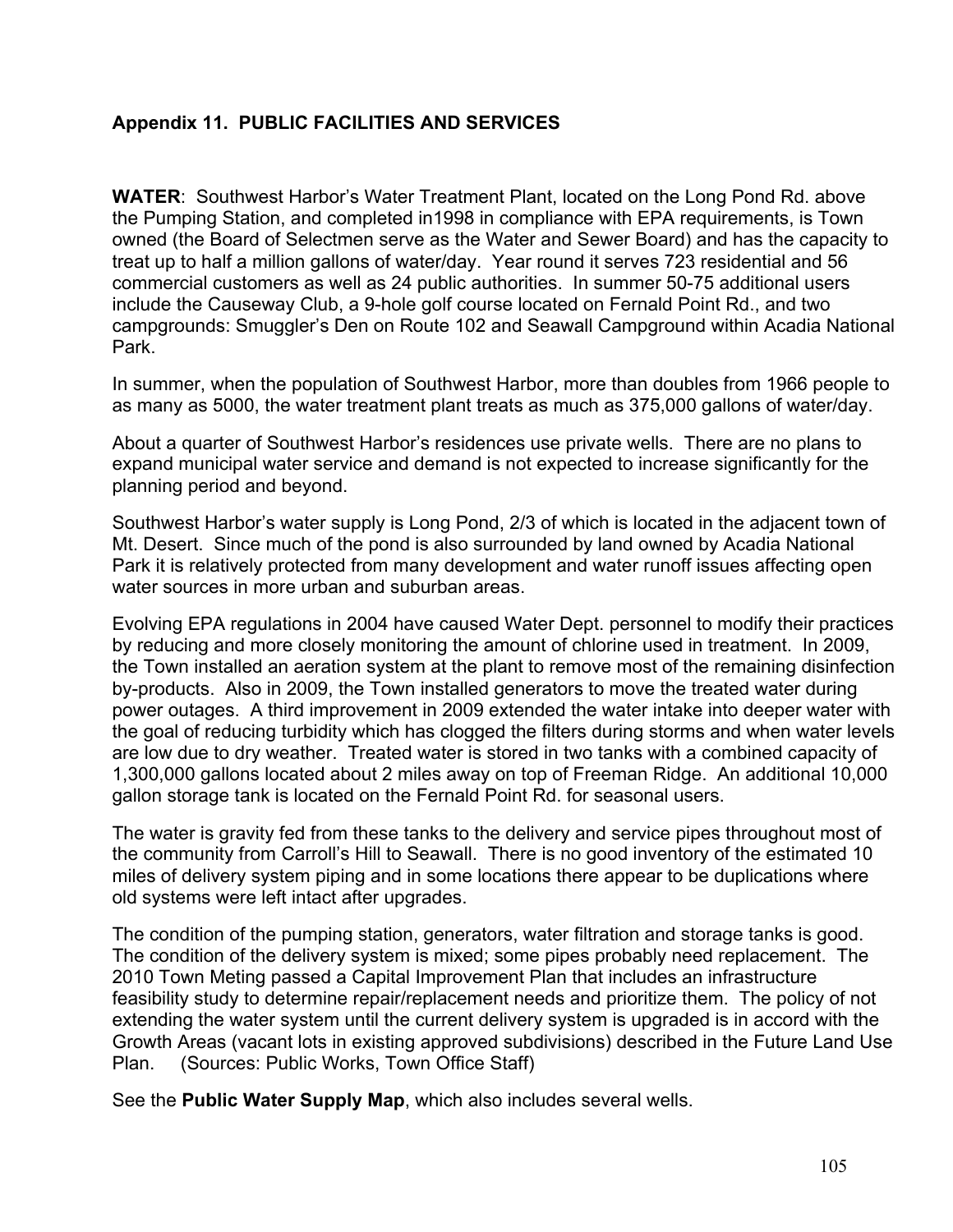**SEWER**: The Town owned and operated wastewater treatment system, which went on line in 1975, is located on Apple Lane adjacent to Dysart's Great Harbor Marina off Route 102 (Main St.). The plant provides secondary treatment by means of the activated sludge process and disinfection by Hypo Chloride. The flow is then passed through a dechlorination system and discharged into the harbor. The facility includes a pretreatment room, a lab, an office, a pump and equipment room, a chlorination contact tank, clarifiers, a generator and chlorination and dechlorination equipment. Three pumps located at various locations throughout the Town were upgraded in 2004. The plant was designed to handle up to 375,000 gallons/day. During the busy summer tourist season it averages 250,000 gallons/day. Service is provided to about 50% of the community most of which also uses Town Water. There are a few customers, primarily in the Carroll's Hill area at the northern end of the Town who use town sewer while maintaining private wells.

Noise reduction equipment, donated by a neighboring resident and installed in 2007, has made the facility quieter. The plant is in good condition, with no upgrades or maintenance issues anticipated for the planning period.

The collection system contains approximately 7.28 miles of delivery piping and three pump stations transporting the flow to the treatment plant. It has sufficient capacity to handle current and future flows. The condition of most of these pipes is good.

While most of the system components are publicly owned, there are many sections of privately owned and maintained sewer that may not meet the specifications of a pubic sewer system. For the Town to take over these lines they would have to be upgraded and there are no plans to do so or to expand sewer service at this time. The policy of not extending the sewer system at least until the current system is upgraded is in accord with the Growth Areas (vacant lots in existing approved subdivisions) described in the Future Land Use Plan. (Sources: Public Works, Town Office Staff)

See the **Sewer System Map**, which also shows Licensed Overboard Discharges.

**SEPTAGE**: Approximately half of SWH's households rely on septic tanks. These residents pay private haulers to pump the tanks out. Southwest Harbor has arranged with the town of Bar Harbor to receive the waste from these tanks. Bar Harbor bills the Town and the haulers reimburse the Town later.

**STORMWATER MANAGEMENT**: Southwest Harbor is not a Municipal Separate Storm water System (MS4) community and is not required to monitor its storm water runoff. With relatively steep topography and shallow soils, it does experience problems with storm water runoff. The large parking area behind Main St. that lies at the foot of the eastern slope of Freeman Ridge was originally a swamp. An old retention pond part way up the slope, above the parking area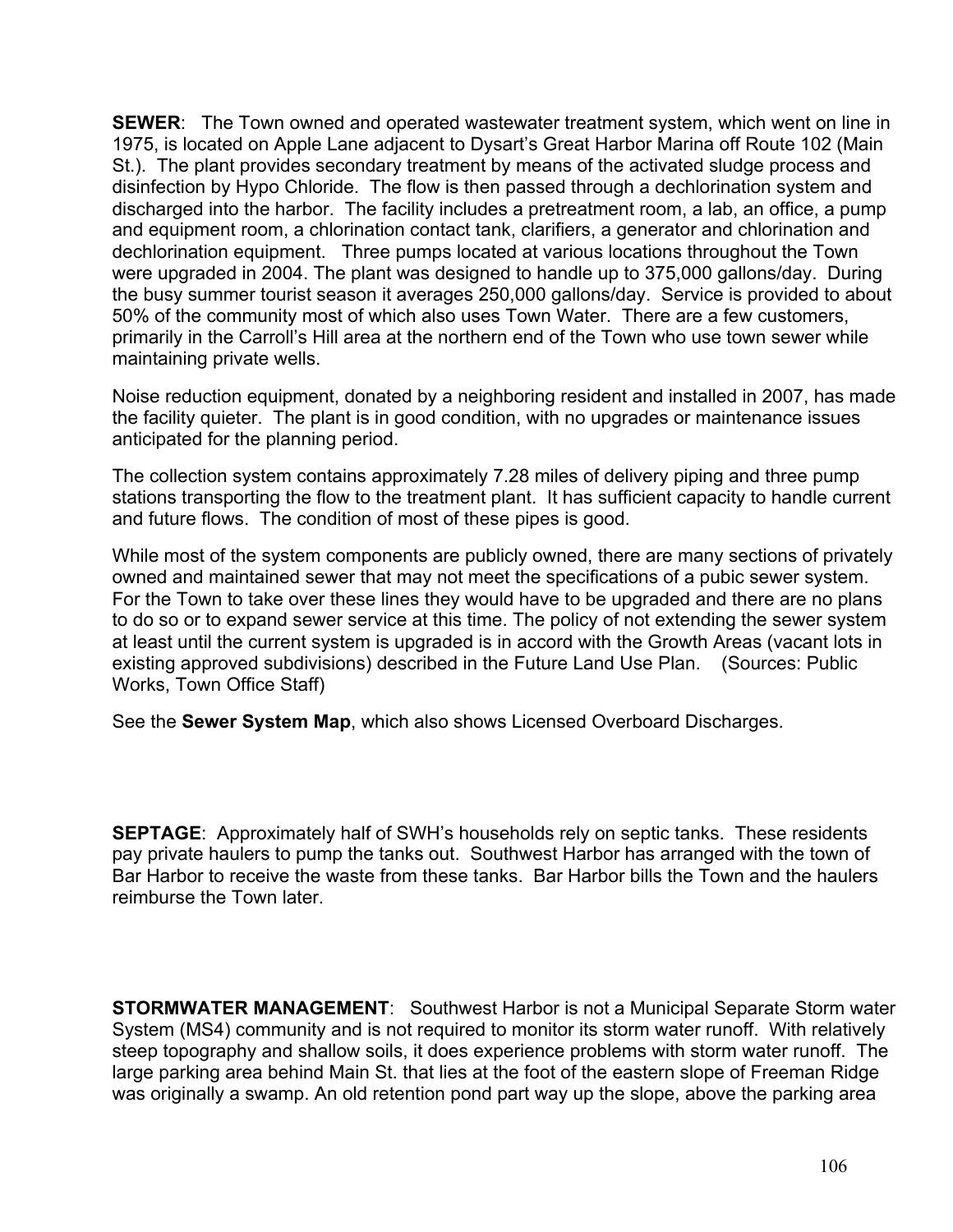and behind the Town Offices accommodates some of the water running off Freeman Ridge. In 1979-80 a 48" storm drain was installed under a portion of the parking area now known as Village Greenway, across State owned Route 102 (Main St.) and the property of Pemetic Elementary School (the addition was built over it in 2001-02). It empties out near Cedar Lane.

Further south there is a second 18" storm drain running across Route 102, which may not be adequate to handle severe storm events. A drain near the western end of Clark Point Road, across from the Post Office Parking Lot, empties out somewhere around Phillips Lane (exact location is unknown). Businesses and residences along Main St. sometimes experience flooding in their basements; the biggest problem seems to be getting the water across the street. Needed repairs including drains, sidewalks and a rebuild of the road are not on the MDOT's 6-year plan and are likely very low priority beyond that time.

Recently several storm drains between the center of town and the Manset corner (on State Route 102) have been replaced as the town prepares to repair sidewalks (in the absence of any state plans to upgrade the highway). Students from College of the Atlantic have recently helped to locate some of the town's storm drains using GPS, in preparation for mapping them with GIS technology. The CIP contains a line item for stormwater management assessment in 2011, and funds have been assigned to it. Recent (2010) changes in our Land Use, Subdivision, and Road Ordinances have raised the standards for future stormwater management and drainage.

Flooding and lack of adequate ditches and regular ditch maintenance are also a problem on other sections of Route102A (Seawall Rd.) and at the foot of Seal Cove Rd. where it connects to Route 102 (also originally a swamp). Seal Cove Road, like Route 102, is State-assisted. Recent storm events, particularly one in late summer of 2008 where nearly 7 inches of rain fell in a 24-hour period, call for an examination of the storm water infrastructure. The 2009-10 CIP saw the addition of \$14K toward a \$28K town wide storm water assessment. Repeated and varied citizen complaints about these issues would suggest that improvements may be wanted for the storm water management system.

In 1998-99 the Town made improvements to its storm water run-off infrastructure, largely removing storm water intrusion into the wastewater treatment plant from publicly maintained infrastructure. Storm water intrusion remains a problem at the wastewater treatment plant, up to 20 days/year when the plant has received as much as 1,000,000 gallons of water during storms, possibly through the sections of sewer pipe that are privately maintained.

(Sources: Public Works, Town Office Staff)

 **POWER AND COMMUNICATIONS**: Electricity, telephone, broadband internet service, and cable are available throughout most of the community. The public library offers free Wi-Fi service, as do some commercial establishments in the center of town. Three-phase power is available along all the major roads in town: State Routes 102 and 102A (as far as the Seawall Motel), to the Hinckley yard on the Shore Road, along Seal Cove Road to the Pettegrow boat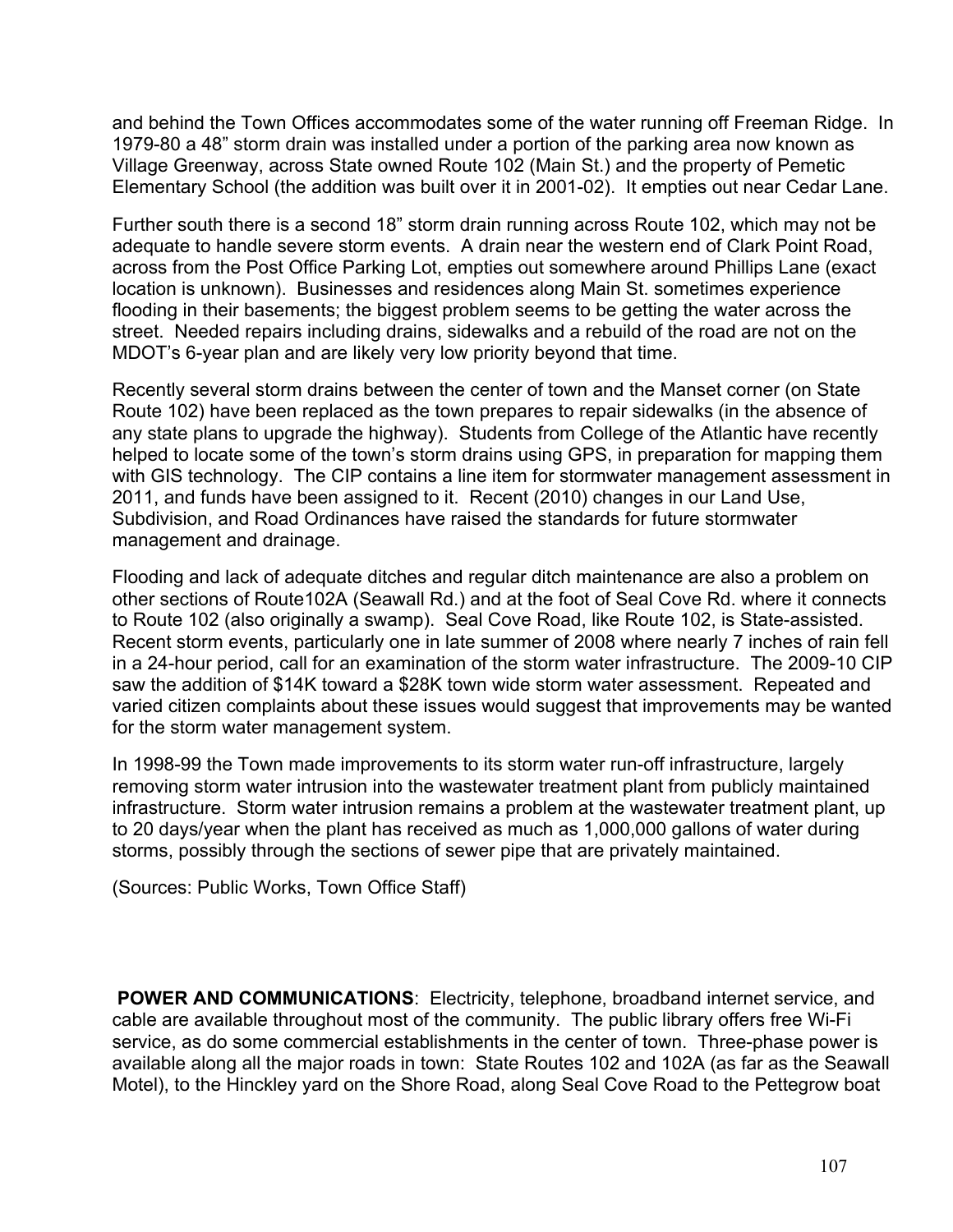yard, along Long Pond Road to the transfer station, and on Clark Point Road to the USCG station.

**SOLID WASTE**: Southwest Harbor contracts with a private company, Eastern Maine Recycling (EMR) located in Southwest Harbor, to receive its solid waste and transfer it to PERC (Penobscot Energy Recovery Company, a waste to energy incinerator located in Orrington, Maine). EMR accepts rubbish, construction materials, white goods and tires. It recycles glass, plastic, metal, paper, cardboard, and wood and brush. EMR also schedules monthly to receive universal waste. It composts seafood waste from local restaurants and processors. EMR is open 6 days/week to individuals from the member towns. Many people choose to haul their own waste, though some people and many businesses contract with private haulers.

The Acadia Disposal District (ADD), acting as a representative of Southwest Harbor, Tremont, Mt. Desert, Trenton and the Cranberry Isles co-ordinates with EMR for solid waste disposal and recycling. ADD schedules an annual island-wide hazardous waste disposal day. ADD and EMR have recently negotiated a new contract which meets the community's needs. ADD is researching a publicly owned regional recycling and solid waste facility, but no suitable land has been found to locate the project.

A new Solid Waste Committee, formed in 2008 is looking into increasing recycling and is discussing with the management of EMR, the idea of opening up a "swap shop" with the goal of further reducing solid waste disposal costs.

**Table 11.1 SWH Municipal Solid Waste and Recycling** 1996-2006, in tons (T)

| Year | Municipal<br>solid waste | Municipal<br>Recycling<br>т | Bulky $*$<br>waste T | <b>Bulky</b><br>Recycling | Total<br>waste<br>т | Total<br>Recycling | Recycling<br>$\%$ | Municipal<br>Expense |
|------|--------------------------|-----------------------------|----------------------|---------------------------|---------------------|--------------------|-------------------|----------------------|
| 1996 | 2162.8                   | 535.8                       | 285.1                | 488.9                     | 3472.7              | 1024.7             | 29.5              |                      |
| 2001 | 2651.1                   | 508.8                       | 1036.8               | 480.7                     | 4677.3              | 989.5              | 21.2              | \$340,551            |
| 2006 | 2624.8                   | 521.4                       | 1016                 | 670.1                     | 4823.3              | 1182.5             | 24.5              | \$386,300            |

(Sources: Town Offices and SPO Solid Waste Report)

\* Bulky waste includes metal, yard waste, construction demolition debris, wood, etc.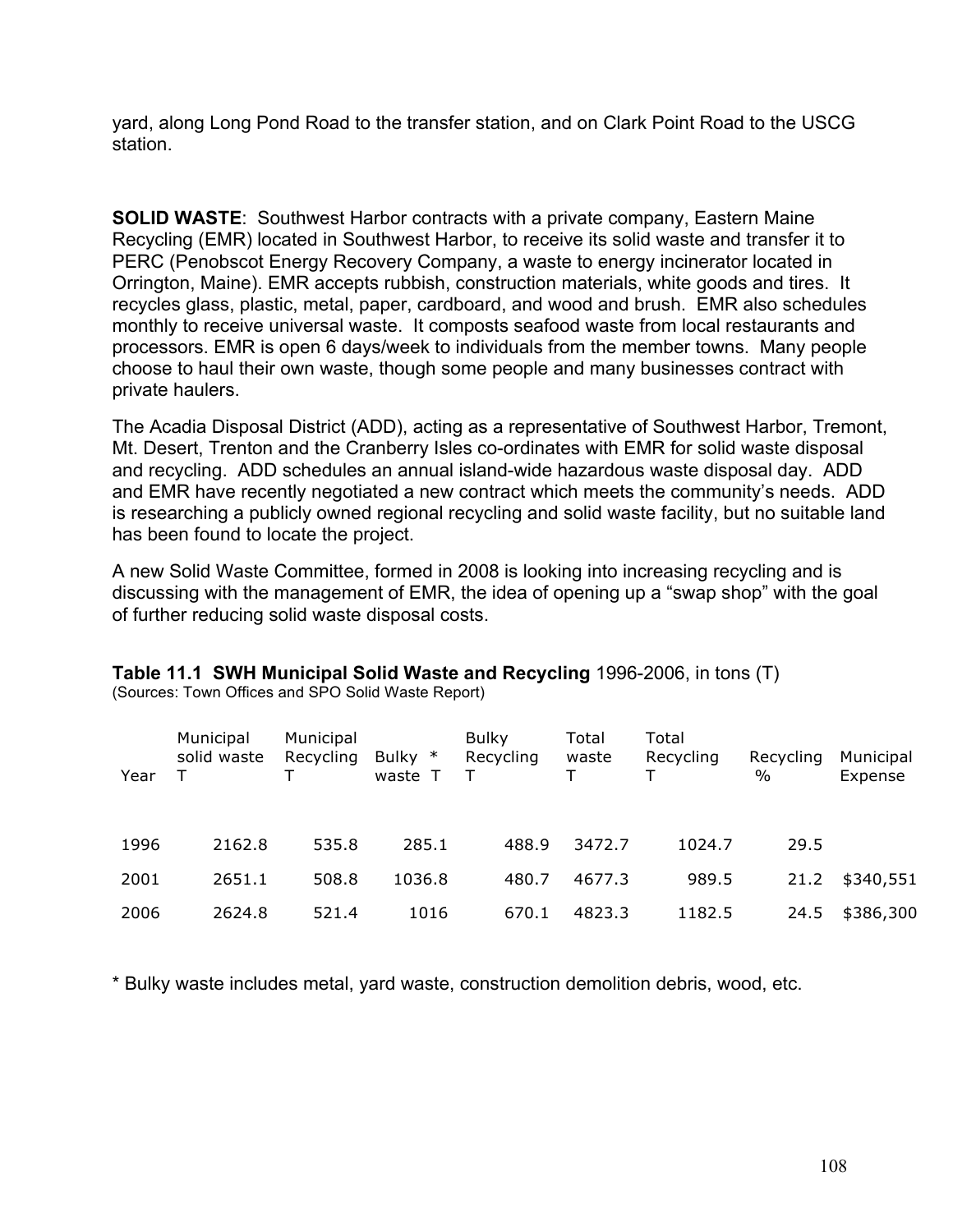#### **EMERGENCY RESPONSE SYSTEM: FIRE**

Built in 2006, the 9600 square foot Fire Station is located at 250 Main Street. The station features five apparatus bays each approximately 20 feet wide and 62 feet deep. The entry doors are 14'x14' and will provide access for any future equipment that the Town may require. The station also provides office space for the Fire Chief, Deputy and Assistant Chiefs, Station office and Crews' day room along with a large meeting room with kitchen facilities and an engineering workshop. Ample storage space is located at the rear of the apparatus bay.

The station was designed to serve as an emergency shelter for the Town and adjacent islands. To meet this role, a 200 Amp emergency generator and facilities to feed and house 200 people are included.

Vehicle inventory includes seven trucks, three of which have been purchased new since 2002. The trucks serve as pumpers, hose wagons, initial response vehicles and equipment transport vehicles.

In 2003, the Town commissioned a report to assess the needs of the Fire Dept. This report has served as a guide for operations and development of the capital improvement plan. Many of the recommendations have been carried out. The purchase of an aerial ladder truck for \$652,536 was recently rejected by voters. This vehicle is intended to expand service in the event of fires in tall and hard to reach buildings and upon purchase will replace two of the old pumper trucks.

The Department has about 40 volunteers; about a quarter are available to respond at any one time; recruiting and training is ongoing.

Southwest Harbor is a member of the Hancock County Mutual Aid Compact and maintains mutual and automatic aid agreements with the surrounding towns.

In 2007, the Fire Dept. handled 83 calls including 10 structure fires, 10 emergency/ medical calls, 4 hazardous materials calls, 4 rescues of persons, 9 utility line problems, 15 automatic alarms, 2 animal issues, 4 trash/rubbish calls, 12 calls for motor vehicle assistance and 7 vegetation calls. Average response time is 3 minutes 23 seconds.

## **EMERGENCY RESPONSE SYSTEM: POLICE/DISPATCH**

The **POLICE** Dept. maintains 24-hour protection out of a 1700 square foot space that it shares with Dispatch on the lower level of the municipal building in the center of town. The new space (completed in 2010) has a lobby, an office for the chief, bathrooms and a dispatch room, which also contains the charging facility for the portable radios, files, computers and a kitchenette. The officers' room contains their desks, the booking area, fingerprinting, storage and a small office for the assistant police chief. A meeting/training room doubles as a space for private interviews with victims and witnesses. There is an evidence locker, utilities room and a garage bay for one vehicle. The Dept. maintains two vehicles a Crown Victoria police cruiser and a Ford Expedition, which are replaced on a regular cycle every 3-4 years.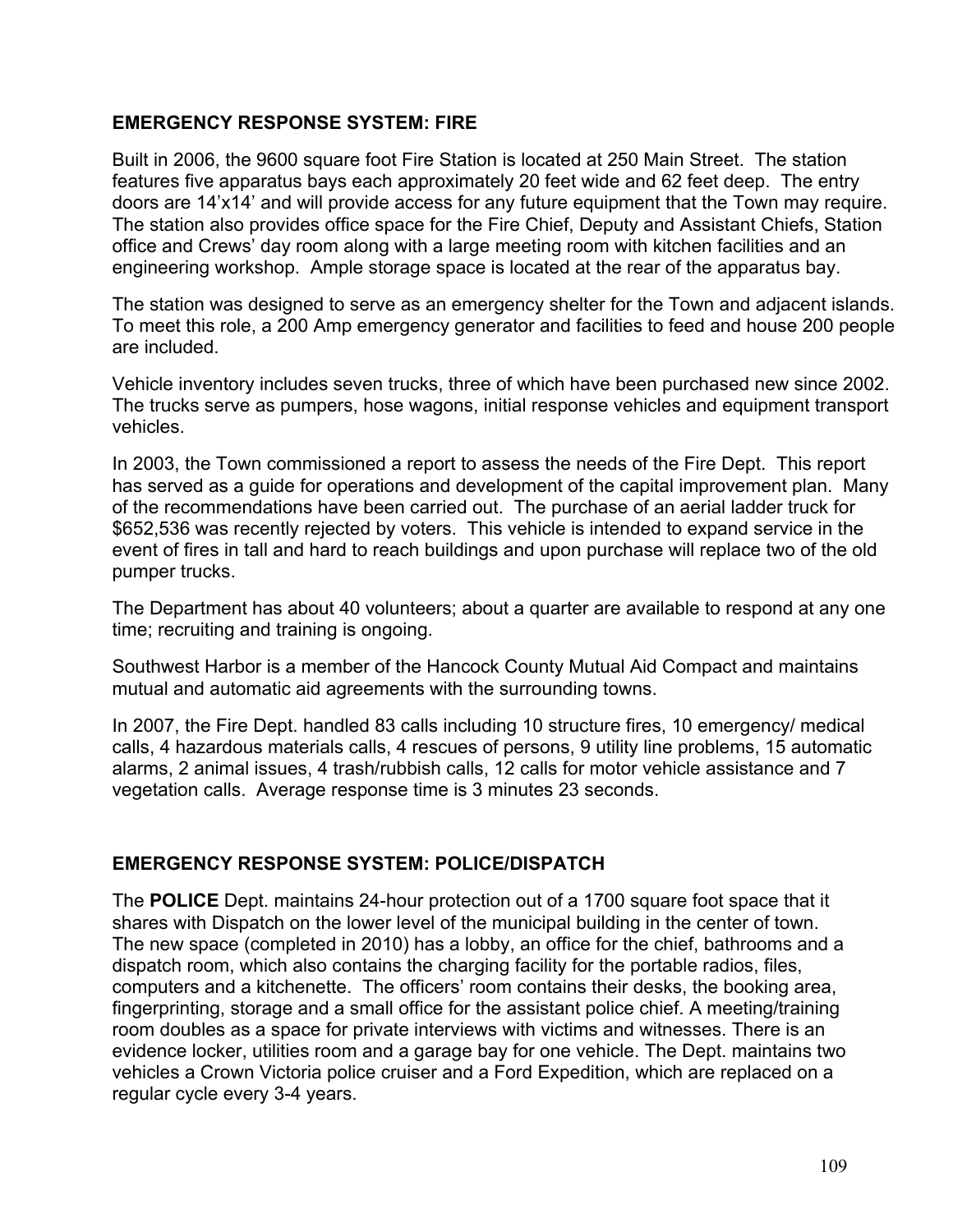The Police Dept. has five full time officers including the chief who also acts as the enforcement officer for marine incidents. In summer an additional officer is hired to enforce the Traffic and Parking Ordinance. Five reserve officers assist as needed. The staff is adequate, but the workload is heavier in summer. The Dept. receives technical assistance from the State Police/Sheriff. Ongoing training throughout the year includes: New Law Update, new Case Law, Search and Seizure, Domestic/Sexual Assaults, Firearms Training, Community Policing, Dealing with the Mentally Ill, Active Shooter and CPR. Full time officers receive 18 weeks of mandatory Police Academy Training; Part time officers initially receive 100 hours of training.

The 2007 Annual Report shows the Police Dept. handled 1855 calls. In person visits/complaints totaled 2356 (714 fire permits). Average response time for calls to the Police Dept. is 5 minutes or less.

**DISPATCH** is staffed by 4 full time and 5 part time dispatchers and receives calls for ambulance, fire and police services for all of Southwest Harbor and Tremont. The Public Safety Answering Point (PSAP) located in Ellsworth also forwards E911 calls to Southwest Harbor's Dispatch Service. Professional development is ongoing. Office equipment includes a radio console and mike, 2 pager encoders, a radio system which ties the Town Office to the Water and Sewer Depts., caller ID;s for Police, Ambulance and Fire which identifies names, programmed telephone, an intercom for all telephones, 8 identified lines, scanners, clocks, voice recorder, typewriter, one computer for logs, and one Data Maxx Computer. The equipment is adequate. The Dispatch console is nearing the end of its useful life and is scheduled for replacement in 2010 at a cost of \$8500. A communications tower located on the top of Freeman Ridge was upgraded in 2003 and has an anticipated useful life of 20 years. The Dispatch CIP also includes a plan to purchase a security camera at a cost of \$5000.

In May, 2010, voters rejected a proposal to move dispatch services to Hancock County (and save approximately \$150,000 per year) by a vote of 289 against to 169 in favor.

The Code Enforcement Officer oversees the Town's E911 addressing system.

## **EMERGENCY RESCUE FACILITIES AND EQUIPMENT**

The Southwest Harbor/Tremont Nursing Association, a private, non-profit association, provides emergency medical and rescue service to the two towns and back up service for the other Island towns when needed. Each town houses one of the ambulances. The primary care ambulance, purchased in 2001 is located in Southwest Harbor on the lower level of the municipal building with an office/storage/staff room on the second floor. EMT's access between levels is an outside stair running around the side of the building. The 1994 unit housed in Tremont is used for back up and non-emergency patient transfers. Future ambulance purchases will be limited by height and length constraints at the Southwest Harbor facility. The service has no plans to expand the facility, which was built on town land as an addition to the municipal building. The Service receives financial assistance annually from the Town to cover a portion of its operating costs. It reimburses the Town for heat and electricity and contracts with the Town also for dispatch. Management, future planning, and capital improvement costs are not under the town's purview.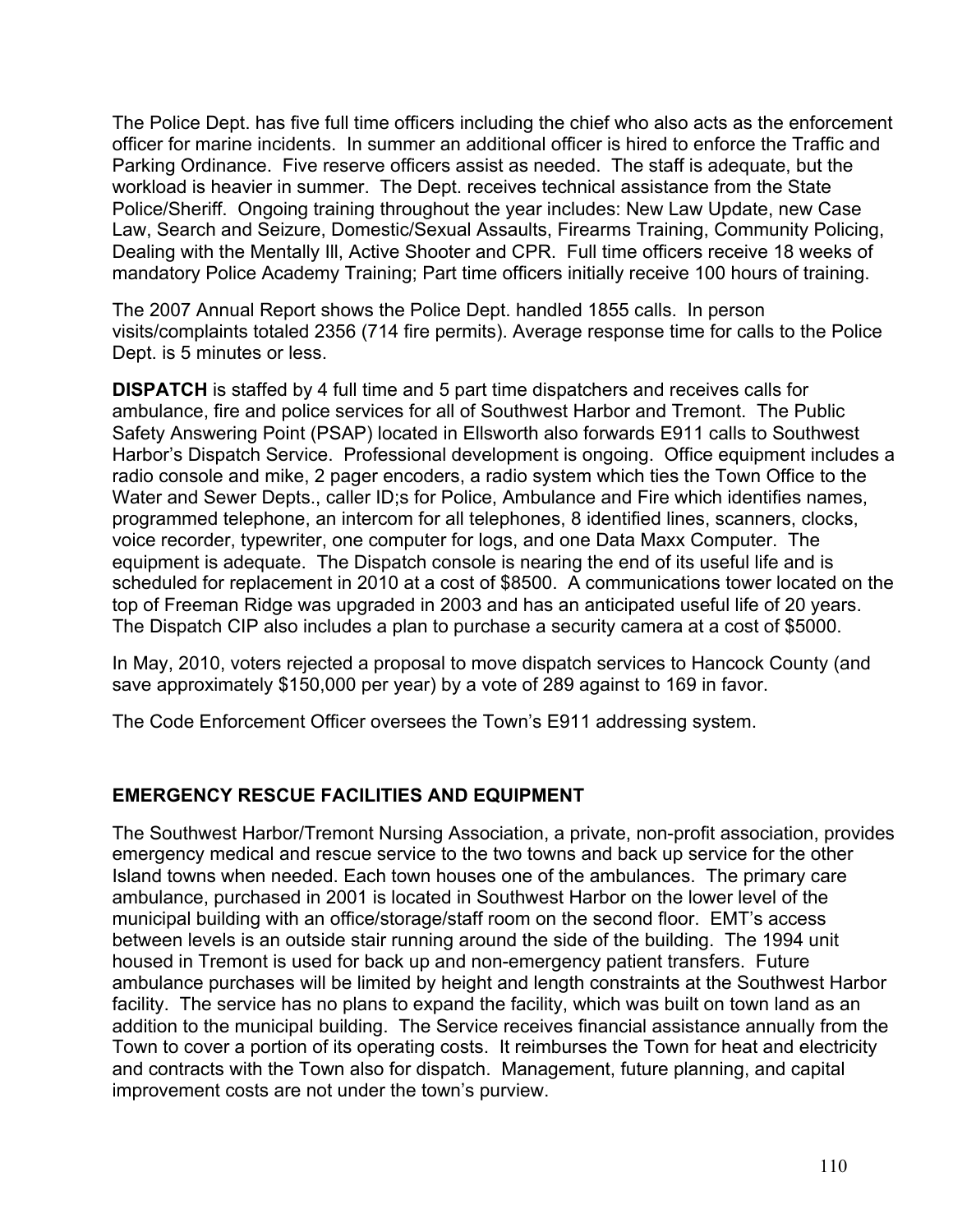In 2007, the ambulances with their EMTs responded to 254 emergency calls resulting in trips to the hospital and 65 calls resulting in on site evaluations only. Average response time is 4 minutes, unless the primary ambulance and crew are off on another call.

(Sources: Town Office Staff, Dept. Heads)

#### **HEALTH CARE**

Southwest Harbor Medical Center, associated with Maine Coast Memorial Hospital in Ellsworth, has a staff of three doctors and one family nurse practitioner. The Center provides emergency services, local consulting, diagnostic lab work and x-ray services. It also brings in specialty service in the areas of orthopedics and pediatrics. The Center is located on Herrick Road with adequate parking and room for expansion if needed.

The Community Health Center is a subsidiary of MDI Hospital. It has recently expanded into new building in the center of town adjacent to the MDI and Ellsworth Housing Authority's Ridge Apts. The Community Health Center provides access to primary care and obstetrical services. It also has a daycare program for adults with memory loss.

It is likely that as our population ages, more services for elders and more assisted living facilities will be needed in the local area, although the housing may not be located in the town of Southwest Harbor.

The Town Manager currently serves as the Public Health Officer, and there are no significant public health issues at this time.

#### **EDUCATION**

Southwest Harbor's Pemetic Elementary School (K-8) with its lovely new addition completed in 2002 for \$5.2million and with a capacity of about 300 students, had a 2008 population of 163, and the principal estimates that the school population will bottom out at about 140 in the next few years. These figures represent a decline since the 1996 Plan when the total elementary school population was 264. The school is currently operating at about half capacity and demographic projections do not suggest an increase in the school population during the planning period.

Grades 9-12 attend Mt. Desert Island Regional High School about 20 minutes away in Bar Harbor. The Island central location was built in 1968 to consolidate three Island high schools. The CSD was formed by a private and special act that described the funding formula governing the member communities which include: SWH, Tremont, Mt. Desert and Bar Harbor. The towns of Cranberry Isles, Swans Island, Frenchboro, most Trenton students, and students from Lamoine and Hancock pay tuition for their students to attend MDIHS. Southwest sent 92 students to the high school in 2008-09.

With the new consolidation law, Trenton will join Mt. Desert Island towns in the formation of RSU 91. The high school's relation to other tuitioning towns is expected to continue.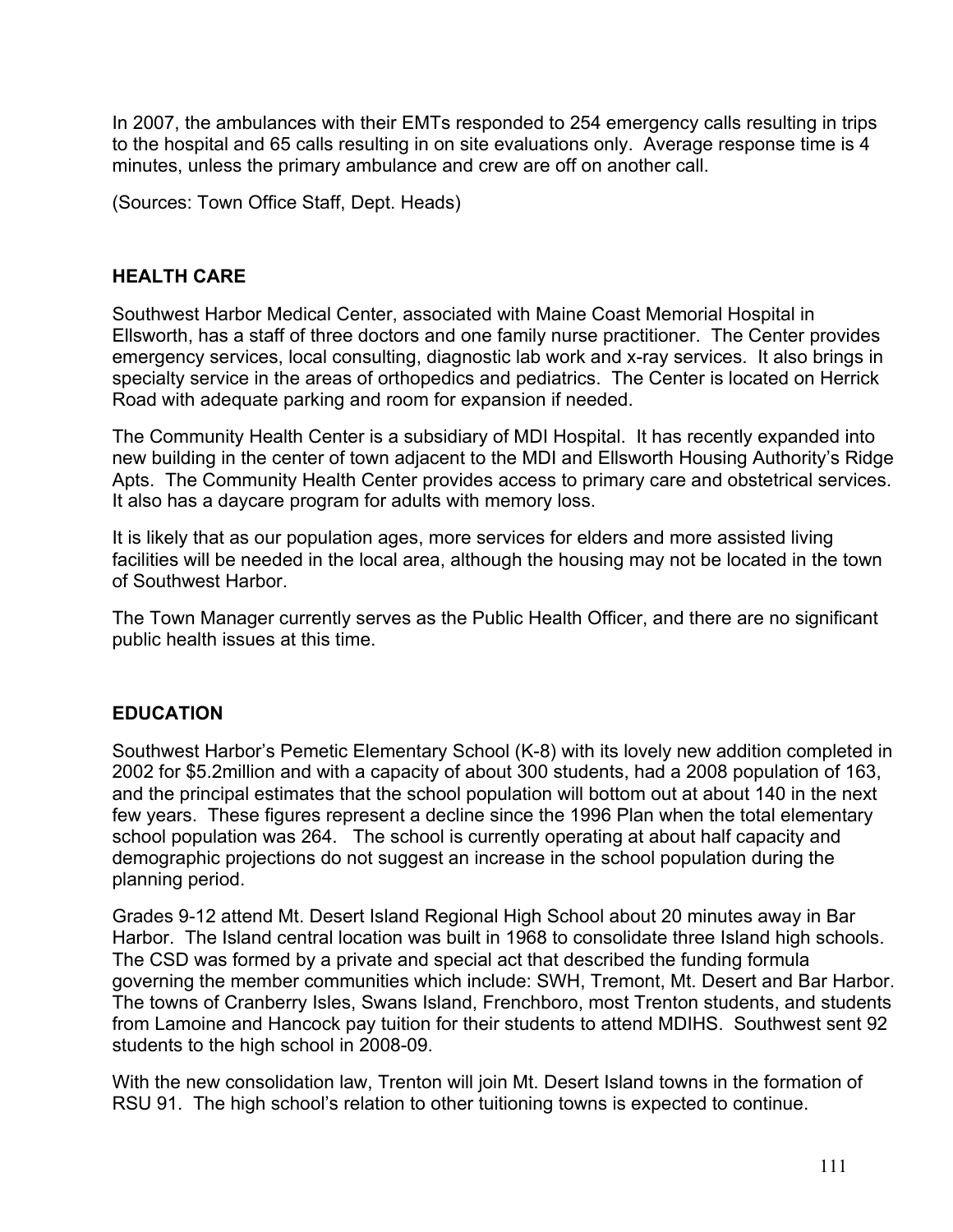Pedestrian access to the Pemetic elementary school from within the immediate village and east to Clark Point, High and Herrick Roads has improved slightly with recent sidewalk upgrades and the installation of flashing school safety lights in 2004, but the State owned Route 102 is a narrow road with no bicycle ways and the sidewalks are in very poor to fair condition. In the spring of 2008, students from the Pemetic  $5<sup>th</sup>$  grade made a presentation before the Southwest Harbor Board of Selectmen describing the inadequacies of the bicycle ways in Southwest Harbor. Though improvement of the bicycle ways and sidewalks is one of the most frequent citizen complaints, there currently is no prospect of upgrades to Route 102 for the planning period.

## **MUNICIPAL GOVERNMENT, FACILITIES AND SERVICES**

The Southwest Harbor Board of Selectmen is assisted by a full time Town Manager who oversees an administrative staff of four, plus the CEO, Harbor Master, Police and Dispatch (18-19), Public Works Director (plus staff of 6 – Roads, Water and Sewer Depts.) and Fire Chief for the volunteer fire dept.

Administrative Offices off Village Green Way have long been identified as undersized. Wiring is inadequate, carpets are worn, the meeting room and storage is too small, the service counters and other public areas, entrances and toilets are not handicapped accessible, there is no designated storage for documents (currently on palates in basement) and staff have complained of poor air quality. The Town self-insures through Maine Municipal Association who in 2007 downgraded the municipal building's insurance from replacement value to current value.

The Public Works Dept. (Roads, Water and Sewer) has an office on Seal Cove Rd. where the Town's plows, school buses sand and salt shed and 5000gallon gas and diesel depot are located. The highway dept. needs a new storage building estimated in 2005 at \$125K. The sand and salt shed has a new overhead door, which has eliminated theft of sand and salt.

The Highway Dept. maintains 13 miles of roads, streets, and lanes and 5.5 miles of State roads get winter road maintenance: plowing, sand and salt. The Town maintains four miles of sidewalks, as well as the public parks, parking lots, public restrooms, public grounds and drainage systems. It provides excavation, trucking, and other construction for the Water and Sewer Depts.

## **LIBRARY**

The centrally-located Southwest Harbor Library, unlike many town libraries in Maine, is a private, non-profit organization that receives some financial support through the town budget but must raise most of its budget independently. Its per capita usage is among the highest in the state, and it serves as an important center for community activities as well. In the summer its free Wi-Fi service attracts many visiting users.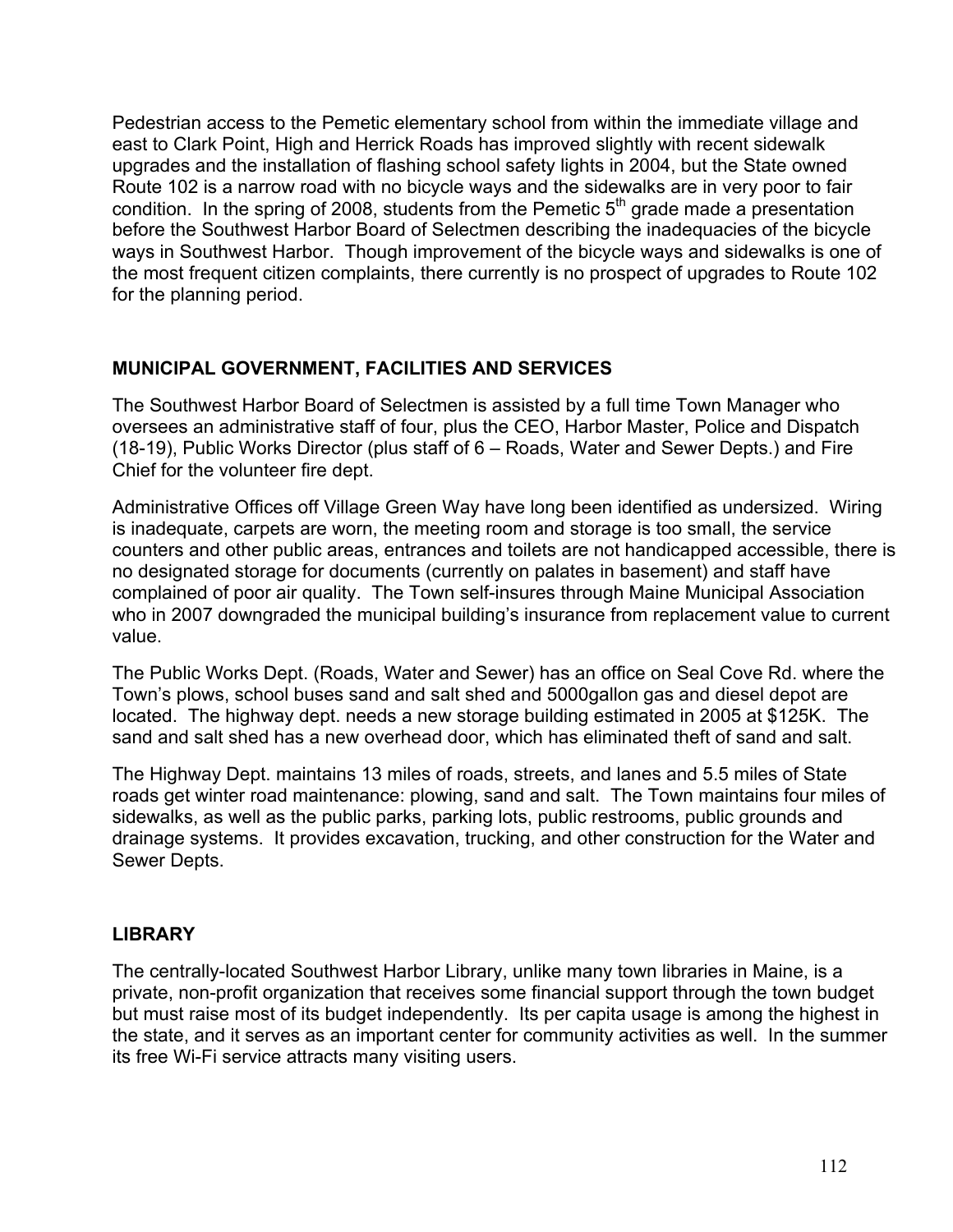## **HARBOR HOUSE**

Unlike some communities, Southwest Harbor does not have a Recreation Dept. or town-owned and operated recreation facilities (see Appendix 10.) Harbor House is administered by a private, non-profit organization that also receives some funds through the municipal budget. It provides a variety of services and opportunities to residents (and non-residents) of all ages and is conveniently located in the town center.

#### **CEMETERIES**

Local cemetery needs are met by the local non-profit Mount Height Cemetery, which has adequate capacity for the foreseeable future. Town cemeteries are small, dispersed, and closed to additions. (See **Historic, Archaeological, Scenic Sites Map** for cemetery locations.)

## **THE FUTURE**

Our population is projected to remain stable or decrease, and to grow older. Any anticipated growth is likely to be seasonal in nature. Our designated growth areas, vacant lots in previously created subdivisions, have a profile for potential for services that is similar to the rest of town. All of the lots likely to be built for summer residents have water and sewer available. Of the subdivisions more likely to be built for year-round residents, 29 (of 46 vacant) could be connected to town water, but only 2 could be connected to the sewer. (In order for these subdivisions to be approved, the lots had to pass a perc test and are thus suitable for septic systems.)

Because of the configuration of the growth areas and because the repairs, replacement, and upgrades needed to the water and stormwater systems, sidewalks and roads (including Main Street, a State highway) will be funded by a residential tax base, the town has included these items in the CIP, but does not expect to expand the water or sewer systems during the planning period. With the exception of the town office facility, no other municipal facility or service described above in likely to reach or exceed its capacity during the planning period.

Regional cooperation in several areas (police, dispatch, ambulance, solid waste, high school, and several elder services; see Appendix 16, which summarizes them) will continue, and it will be important for the town to reexamine issues and facilities such as school consolidation (or alternate uses for the facility), dispatch, municipal offices, and the needs of elderly residents in a few years as the planning period progresses.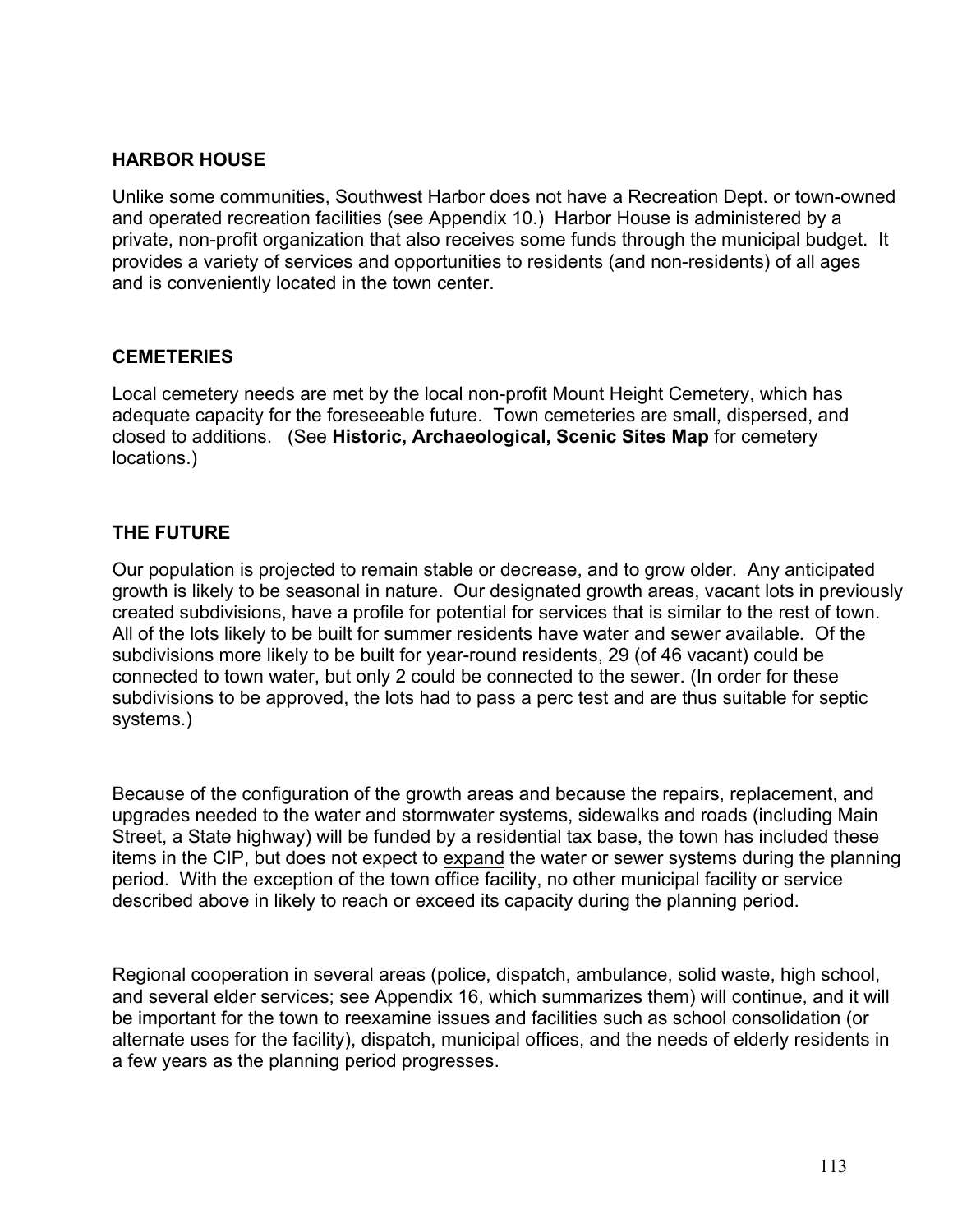## **Appendix 12. TRANSPORTATION**

#### **State Growth Management Goal #2: To plan for, finance, and develop an efficient system of public facilities and services to accommodate anticipated growth and economic development.**

**Highways, Roads, Bridges, Sidewalks, Bike Routes.** Southwest Harbor's Main Street is also State Route 102, the major access to the neighboring town of Tremont and the state ferry to Swan's Island. State Route 102A (maintained with state aid), also called Seawall Road, is the main route to much Acadia National Park land in town, including the 214-site ANP campground. Along Route 102 come large trucks with fuel, food, consumer goods, construction materials, and boats on trailers, as well as a great deal of seasonal (summer) traffic related to the national park. The hills on the north side of town (Carroll's Hill) and the south side (coming to the Manset corner from Tremont) are particularly noisy because of truck traffic and engine braking, but although noise control ordinances have been proposed, voters have not supported them. Poor road conditions are currently aggravated by the lack of funding for repairs. The **Transportation Map** shows the network of state, town and private roads serving SWH.

Congestion in the town center during the summer is a perennial concern, and a variety of solutions have been offered such as restricting on-street parking on one or both sides of Main Street during certain hours, making certain parts one-way during the summer, or creating a bypass by constructing another road, but none of these has so far met with approval by the Selectmen and voters. Three new parking areas have been constructed since the last Plan in 1996: behind the Town Office, on the east side of Pemetic school (both built by the Town), and one owned and built by residents of the Cranberry Isles near their ferry dock.

The portion of Route 102 from the Seal Cove road through town to the Manset corner is too narrow for bicyclists to use safely, especially during the summer months. Improving conditions for cyclists through town and to the ANP Seawall campground has been one of the top needs expressed in our public surveys over the last few years. This has been under discussion since the 1980's, but implementation waits for state funds for road repairs. There is a sidewalk on one side of this stretch of road, but the portion south from the center of town is in very poor condition. The Selectmen have recently (2009) approved some funds to do modest repairs to this sidewalk. Over the last 10 years, new sidewalks have been constructed approaching the Pemetic Elementary School under a "Safe Routes to School" grant: a 3-year plan for 2 sections of sidewalks on Herrick Road and one from Herrick Road along the Clark Point Road to the Post Office.

Although a look at the **MDOT SWH Transportation Map** does not show any particular road area as more dangerous for motorists, Route 102A towards Tremont is one of the most dangerous stretches of road for cyclists anywhere on MDI, and Seawall Road (from the Manset corner to the Seawall Campground and beyond) is narrow and lacks shoulders, hindering bike access from the ANP campground to the town center. The road also lacks a sidewalk. In our discussion of Municipal Facilities and Services, we propose that water and sewer systems repairs and upgrades, road repairs, bikeways, and sidewalks be done together as needed at the same time, street by street. Route 102A has the town's only bridge (over the Bass Harbor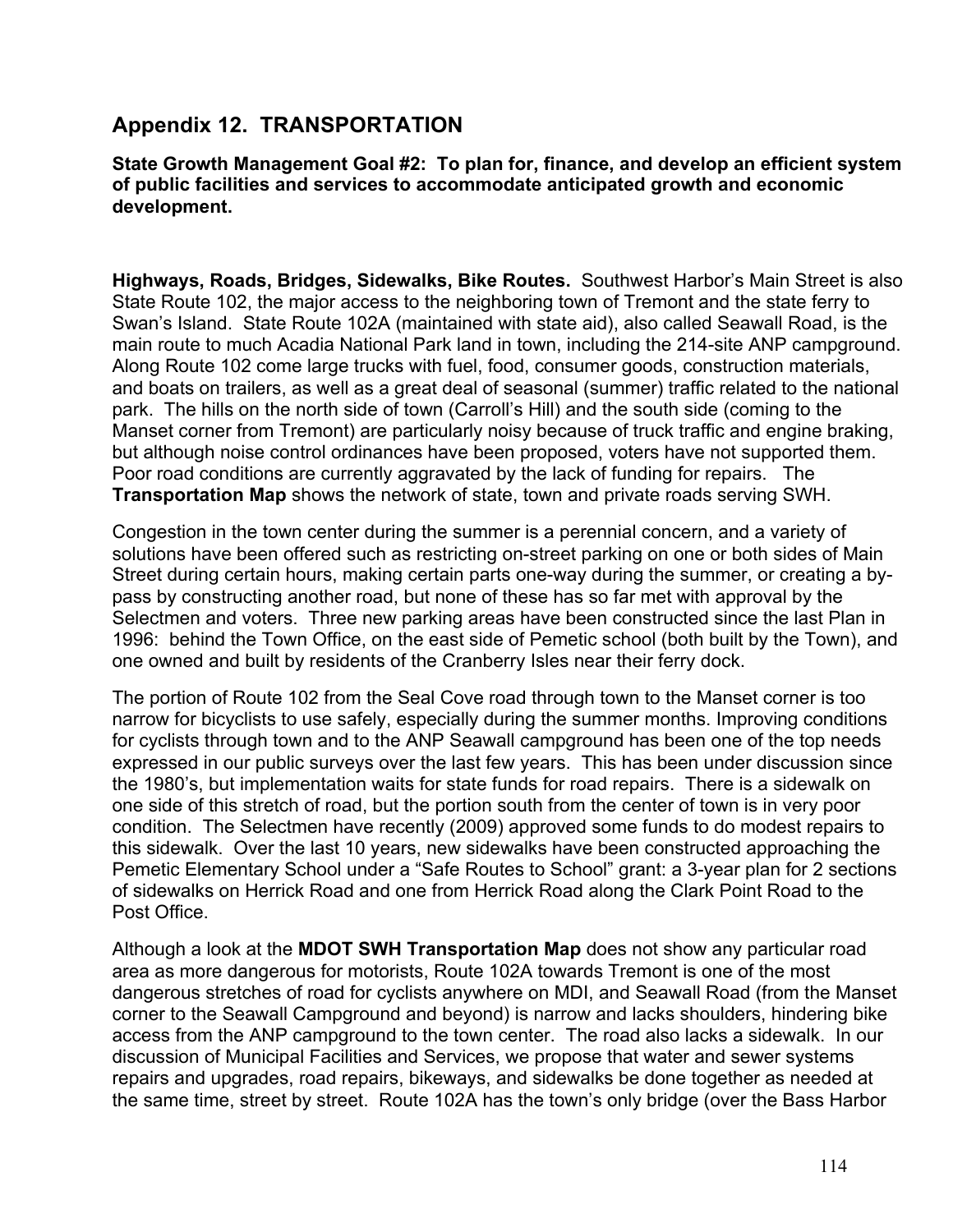Marsh at the Tremont town line), which was built in 1931 and is in satisfactory condition, according to the Maine DOT.

There are 9.69 miles of State or state-assisted highways, 30 Town roads for a total of 12.04 miles, and 73 private roads for a total of 13.16 miles. This has changed slightly from the last plan with 20 miles of roads equally divided between private and public roads in addition to the state highway. During the course of the last ten years, there has been an increase in subdivision development, which would explain the increase in the length of private roads. The Town did take over one private road as a public one, but it did not create any new public roads.

Ordinances that identify the policies and standards for design, construction and maintenance of public and private roads have existed in the Town since 1988. Policies and standards for private roads and parking areas are contained within the Southwest Harbor Land Use Ordinance and the public road standards are within the SW Harbor Road Ordinance. The Town outlines a policy of acceptance for private roads within the Road Ordinance that basically states that the private roads must meet the Town Road standards. Most private roads as constructed fall short of meeting these standards, in width and in engineering standards. The Planning Board has been investigating concerns expressed by the Fire Chief and the Code Enforcement Officer that the roadway standards for local private roads are too narrow for the larger fire trucks. To maintain a rural character, road design standards allow for minimal road widths and dead end subdivision roads for private developments to discourage residential traffic flow. Safety for pedestrians and vehicles is considered in the LUO standards, section VI (L). Access permits are governed by the LUO, section VI (C) for town roads and by the ME DOT for state highways and meet DOT requirements for large developments.

There are several potential off-road bicycle and pedestrian connections to neighborhoods, schools, waterfronts and other activity centers within the Town: between the Seal Cove Shops and the housing facility in East Ridge Road; between Wesley Avenue and the Freeman Ridge Road; and the connection between the privately-owned South Causeway Lane, over the dam wall, by the Causeway Club, to the Town-owned North Causeway Lane. The Transportation map also shows public trails in ANP and informal paths on private property that have historically been used with or without permission. There has been no concerted effort or demonstrated public interest in actively pursuing formal integration of these connections.

## **Other Modes of Transportation**

**Airport:** Hancock County – Bar Harbor Airport is located just off MDI in Trenton and is served by one airline, Colgan Air, a US Airways Express carrier. They provide several daily flights between the Airport and Logan Airport in Boston, with connections world-wide. Colgan Air operates the Saab 340 turbo prop aircraft, a 34 seater. Colgan has carried over 21,000 passengers per year to and from the Airport.

Airport Services include Ground Transportation (Hertz provides a year round rental and Enterprise a seasonal rental). From the end of June through Columbus Day, the *Island*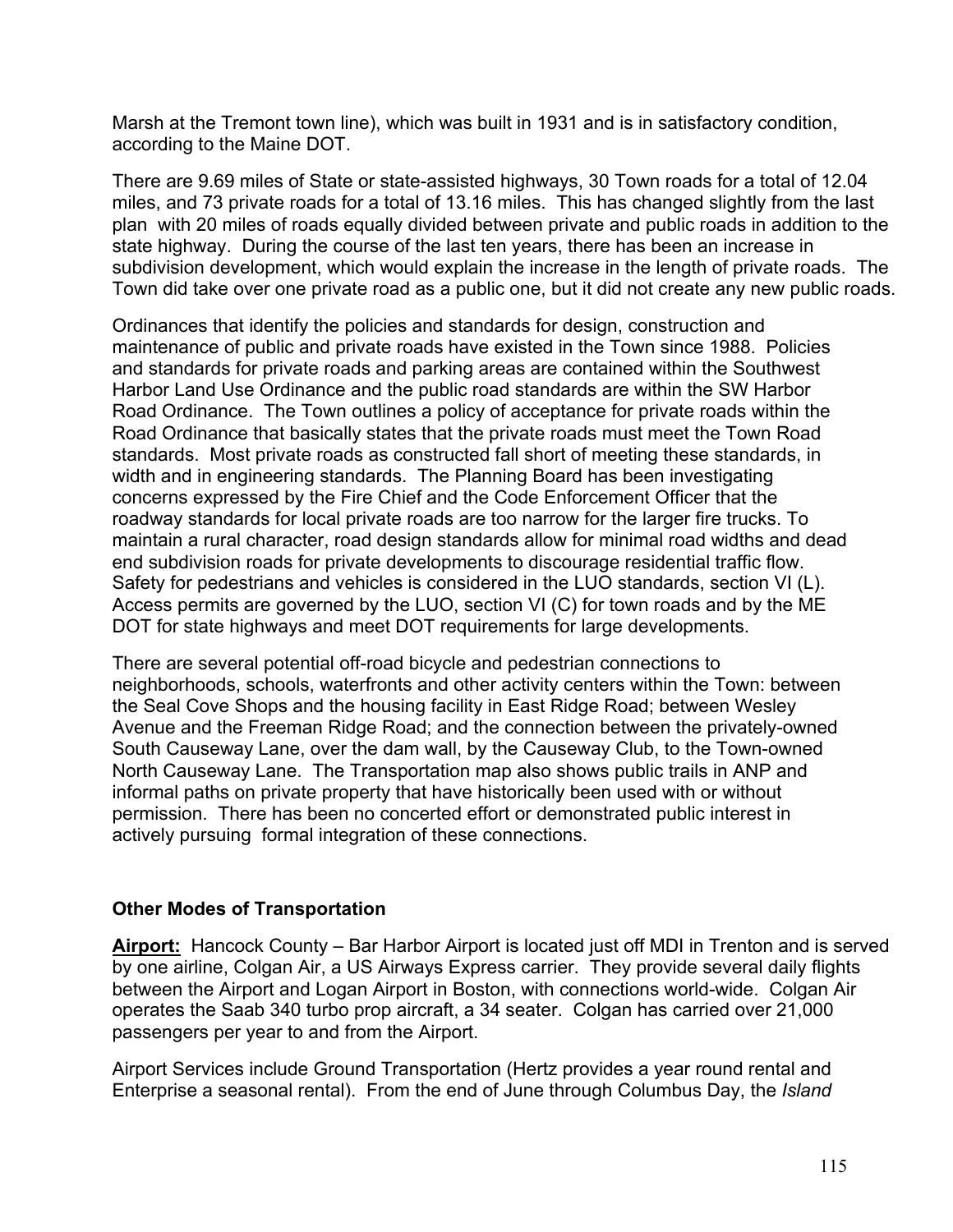*Explorer* provides bus service between the airport and several locations on MDI, including ANP as well as village centers.

**Bus Services** Most people rely on private means of transport in SW Harbor. The Island Explorer Bus, active in the summer, is used primarily by visitors (and some year round residents) and goes along way to mitigating traffic congestion particularly out of the campgrounds. Year round residents, including the elderly who may not drive use the services of Island Connections, a volunteer organization that provides rides to and from various appointments and for shopping as well as other outings. The Town contributes financially to Island Connections which at this time is the best alternative for service for non drivers.

*Downeast Transportation* is a non-profit company based in Ellsworth which operates a bus service in Hancock County. Areas served by fixed-route bus include Ellsworth, all of MDI, and other areas. The Company receives a subsidy to ensure their services are available to the elderly, handicapped and low-income citizens. *Downeast Transportation* provides year-round shopping trips to Ellsworth and Bangor from Bar Harbor, and in-town year-round shuttle services for Ellsworth, Bar Harbor, and Southwest Harbor—the latter operates on Wednesdays, for 3½ hours of shuttle service between the Food Mart, the Library, the Medical Center, Manset, several apartment blocks, and the Bass Harbor PO. From Bar Harbor, there is a service early in the mornings on Mondays and Fridays from Bar Harbor through Ellsworth to Bangor, arriving at 11 AM. The bus stops at the Greyhound terminal, the Concord Bus Terminal, and the Bangor Mall. It does a return journey 4 hours later. This service receives an annual appropriation in the town budget.

The in-town shuttle is used by residents, but other forms of public transportation are generally not convenient and pose a challenge for elderly residents. Their needs are likely to grow within the next 10 years, and it appears that Island Connections (see below) is the most likely way to meet their needs.

The *Island Explorer* is operated by *Downeast Transportation, Inc*., as a seasonal fixed-route public bus service. The *Explorer* operates seven days per week between Trenton (the airport), Mount Desert Island towns and campgrounds, and the Acadia National Park from June 23 through Columbus Day. The particular shuttle route which serves the quiet side during the summer begins in the Village Green in Bar Harbor, comes into Southwest with a stop at Smugglers Den, then the Post Office, by the Seawall Campground and over to the Ferry Terminal and campgrounds in Tremont; it then returns on this route. It takes about 2 hours to make this whole roundtrip route. (See the **Transportation Map**.) The earliest bus begins in Tremont at 7 AM, on its way over to Bar Harbor, and the latest returns to the Seawall Campground as its last stop at 10 PM. The Explorer bus is used by workers to get to Bar Harbor and Jackson Lab, as well as by visitors and residents. This service has no fee charge and receives an annual appropriation in the town budget.

*Island Connections*, a local non-profit organization, serves a quasi-public function by providing volunteer drivers for elders who need transportation to medical and dental appointments or to buy food. This service is free, and donations are welcomed. It receives some funds each year through the town budget.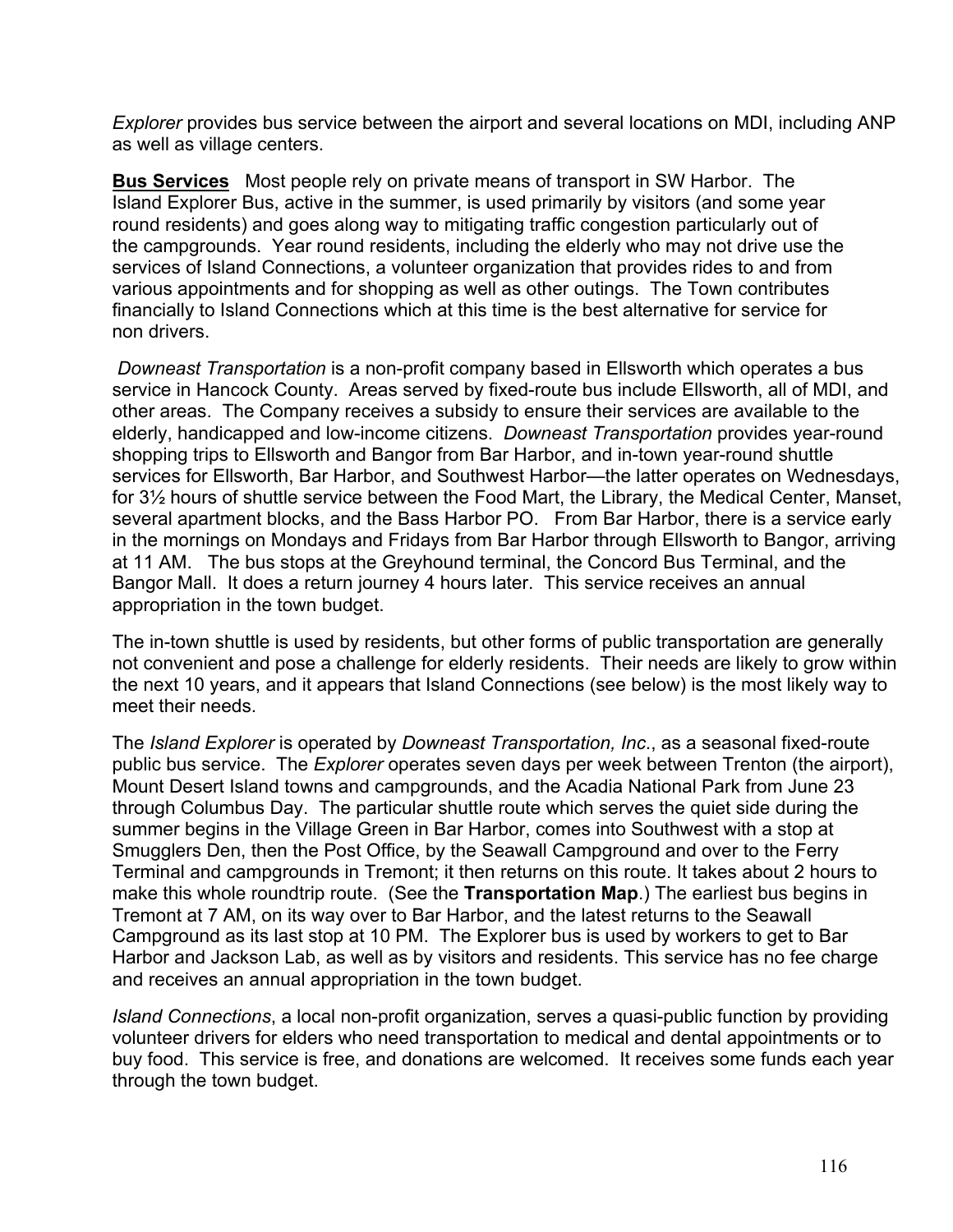**Ferries and public/private transport to the outer islands.** Southwest Harbor does not have any large seaport terminals as such, but it has 3 Town docks and 3 private docks/terminals that receive local fish, conduct lobster sales, and load and unload recreational boats. The Town has various users of the Town docks and a Harbor Ordinance that lists the fees these users of the Town docks must pay. Users include: Trucks and heavy users; Lobster License holders who use the docks for hoisting lobsters; 6 businesses that unload lobster bait; 3 businesses have barges that use the Town Docks and launching ramp; passenger transport (ferries, private dinghies); builders, carpenters and plumbers with large loads of materials for construction on the Islands; 12 Boat Companies currently bring boats to be launched or hauled; Mechanics with their barges – pile driving, planting moorings, shipping vehicles to the outer islands; Fuel Barges; kayak tour groups; recreational boaters; and various other miscellaneous users.

The Cranberry Cove Ferry from the Upper Town Dock continues to ply its way through the Harbor, stopping sometimes at the Manset Dock, but mostly at the Cranberry Town Dock described above, and then across to Great Cranberry and on to Little Cranberry. (See Map 6.) This runs in the summer months only. (There is a mail boat from Northeast Harbor that serves these Islands all year.) The Town has a policy of charging the ferry companies a user fee of 50 cents per passenger for each use of their docks.

The Town of Cranberry Isles voted in 2003 to purchase a large piece of property that had been a boat yard on the shore near the Manset Town Dock. The purchase included a private dock. They also purchased a piece of property on Mansell Lane. The Town of Cranberry Isles constructed a parking area for its inhabitants and a docking facility that makes it possible for stores and/or inhabitants to bring merchandise down and load it onto private boats or onto the ferry.

By far the biggest problem for the users of the town docks is space for tying-up and car parking. If the parking areas are full, then it is difficult to bring in the large transport trucks for unloading onto the docks and into the barges at the Manset dock. It also is very difficult for the users of the docks to find adequate parking for their vehicles near the docks they choose to use. The heavily used Manset dock is particularly critical as most of the area used for parking is leased by the Town from a private landowner. This is a problem that has remained unresolved for many years.

#### **Environmental and Cultural Considerations**

Although there is no identified evacuation route in our emergency plan, the most direct and likely route is 102 north out of town. Route 102 continues south into Tremont and back north along the western side of Mt. Desert Island where it reconnects with itself in the village of Somesville. South into Tremont along this road would serve as an alternative were the more direct route to become unavailable. Between April and October, the Park maintains an extension of the Seal Cove Rd. west into Tremont which also connects with Route 102. There are no plans for evacuation of the Town by water.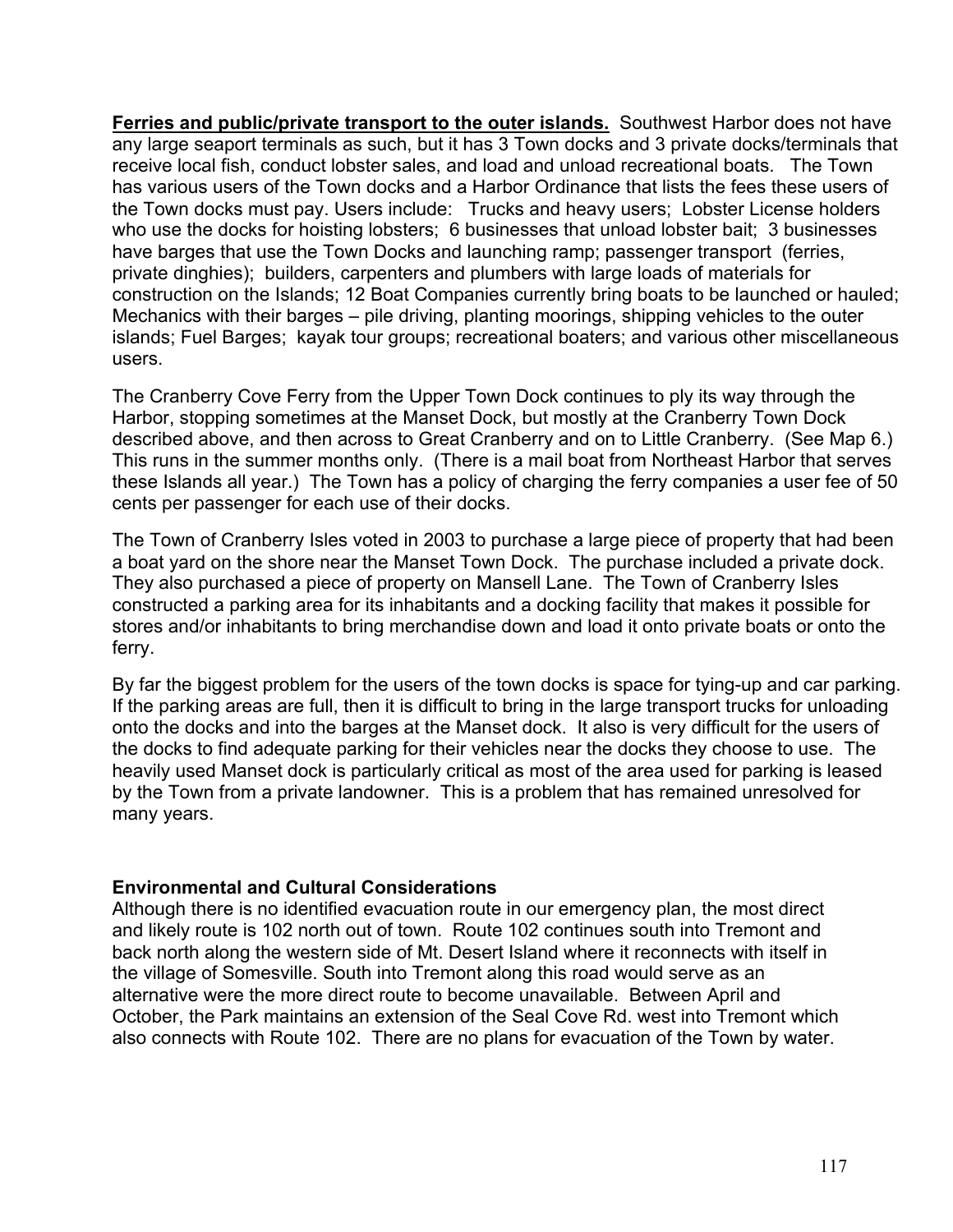State route 102 (Main St.) is the most important and most travelled road in the Town necessarily carrying all commercial and much commuter traffic including much of the same from Tremont and passing by the bulk of commercial development and including many residential areas as well. In some places homes are fairly close to the road which is narrow and occasionally homeowners and B and B owners complain of early morning traffic noise from jake brakes (also harbor noise from fishing boats). Past attempts to pass a noise ordinance have failed due in part to enforcement issues, but mostly to voter preference for minimizing restrictions on businesses. Route 102 is posted on both ends requesting that trucks refrain from using their jake brakes when possible.

There has been no identified area in town where lighting has created a safety problem. LUO language provides for all new lighting installations to be shielded to prevent light trespass.

As described above, Route 102 is narrow with residential development close to the road. While widening the road would improve safety and efficiency this could not be done without transforming the character of the town for the worse if the road's edge were moved closer to residences' front doors. There are a few elm trees remaining along Main St. that are maintained by the Conservation Commission. One scenic view of Norwood's Cove on the approach from the north along Route 102 is maintained by the state by regular cutting of vegetation.

The Town's garage is located on Seal Cove Road between Marshall Brook and Lurvey Brook, both of which drain boggy land from inside the Park and then drain back into the Park and the Bass Harbor Marsh. Flooding sometimes occurs at the Marshall Brook culvert, which is also not suitably sized to allow for fish passage. In the future, the EPA may require more regulation/licensing of garage facilities and this should be taken into consideration when repairing the Marshall Brook culvert to reduce flooding. Issues of concern will include stormwater runoff, vehicle cleaning, maintenance and storage, proper disposal of waste oil, fuel storage and salt and sand storage. While the Town has no data on contamination of these two Brooks, this has been identified as an issue of concern and an analysis of the water quality should be undertaken.

The Town's landfill, which is privately owned was sealed long ago and at that time test wells were dug to monitor for possible ground water contamination. Repeated testing, having produced no findings of contamination, was discontinued.

Both the Town garage and the Landfill abut Acadia National Park as does the entire town boundary save for a small stretch of Route 102 between SWH and Tremont. The Park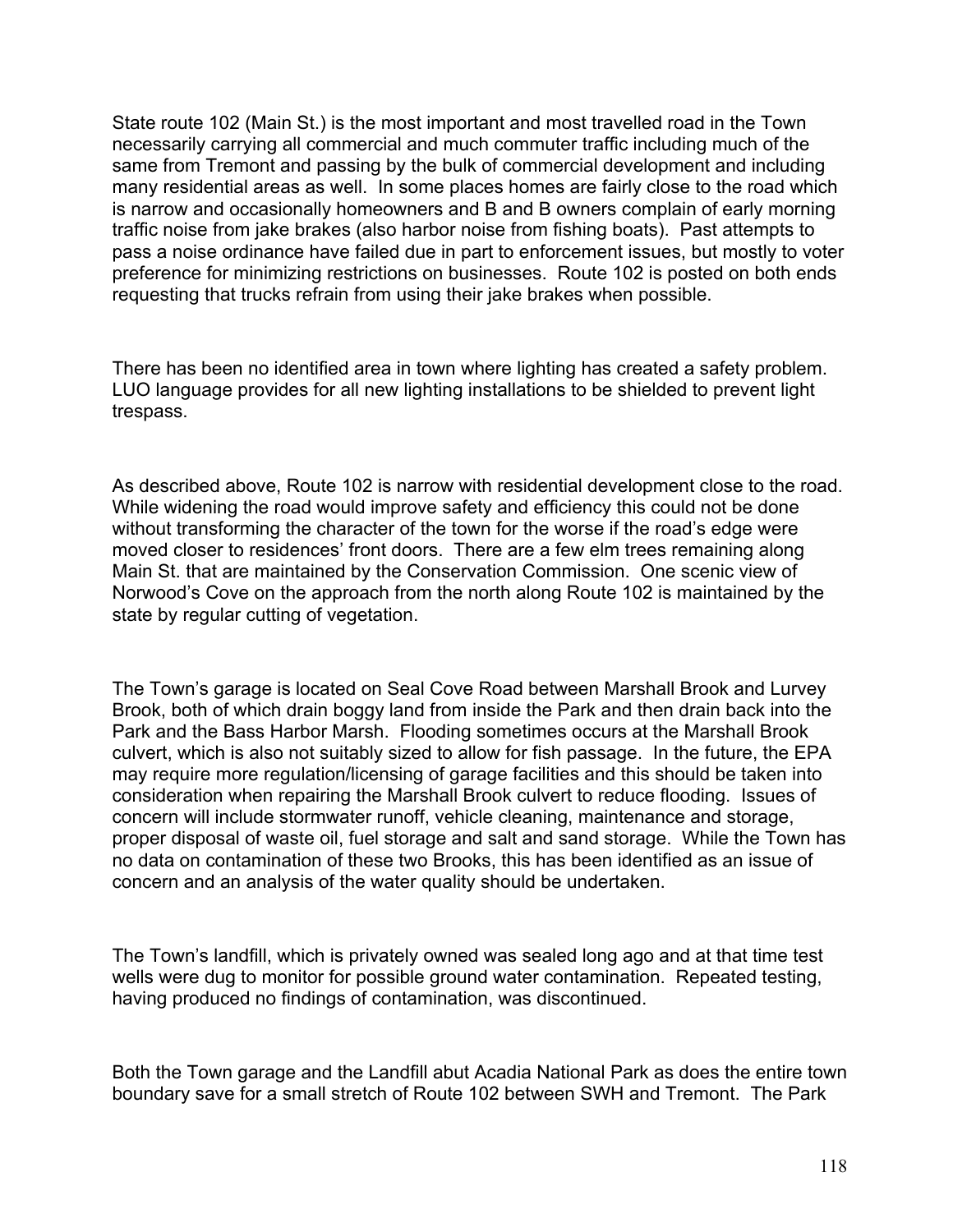oversees the protection of scenic resources. There are no identified cultural or historic resources adjacent to transportation facilities. The Future Land Use Plan recommends the incorporation of "Beginning With Habitat" maps into the planning review process to help preserve and protect critical natural resources not located within the Park. Voters have recently supported LUO language strengthening stormwater runoff standards with regards to subdivisions, driveways and roads.

#### **Concerns for Transportation system safety and efficiency.**

**Safety:** The most immediate concern is for the safety of bicyclists between the Seal Cove Road and the Manset corner, and along Seawall Road (Route 102A) from the Manset corner to the ANP Campground (or, alternatively, along Route 102 from the Manset corner to the junction with the ANP Hio Road near the Tremont town line), as discussed above. There is no evidence that inappropriate lighting causes transportation safety concerns at any particular location. Although there is no identified emergency evacuation route in our emergency plan, the most direct and likely route is 102 north out of town. The Subdivision and Land Use Ordinances specify standards for access and design that are intended to protect public safety, such as sightlines at driveway exits, turning areas for fire and emergency vehicles on private roads, etc. Access to Route 102 is controlled by Maine DOT permit requirements. Excess speed (above posted limits) is an ongoing concern on Route 102 on the northern entrance to town and on the Bass Harbor Road beyond the Manset corner. Congestion in the middle of the village during the summer is a potential hazard if it obstructs emergency vehicles. There are some concerns about confusing traffic patterns in the parking area behind Main Street, between the library, the police station, commercial premises, and the town office; these could be addressed by a public/private partnership to redesign this space. Parking issues and safety are usually only an issue in the summer tourist season when the population increases by 1.5 times in July and August. During that time, the Town hires a traffic control officer who oversees the parking lots and assists with traffic flow in the center of the village as needed.

**Efficiency:** The fact that there is no alternate route through the center of the village means that, particularly in summer, congestion results from events such as daily quitting time at Hinckley Yachts (reduced as production has been cut during the recession), boat transport, construction vehicles, deliveries, and local errand traffic all operating in the same space at the same time. This route is also a major connector to the town of Tremont. Thoughts of a by-pass around the village center were explored during the previous Plan and abandoned for lack of support. Congestion could be slightly improved if pedestrians crossed only at marked crossings. The lack of bicycle ways through the village center also causes congestion during the summer months, as motorists slow down behind cyclists where the road is too narrow to pass them safely.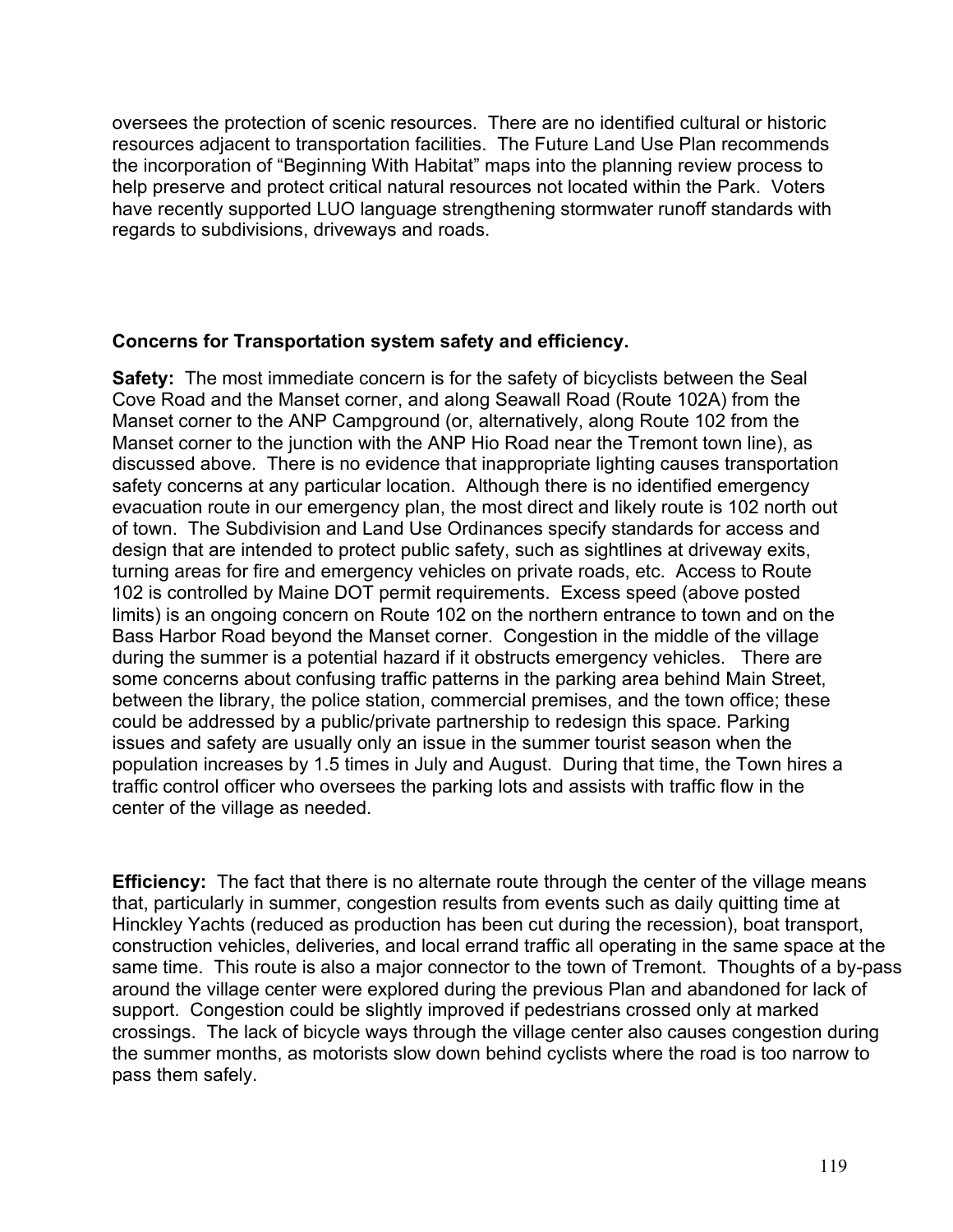**Expansion:** The Future Land Use Plan does not anticipate any commercial growth. Residential growth will likely occur in previously approved subdivisions, which include land on Marshall Brook Road, Sail Mt. Road, Granite Road, a subdivision in Manset off Seawall Road and one off Main St. near the head of the Harbor. All the developers of these subdivisions have previously built private roads. The Town does not anticipate taking over any of them. Between existing public and private roads, access to buildable lots is already good and the Town does not anticipate any need to expand the existing road system. Capital Improvement monies will be concentrated on maintaining and repairing existing roads and their underlying water and sewer infrastructure. This policy is consistent and complimentary to the Future Land Use Plan and the Town's vision, which seek to maintain rural character and to encourage in-building along developed transportation ways rather than road expansion. The Town's policies on road expansion and current road maintenance are consistent with the assumption that access to buildable lots is sufficient.

**Participation in State and regional plans.** The regional plan that most affects SWH is the Explorer bus, whose service to SWH is helpful in reducing summer traffic, but whose schedule makes it less handy than for residents on the eastern side of the island. We are not aware of other plans (except for inadequately funded state revenue-sharing plans) that impact SWH. It is possible that a continued, more active, working relationship with the local Maine DOT office would yield beneficial results.

**Transportation in Capital Improvement Plan.** In recent years the town's capital improvement plan has not adequately funded road repair projects, which should in the future also include needed repairs to water and sewer delivery systems and mitigation of stormwater runoff issues. Capital improvement planning, particularly for the Water and Sewer Departments has been weak. The Selectmen have recently undertaken to conduct a feasibility study to make an examination of the Town's infrastructure with the view to developing a comprehensive plan and capital improvement plan to repair and upgrade the existing infrastructure. Engineering services will include assistance with finding funding, through grants and loans to relieve the burden to taxpayers. With the study and a strong CIP, the Town will put itself in a stronger position to qualify for such funds.

 FY 2010-11 will be our third year of working with a CIP. The CIP includes the Highway Dept., with \$234,545 proposed for the FY 2010-11 fiscal year. Total funds now available are \$413,215 which is substantially less than the total funds needed during the planning period. The CIP includes equipment, road projects, sidewalk projects, storm water management assessment, and an infrastructure needs/priority assessment study. The time period included in the CIP is from now to 2033. The CIP is shown elsewhere in this Plan (Appendix 15).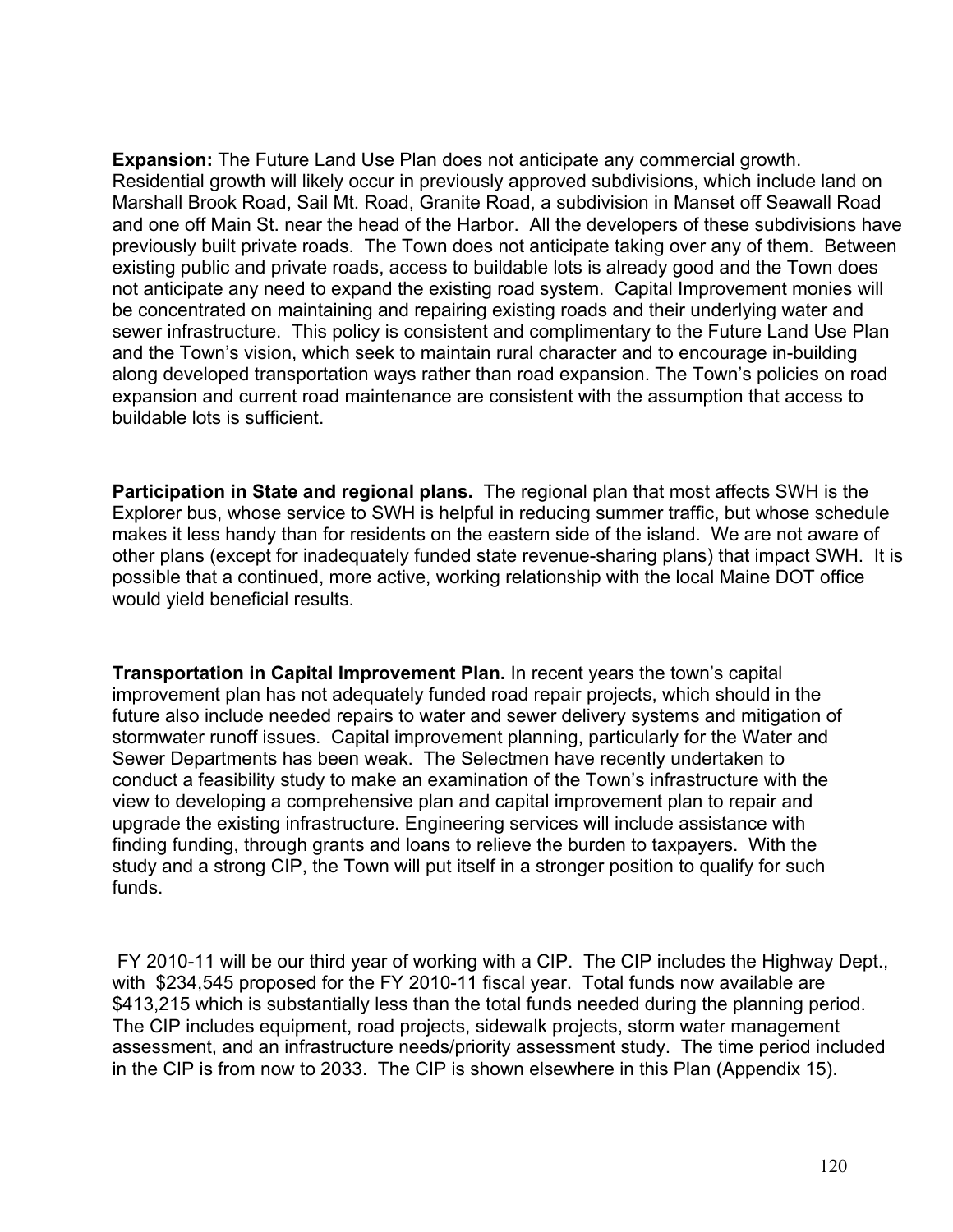| Table 13.1 Major Traffic Generators in SWH |  |  |  |  |  |  |
|--------------------------------------------|--|--|--|--|--|--|
|--------------------------------------------|--|--|--|--|--|--|

| At all hours:              | <b>Police Station, Pemetic Elementary</b><br>School, Harbor House Community<br>Center, Marina, Hinckley Yachts,<br>Downtown shops, Seawall<br>Campground, Smugglers Den<br>Campground; USCG, three Town<br>docks, Beal's wharf, and B & B's. |
|----------------------------|----------------------------------------------------------------------------------------------------------------------------------------------------------------------------------------------------------------------------------------------|
| Fewer hours, but irregular | 2 Medical Clinics, Seal Cove shops,<br>South West Lobster, new Fire Station, -<br>- land-locked boat yards, and Transfer<br>Station.                                                                                                         |

| Table 13.2 Public Parking Areas in SWH (See Map 6.) |  |
|-----------------------------------------------------|--|
|                                                     |  |

| <b>Facility</b>                  | <b>Size</b> | <b>Condition</b>     | #<br>spaces              | <b>Use</b>                                |
|----------------------------------|-------------|----------------------|--------------------------|-------------------------------------------|
| <b>Fire Station</b>              | 300' x 200' | Tar, new             | 21                       | Special Meetings,<br>Firemen              |
| Pemetic<br>School, front         | 50' x 150'  | Tar, repaired        | 34                       | <b>Public</b>                             |
| Pemetic<br>School, back          | 200' x 100' | Tar, new             | $3 (+8)$<br>reserved)    | Public                                    |
| Post Office<br>(leased)          | 150' x 200' | Tar, repaired        | 33                       | Public                                    |
| Lower Town<br><b>Dock</b>        | 50' x 175'  | Tar, needs<br>repair | $30 (+30)$<br>nearby)    | Fishermen, CG                             |
| <b>Upper Town</b><br><b>Dock</b> | 150' x 200' | Tar, repaired        | 55                       | Fishermen, Ferry<br>users, Rec. boaters   |
| <b>Manset Dock</b>               | 100' x 50'  | Tar, repaired        | 12                       | Fishermen,<br><b>Transporters</b>         |
| <b>Manset Dock</b><br>(leased)   | 200' x 150' | Dirt                 | 20?<br>trailers?         | Ferry users,<br>Kayakers, Rec.<br>boaters |
| <b>Town Office</b>               |             | Tar, new             | $13 + 46$<br>$(+ 8$ res) | Public                                    |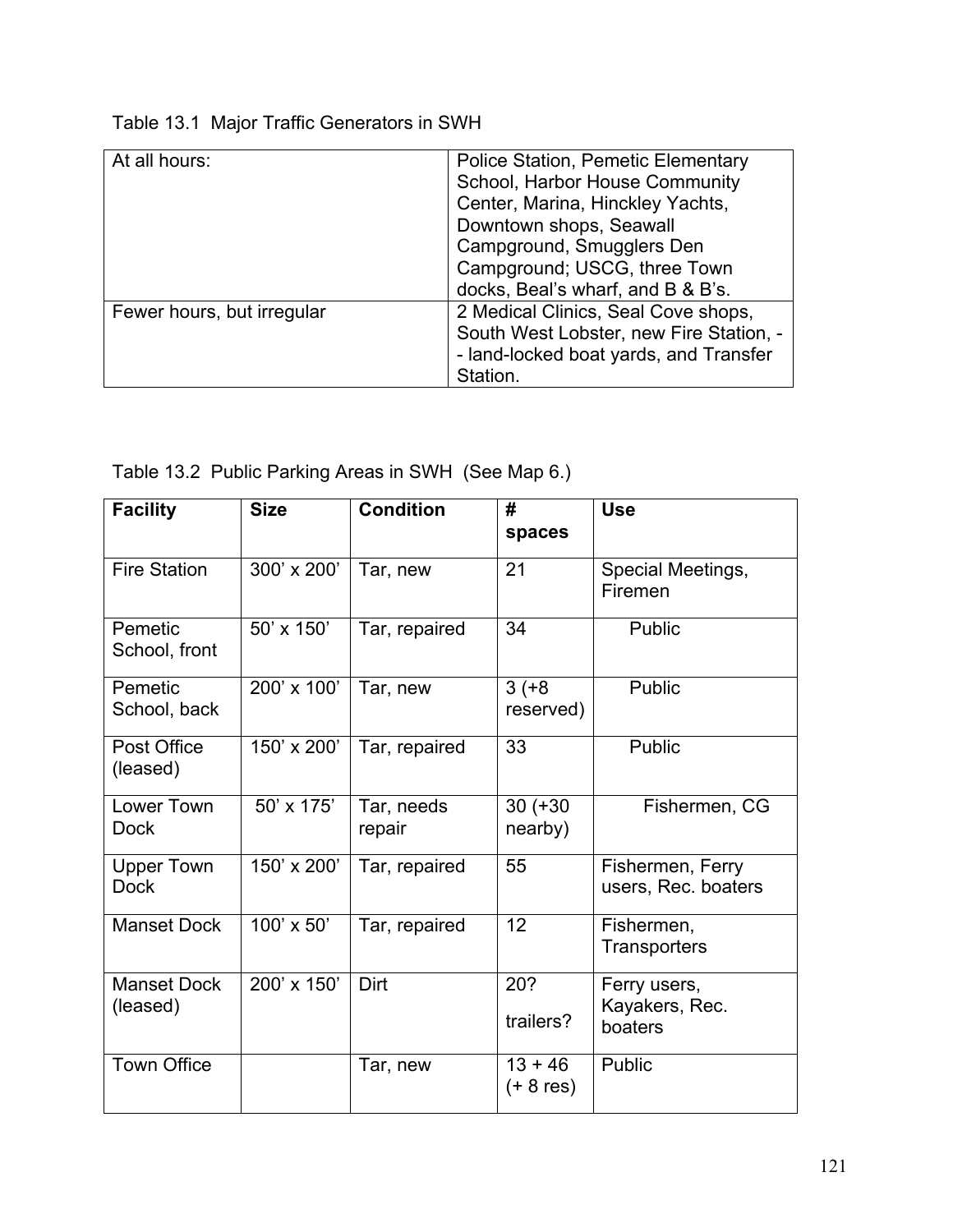|  |  | Table 12.3 Public Transportation Available from SWH |  |  |
|--|--|-----------------------------------------------------|--|--|
|--|--|-----------------------------------------------------|--|--|

| <b>Facility</b>                          | Location                     | <b>Routes</b>                                                                  | <b>Frequency</b>                   |
|------------------------------------------|------------------------------|--------------------------------------------------------------------------------|------------------------------------|
| <b>Bar Hbr Airport</b>                   | Trenton                      | Trenton to Boston via Colgan Air<br>(USAir)                                    | $1$ /day                           |
| Car rental                               | Trenton (Bar<br>Hbr airport) | various                                                                        | seasonal &<br>year-round           |
| <b>Island Explorer</b><br>Bus            | various                      | various, around MDI, to ANP<br>locations, to campgrounds, to<br>airport        | several<br>times/day<br>in summer  |
| Downeast<br>Transportation<br><b>Bus</b> | <b>SWH</b>                   | around SWH and to Tremont                                                      | once/week<br>year-round            |
| Ferry to<br><b>Cranberry Isles</b>       | <b>SWH</b>                   | Upper town dock & Cranberry<br>dock to Great Cranberry and<br><b>Islesford</b> | several<br>times/day<br>in summer  |
| Ferry to Swan's<br>Island                | <b>Bass Harbor</b>           | Bass Harbor to Swan's Island,<br>(to Frenchboro once/week)                     | several<br>times/day<br>year-round |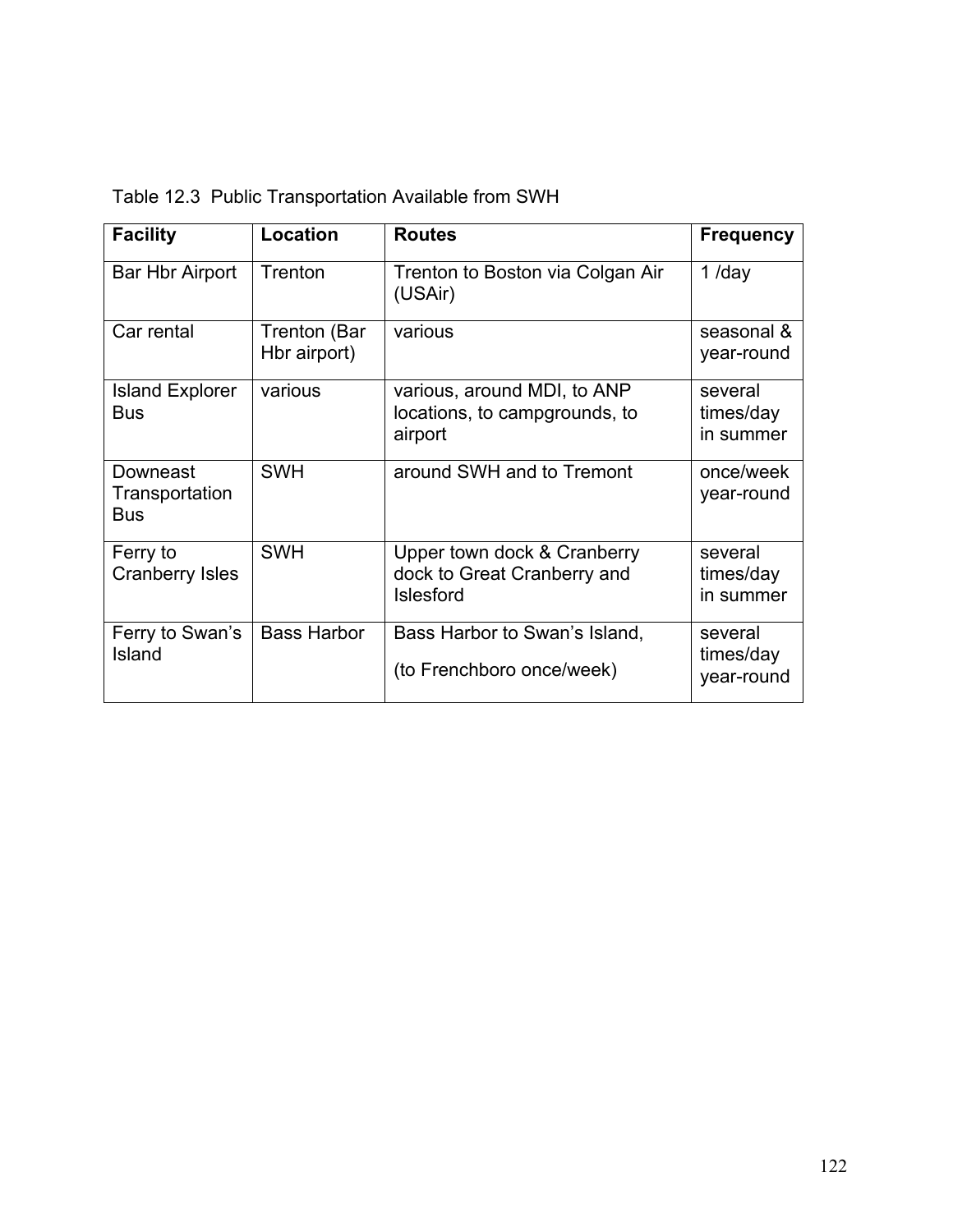## **Appendix 13. CURRENT AND FUTURE LAND USE**

To quote from our most recent (1996) Comprehensive Plan, "Traditionally land within SWH has been used not only for a mixture of uses upon one lot at one time, but also for a succession of different uses….This tradition of mixed land-use is an important part of the culture of SWH." Southwest Harbor and the neighboring town of Tremont are unique in the state of Maine in their mixed-use zoning that has deep roots in community traditions. "Another tradition which contributes to the character of SWH is the home occupation. A large proportion of the year-round residents conduct a business from their home, be it the major occupation of the family or just augmenting the family income." (1996 Comprehensive Plan)

At 8884 acres (12% of Mount Desert Island), Southwest Harbor's land area is the smallest town on the island. The town has 15% of the Island's coastline, much of it in Acadia National Park. Acadia National Park owns 4430 acres, or 50% of the town's land area, including most of the wetlands and steep slopes.

The State Planning Office required the insertion of a growth area into the 1996 Plan. Southwest Harbor's policy of applying minimal restrictions to land development as characterized in its mixed use zoning ordinance have not limited development, which in any case has been minimal. The growth area previously identified did not turn out to be the location where growth (such as it was) occurred. This probably suited the existing residents in that area very well.

There is generally no popular appetite to restrict growth or to further define appropriate land use. The Land Use Ordinance consistently protects the harbor for its uses and appearance and voter support for this remains solid. Most people consider Acadia National Park with its ownership of half the town, sufficient to protect critical natural resources.

Any Future Land Use plan must be based on understanding current land use and recent trends in land use. New mapping tools and data help visualize costs and benefits of various choices. This section summarizes the information upon which our Future Land Use Plan is based.

## 13. A. **Ordinances** that regulate Land Use

The current Land Use Ordinance (LUO) was adopted June 29, 1992 with periodic upgrade by amendments. The shore land zoning requirements of the Maine DEP have been incorporated into the LUO, as well as site plan review and zoning ordinances. Separate ordinances have been adopted for Flood Plain management (1991) and Subdivision review (1990). Other tools approved in 1990 include the Road Ordinance and the Board of Appeals Ordinance. To provide direction for harbor activities, a Harbor Ordinance was adopted in 1988 and amended through 2008.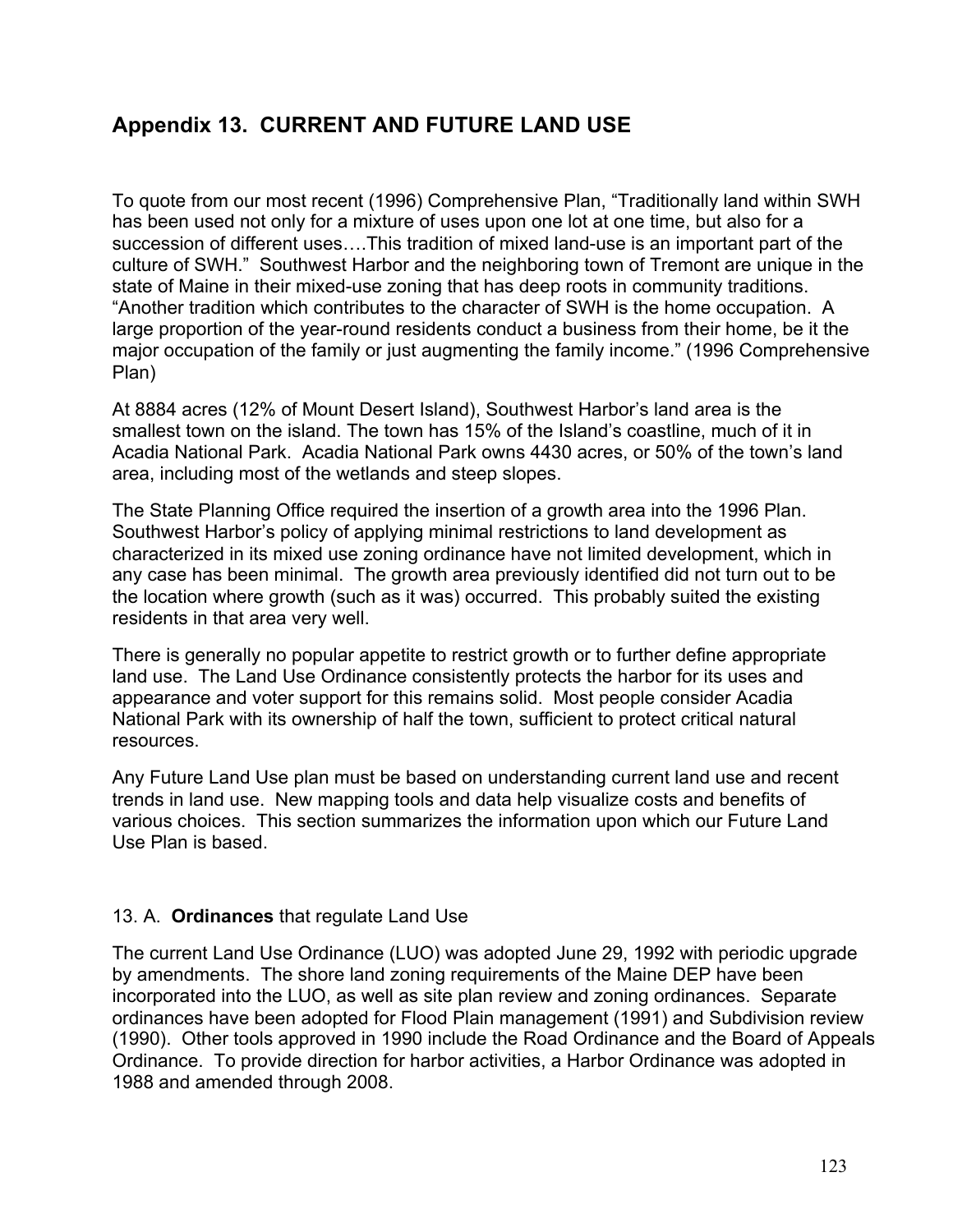The Southwest Harbor Land Use Ordinance (LUO) "seeks to maintain a safe, healthy, and attractive environment. It is intended to regulate the construction of buildings, roads, signs, etc., and the uses to which buildings are put, so as to ensure that they do not cause damage to their neighbors or to natural resources…, and so that such developments do not create dangerous situations on the public roads or overload the public services of the Town. The LUO also seeks to protect buildings and lands from flooding and accelerated erosion, to protect historic and archaeological resources, and to protect commercial fishing and maritime industries. In addition the LUO contains provisions to reflect the Southwest Harbor Comprehensive Plan, as approved May  $5<sup>th</sup>$ , 1997. To achieve these ends, the Ordinance sets out standards…Some of these standards vary in the different zones and with different uses." The LUO establishes zones, sets standards for each zone and for special activities, and establishes site plan review procedures and criteria.

(SHW LUO approved 6/29/1992, amended through 5/5/2008)

"The purposes of the Subdivision Ordinance are: 1) To assure the comfort, convenience, safety, health and welfare of the people of the Town of Southwest Harbor; 2) to protect the environment; 3) to promote the development of an economically sound and stable community." The ordinance describes procedures, general and design standards, and performance guarantees.

(http://southwestharbor.homestead.com/)

Southwest Harbor has a Flood Plain Ordinance whose purpose is to comply with the requirements of the National Flood Insurance Program and to reduce flood hazards that might result from development.

( http://southwestharbor.homestead.com/)

The purpose of our Coastal Waters and Harbor Ordinance "is to establish regulations for marine activities occurring within or directly affecting the area within the Harbor and coastal waters of the Town of Southwest Harbor in order to ensure safety to persons and property, to promote availability and use of a valuable public resource, and to create a fair and efficient framework for the administration of that resource." The ordinance establishes a Harbor Committee, provides for the appointment of a Harbormaster, establishes mooring areas, and sets forth regulations regarding marinas, moorings, and dock/float use at our three town docks.

( http://southwestharbor.homestead.com/)

The Road Ordinance sets standards for any road to be accepted as a town road. It does not apply to private roads. (All new roads related to development since our 1996 Plan have been private roads.)

( http://southwestharbor.homestead.com/)

The Board of Appeals Ordinance establishes and delineates the powers of the Board of Appeals that "may interpret the provisions of any applicable Town ordinance which are called into question". Among the responsibilities of the Board are "to become familiar with all the duly enacted ordinances of the Town with which it may be expected to act upon as well as with the applicable State statutes" and "to be come familiar with the community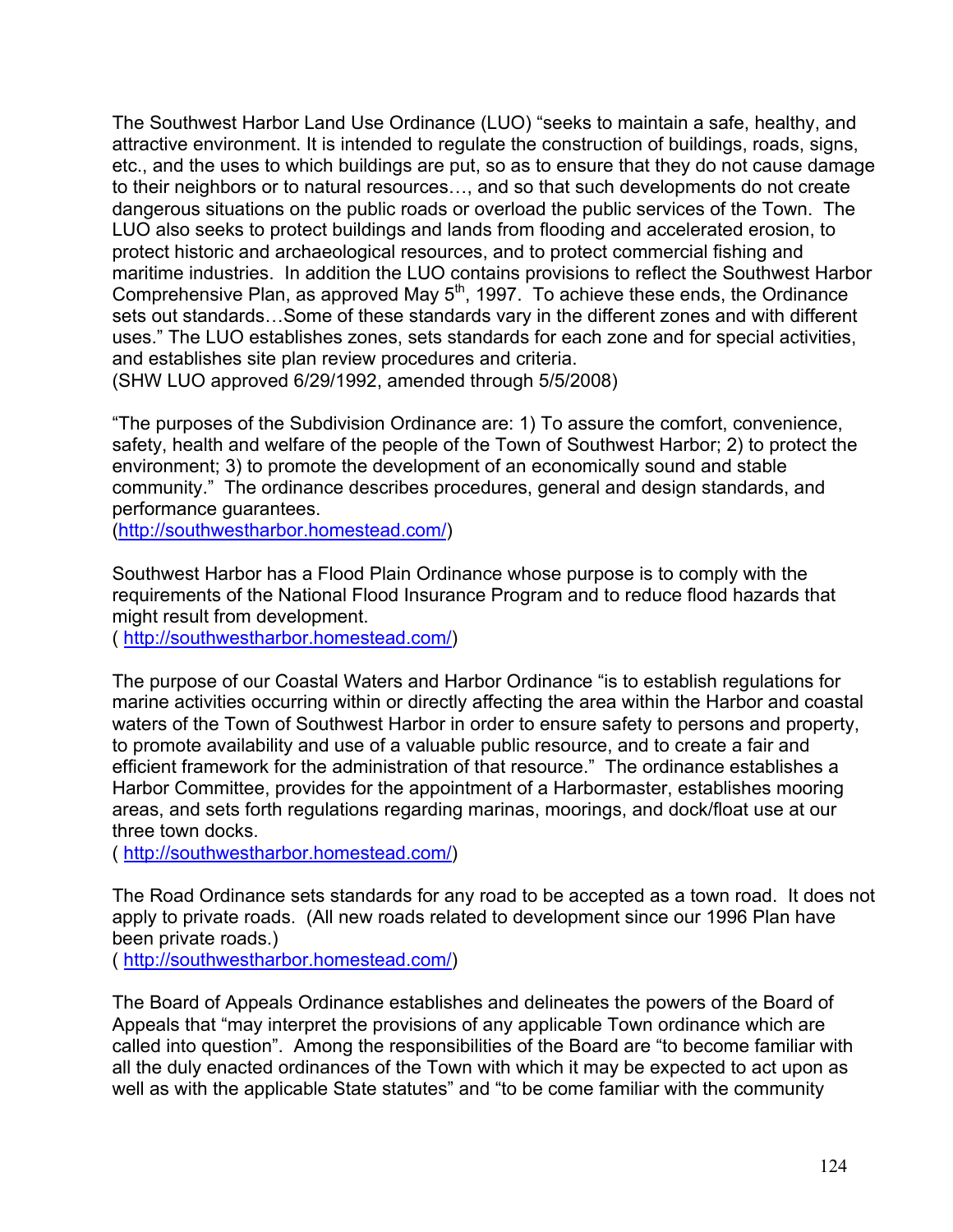goals, desires and policies as expressed in the Southwest Harbor Comprehensive Plan, and grant the minimum relief which will insure that the goals and policies of the plan are preserved and substantial justice done." (http://southwestharbor.homestead.com/)

Table 13.1 Characteristics of Existing Zones (see Zoning Map)

| <b>ZONE</b>                        | Estimated<br>Acreage | Approx.%<br>town<br>area | <b>NOTES</b>                                                                             |
|------------------------------------|----------------------|--------------------------|------------------------------------------------------------------------------------------|
| A                                  | 55                   | < 1                      | town center                                                                              |
| B                                  | 830                  | 9.6                      | town sewer &<br>water<br>accessible                                                      |
| C                                  | 2841                 | 32.7                     | generally no<br>town water or<br>sewer                                                   |
| Residential<br>Shoreland           | 295                  | 3.4                      | outside inner<br>harbor or<br><b>ANP</b>                                                 |
| Harbor                             | 43                   | $\leq 1$                 | residential,<br>marina                                                                   |
| Maritime<br><b>Activities</b>      | 12                   | < 0.5                    | south side inner<br>harbor,<br>boat building &<br>services                               |
| Commercial<br>Fishing/<br>Maritime | 14                   | < 0.5                    | north side inner<br>harbor, 2 fish<br>wharves, other<br>maritime,<br><b>USCoastGuard</b> |
| Resource<br>Protection             | 4589                 | 52.9                     | Acadia NP, Bass<br>Hbr Marsh, etc                                                        |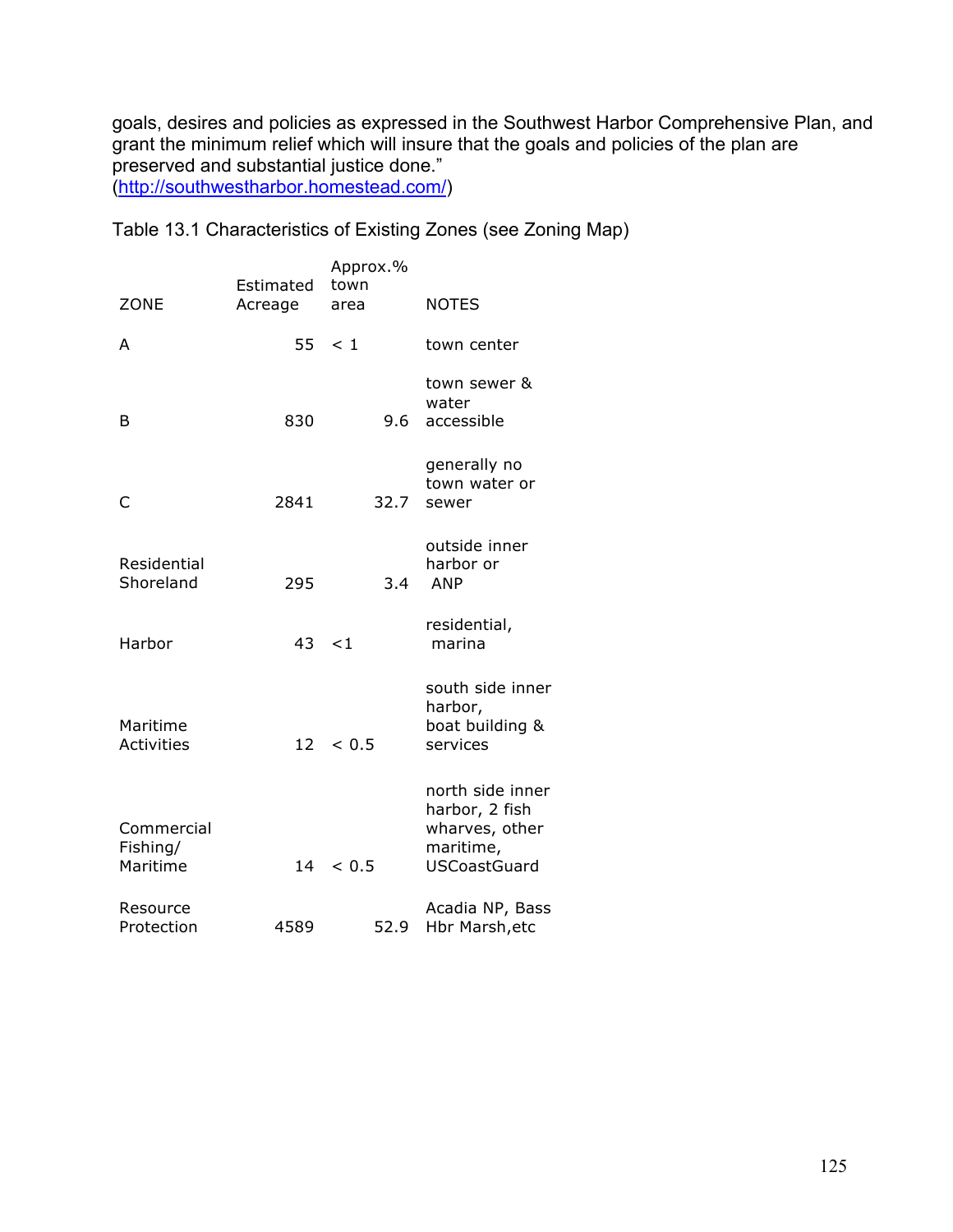| <b>ZONE</b>                    | MINIMUM DIMENSIONS sf                                                                                                             | <b>SHORE</b><br>frontage                   | Max. %<br>Coverage                                                                                  |
|--------------------------------|-----------------------------------------------------------------------------------------------------------------------------------|--------------------------------------------|-----------------------------------------------------------------------------------------------------|
| A                              | 6500 sf                                                                                                                           | 100 ft                                     | 70% w/in 150'<br><b>HW</b><br>no limit elsewhere                                                    |
| B                              | 20,000sf w sewer, 40,000sf w/out<br>Multi-family: 20,000sf 1st unit,<br>10,000sf w sewer, 20,000sf w/out<br>for additional units. | none required                              | 20% except<br>single<br>fam. Res.<br>$<$ 20,000sf,<br>2000sf<br>$+10\%$ lot area                    |
| C                              | 40,000sf. Multi-family: 40,000sf<br>1st,<br>20,000sf each additional unit                                                         | 150<br>residential,<br>200 ft non-<br>res. | 20% w/in 250'<br><b>HW</b><br>10% rest except<br>Single Fam Res<br>40,000sf, 2000sf<br>+5% lot area |
| Residential<br>Shoreland       | 40,000sf                                                                                                                          | 150 ft                                     | 20%                                                                                                 |
| Harbor                         | Non-residential: 10,000sf w<br>sewer,<br>20,000 w/out sewer<br>Residential: 20,000sf                                              | 100 ft Res.                                | 70%                                                                                                 |
| Maritime<br><b>Activities</b>  | none for Maritime Activities<br>6500 sf other uses                                                                                |                                            | 70%                                                                                                 |
| Commercial<br>Fishing/Maritime | none for Comm Fish/Maritime Act<br>6500 sf other uses                                                                             |                                            | 70%                                                                                                 |
| Resource<br>Protection         |                                                                                                                                   | 150 ft                                     | 20%                                                                                                 |

#### Table 13.2 SWH Lot Dimensional Standards (see Zoning Map)

See the **Current Zoning Map**, the **Development Constraints Map**, and the **Growth Over Time Map**. This latter map shows the historical pattern of growth over time in town, and also shows new construction since the previous Plan in 1996.